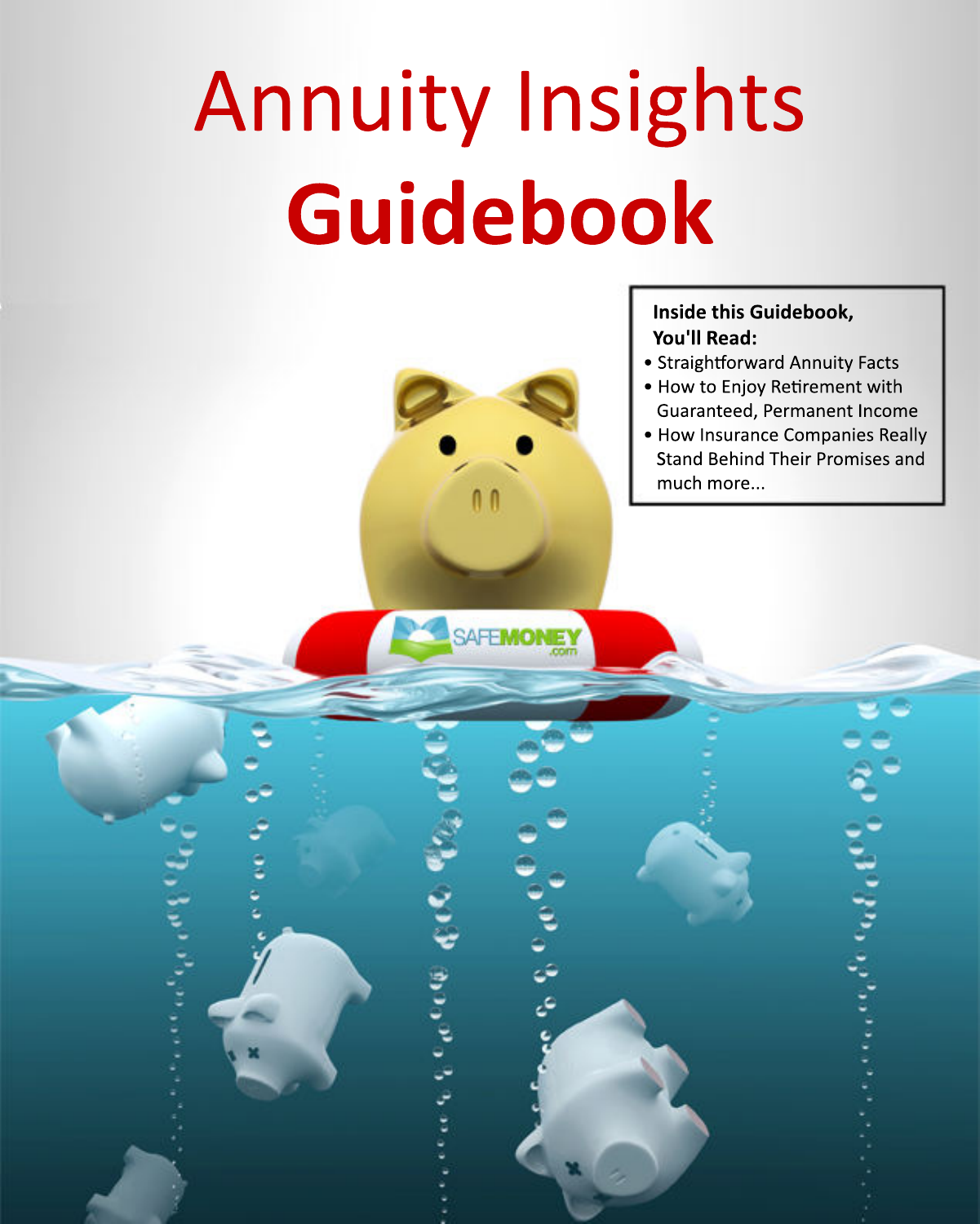# **FORWARD**

Before we get ahead into *The Annuity Insights Guidebook*, we want to communicate some important information. First, thank you for your time and interest in reading this guidebook. If you ever have any questions, feedback, or need anything at all, please call us at 877.476.9723.

Second, this book is created to be an educational guide. Its purpose is to bring greater clarity and understanding to annuities and any financial decisions you may make about them. It doesn't have to be read from cover to cover, even though many people do. If there is an area where you need more information or something needs to be clearer, we encourage you to go to that section.

Remember, there are hundreds upon hundreds of product options in the annuity marketplace. This is great in terms of being able to cover many consumer needs, but it makes things complex.

Everyone is different. So any annuity product, if appropriate, must be configured to your own financial picture. We highly recommend you use this as a reference point for when you consult with an advisor or an agent about annuities.

Just as not all annuities are equal, neither are all financial professionals. They can differ in terms of the knowledge and guidance they are able to give on annuities. Working with an independent, knowledgeable annuity specialist can go a long way toward finding the right annuity strategy for your retirement needs.

If you are ready for help in going over different annuity options and see if any make sense for you, we at SafeMoney.com can assist you. Please visit SafeMoney.com to connect with an agent or an advisor for your needs. Or if you ever need anything else, we invite to call us at 877.GROW.SAFE (877.476.9723) at any time.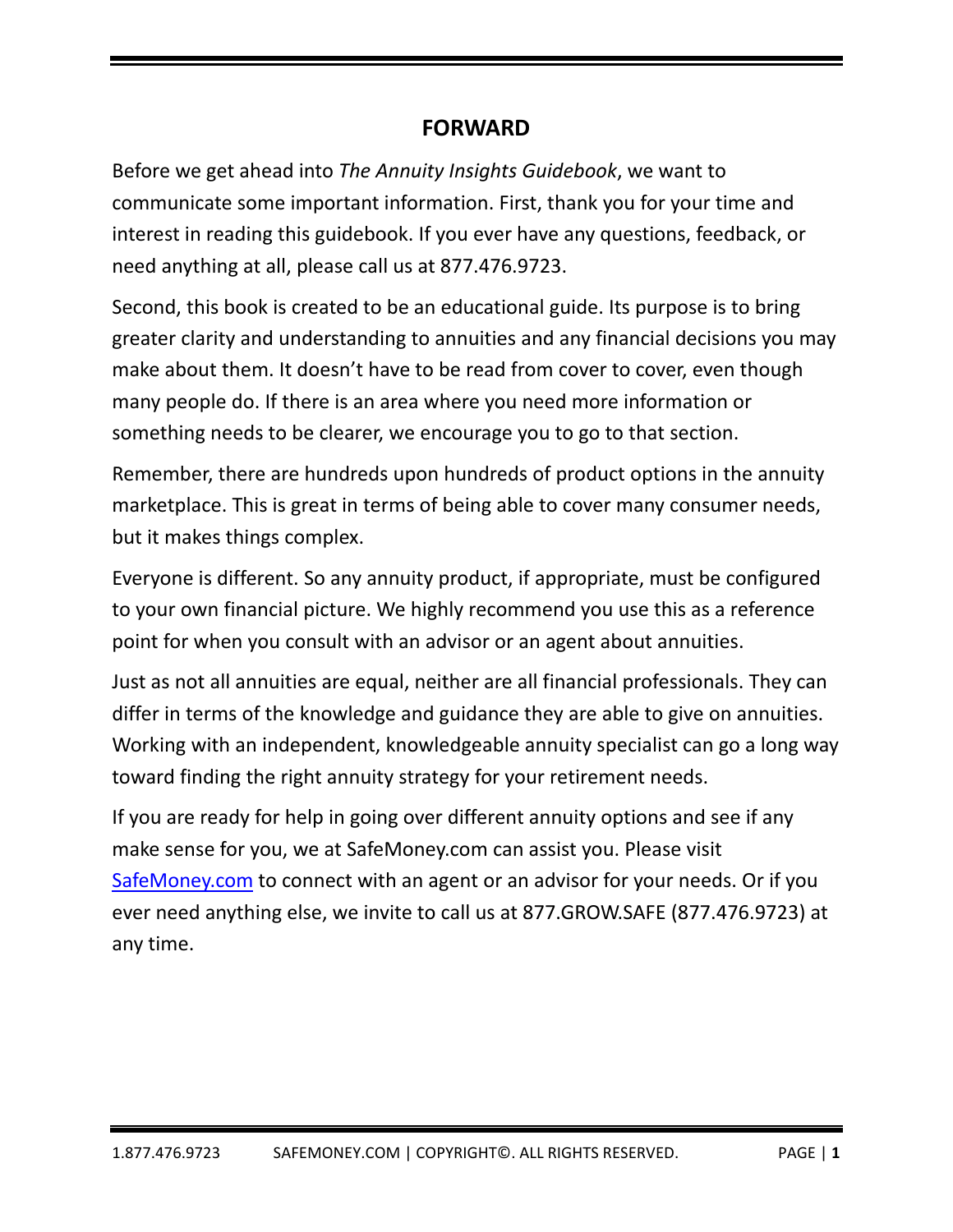**Disclaimer –** This guidebook gives information on issues people may want to consider in decisions of whether to buy an annuity, and should they decide to purchase, which type of annuity, annuity benefits, and additional riders may be suitable for their goals and needs. This information is general in nature and meant only for educational purposes. This information is not designed or intended to be a recommendation or any means of solicitation or inducement for buying any specific financial product or service. At certain points, content is reemphasized when relevant. This is done for educational purposes, when convenient.

This material should not be construed in itself as, and should not be relied upon for, investment, legal, tax, or accounting advice. Please consult a professional specializing in these areas for specific financial, legal, or tax-planning needs.

This guidebook includes references to studies and other sources. They can be found in the endnotes. If you would like to request a copy of any of these sources, please call us.

Please note any examples given within this guidebook are not company‐specific, they are concepts given to help you understand how these products function. Contracts can vary and change. Not all annuity contracts, benefits, riders, and rider features may be available in your state.

At times, this guidebook refers to guarantees offered with annuity contracts. Please note annuity guarantees depend on the financial strength and claims‐ paying ability of the insurance company issuing the annuity contract.

S&P 500<sup>®</sup> is a trademark of The McGraw-Hill Companies, Inc. No insurance carrier products are sponsored, endorsed, sold, or promoted by Standard & Poor's, and Standard & Poor's makes no representation regarding the advisability of purchasing such products. The S&P 500® Index does not reflect dividends paid on underlying stocks.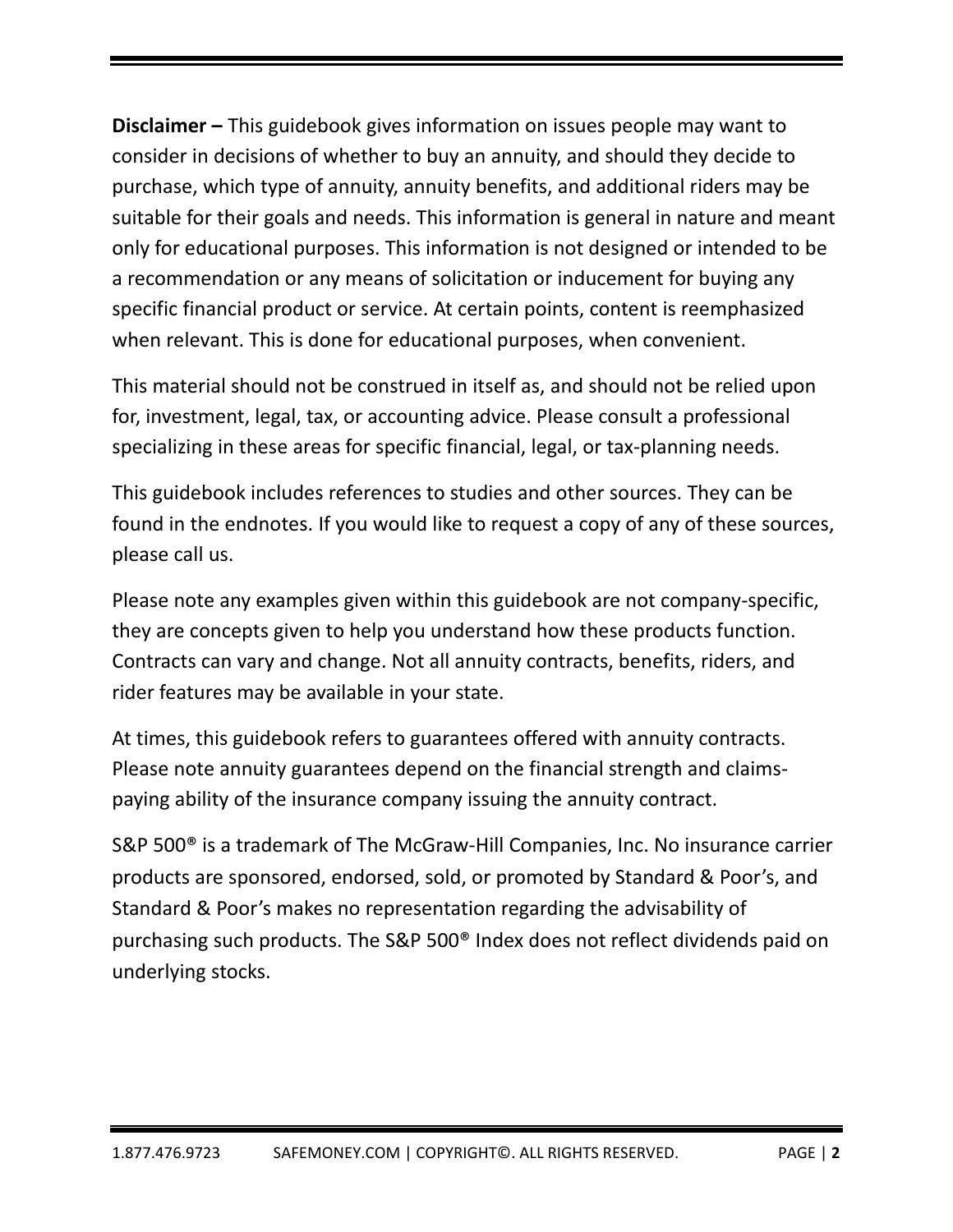# **TABLE OF CONTENTS**

| Reserve Requirements: Insurance Companies versus Banks 23 |  |
|-----------------------------------------------------------|--|
|                                                           |  |
|                                                           |  |

▀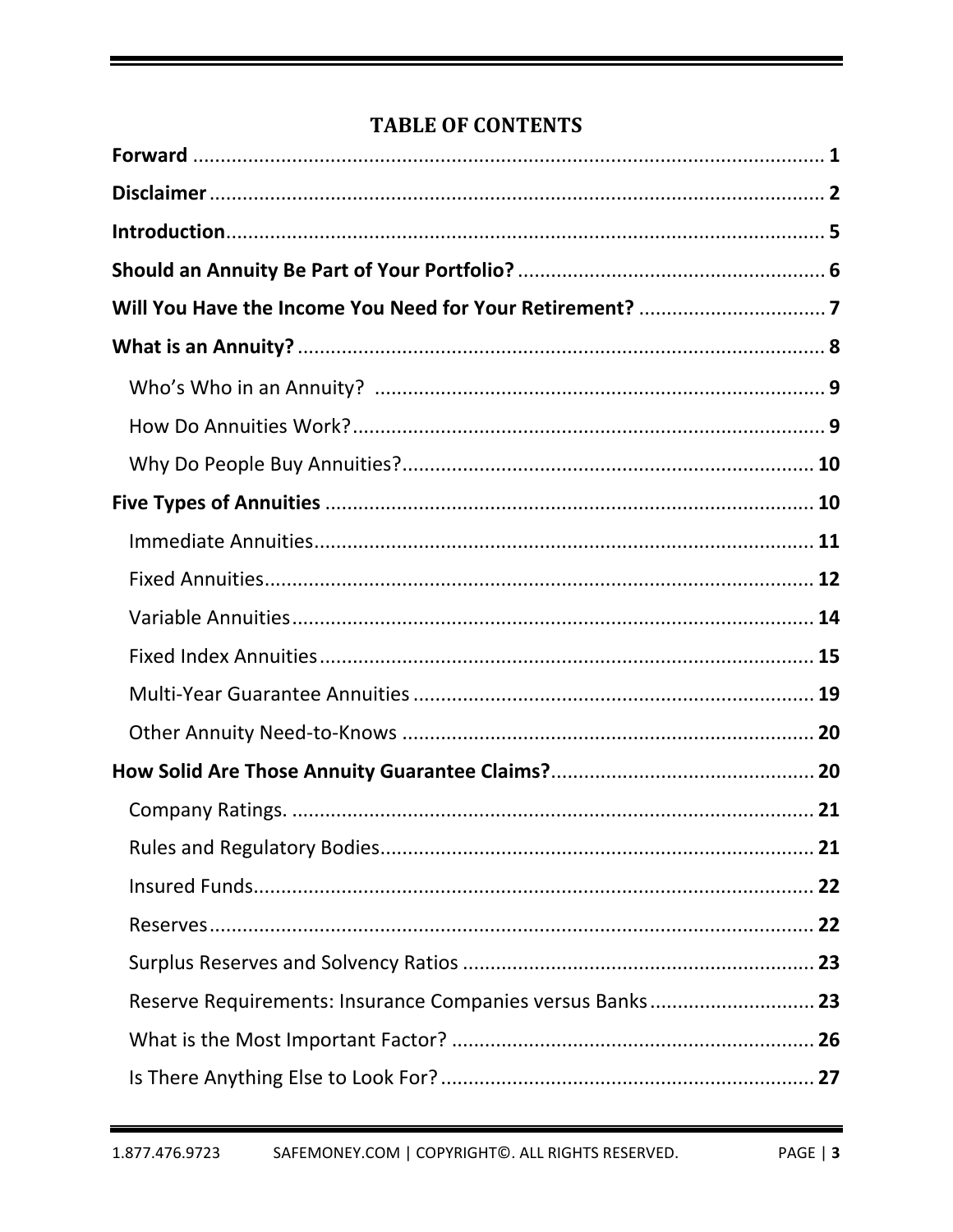| Annuitization and Lifetime Income Riders: What's the Difference?  28        |  |
|-----------------------------------------------------------------------------|--|
| How Do the Accumulation and Income Account Values Work?  31                 |  |
|                                                                             |  |
|                                                                             |  |
| What the "8% Guaranteed Rate" and Other Promises Really Mean  35            |  |
| Customized Income Strategies: Work with an Right Annuity Expert 36          |  |
|                                                                             |  |
|                                                                             |  |
|                                                                             |  |
|                                                                             |  |
| Surrender Periods and Market Value Adjustments: Are They a Dealbreaker?  38 |  |
|                                                                             |  |
|                                                                             |  |
| Annuity Buyers' Satisfaction with Money Access and Annuity Fees 39          |  |
|                                                                             |  |
|                                                                             |  |
|                                                                             |  |
| How Tax Deferral can Strengthen Your Retirement Strategy  42                |  |
|                                                                             |  |
|                                                                             |  |
|                                                                             |  |
|                                                                             |  |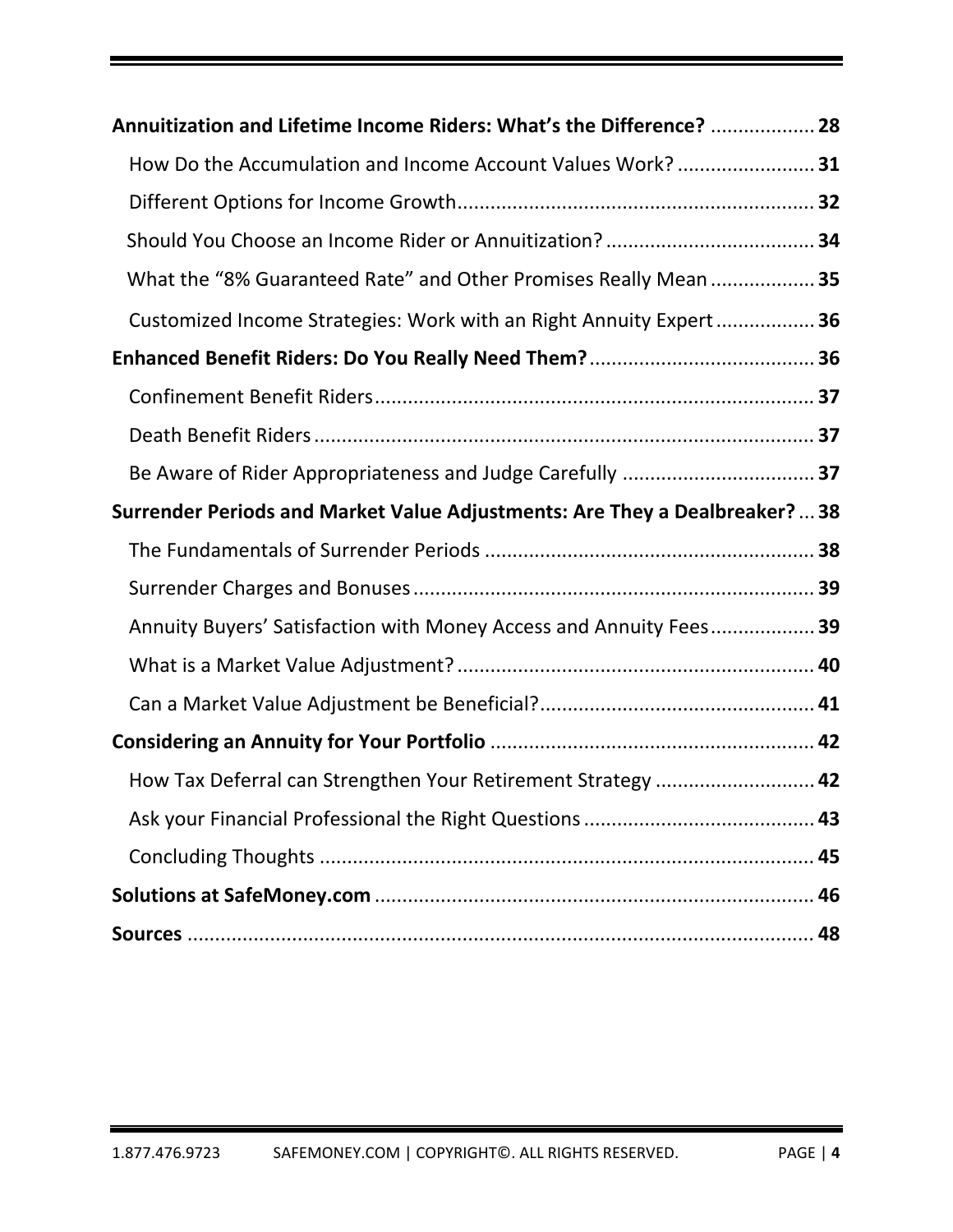# **INTRODUCTION**

Is an annuity right for you? Depending on your needs, goals, and circumstances, it could be a powerful addition to an overall retirement strategy. Annuities help you reach long‐term goals, whether you want to put away money for the future, protect assets from market downturns, enjoy dependable income for retirement, or all of these.

As we saw in *The New Retirement Report,* we are in the throes of economic uncertainty. Do you have the right safeguards in place for your retirement lifetime?

Rising health costs, market volatility, growing pressure on guaranteed government programs like Social Security and Medicare, widespread shortfalls in savings, inflation… these are just a few of the retirement challenges we face. If unplanned for, even a small misstep could prove a costly mistake. It could even be disruptive to your retirement lifestyle.

The point is to enjoy a secure, comfortable retirement, we must prepare carefully… and thoroughly. Annuities offer permanent income security and help balance portfolio risk with their contractual guarantees. They are one of only a few vehicles which can do this. But this doesn't mean they are right for everyone – they should fit well into the scope of your retirement financial picture.

We at SafeMoney.com have prepared this guidebook to give you straightforward insights into annuities, their benefits, and their downsides. It is my sincere hope that you find this to be a valuable resource to evaluate your income and asset preservation strategies. If you ever have any questions, have any input, or need help, please don't hesitate to call us at 877.476.9723.

All the best,

Brent Meyer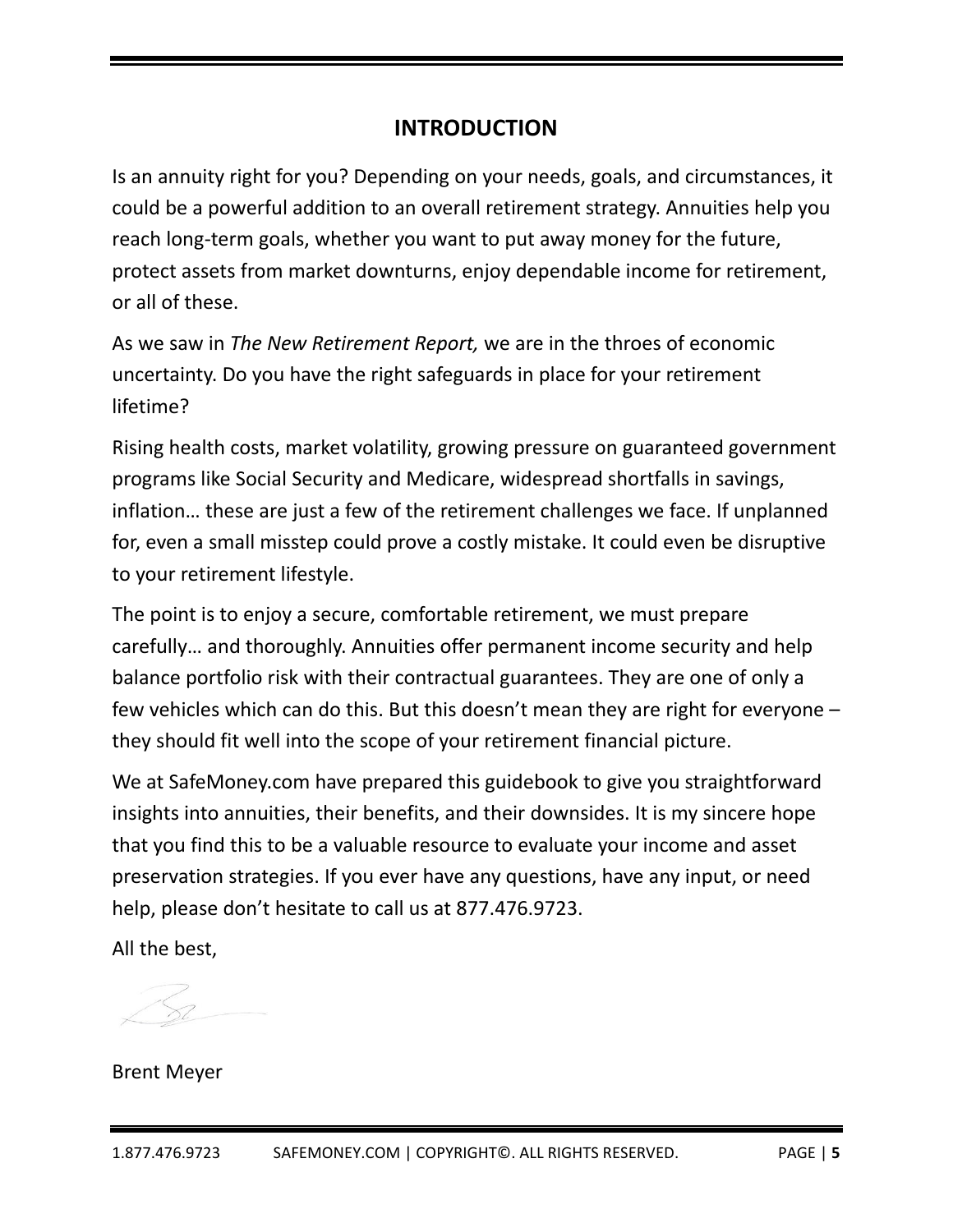# **SHOULD AN ANNUITY BE PART OF YOUR PORTFOLIO?**

You may be attracted to annuities for a variety of reasons, but are they right for you? Each annuity offers various benefits and downsides, depending on how it is applied. Another factor that can affect their appropriateness is your goals: What you would like for your money to achieve? To those ends, it helps to understand the purpose of these financial vehicles.

There are misconceptions about annuities; two common misunderstandings are "they all have high fees" and "when someone passes away, the rest of their money goes to the insurance company." However, this isn't true. The annuities which tend to have high fees are variable annuities, and their expensive costs have led to the perception that all annuities must be costly. In fact, many annuities tend to be fairly low‐cost. And as for the money going to the insurance company? That's the case only when you choose a life‐only annuitization payout option (an option where someone receives guaranteed income payments for life, but the payments cease at death), and it should be used only for unique consumer needs.

Let's clarify the purpose of these vehicles, then. Annuities are designed to be tools of risk management. They help mitigate risks with contractual guarantees. These guarantees range from asset protection to growth potential and assured income, to name a few factors.

Americans find annuities appealing for a host of reasons, as shown by various research resources:

- Most people buy annuities to supplement income they receive from Social Security and pensions, according to LIMRA. $^1$
- Others capitalize on annuities giving the benefit of tax-deferred money growth. They are motivated to accumulate assets for retirement.<sup>2</sup>
- Some Americans use annuities to supplement or enhance retirement income, even if they have other income sources like 401(k) plans. Part of this trend may be tied to concerns over having enough money for a retirement lifetime.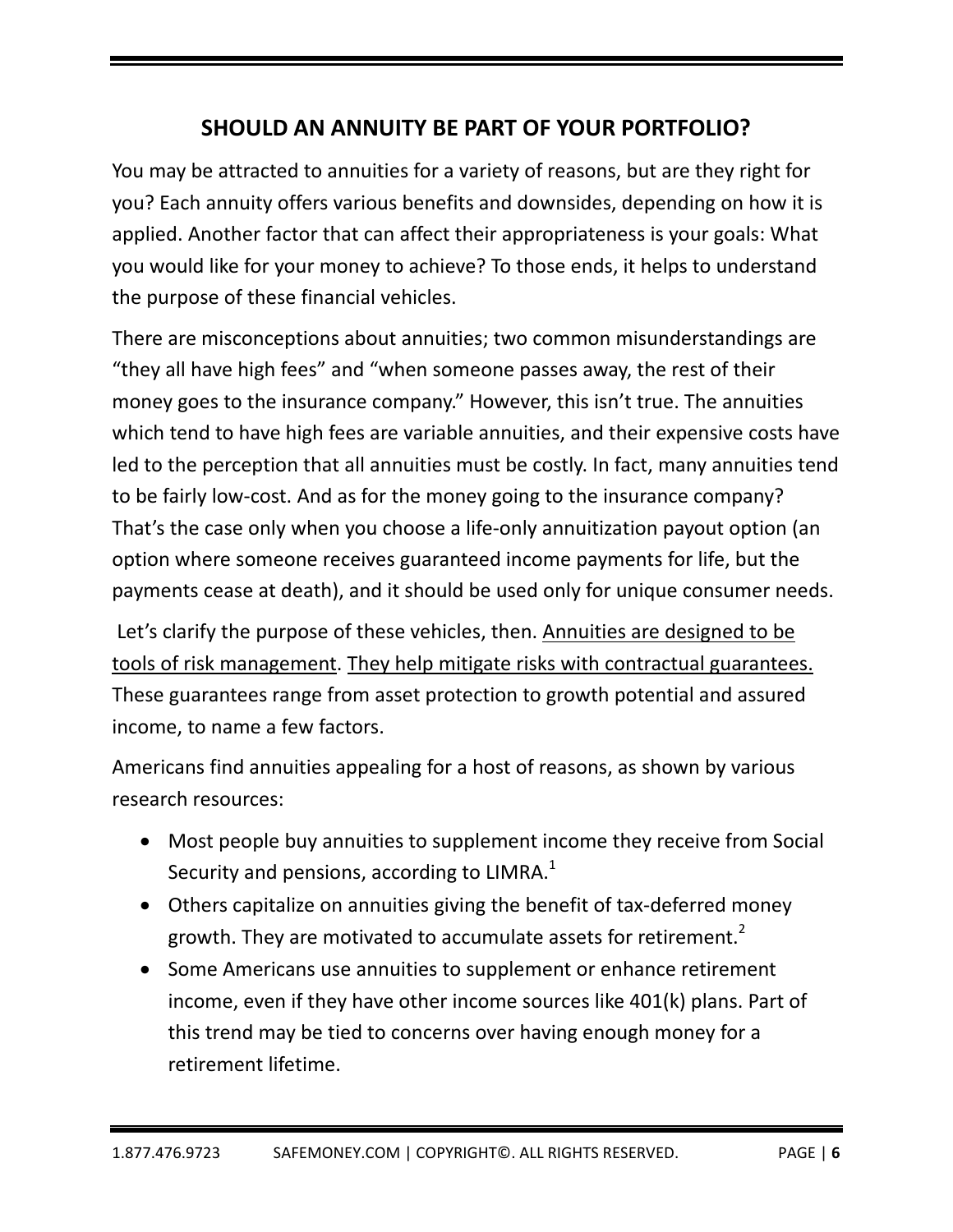- In one study by LIMRA, among workers with access to defined-contribution plans in their workplace – like  $401(k)$  plans – just 16% said they felt "very confident" about having enough money to last their entire retirement. $3$
- Another way that annuities are tapped as a solution is for "longevity" insurance," or to ensure they have enough income for retirement. People are living longer, and it brings a longer period of time for which we might need income. There has been a 40% increase in the number of Americans living past age 100, according to a recent study by the CDC. $4$
- According to another study, two-thirds (around 67%) of Americans say they believe they may outlive their money in retirement.<sup>5</sup> Moreover, 34% say they think there is a likelihood of 51% or greater.<sup>6</sup>

These findings underscore the importance of being sure you will have enough income for your retirement lifetime. In an article he wrote for Harvard Business Review, Dr. Robert C. Merton notes that much of the retirement planning landscape is focused on the value of investments, investment returns, and investment volatility – namely, investor net worth.<sup>7</sup>

Dr. Merton is a widely respected economist and a Nobel laureate in economics. He asserts this focus must be readjusted so Americans are prepared for monthly income needs in retirement: "Our approach to saving is all wrong. We need to think about monthly income, not net worth."<sup>8</sup>

# **WILL YOU HAVE THE INCOME YOU NEED FOR YOUR RETIREMENT?**

What will you do if you don't have the income you need in retirement? This is a question facing millions of retirees. According to LIMRA, over 1.5 million people in the United States will retire every year from now until 2025, or over 120,000 people will retire per month.<sup>9</sup> The total number of U.S. retirees is projected to reach 82.1 million by 2040.<sup>10</sup> The graph below shows this growing trend.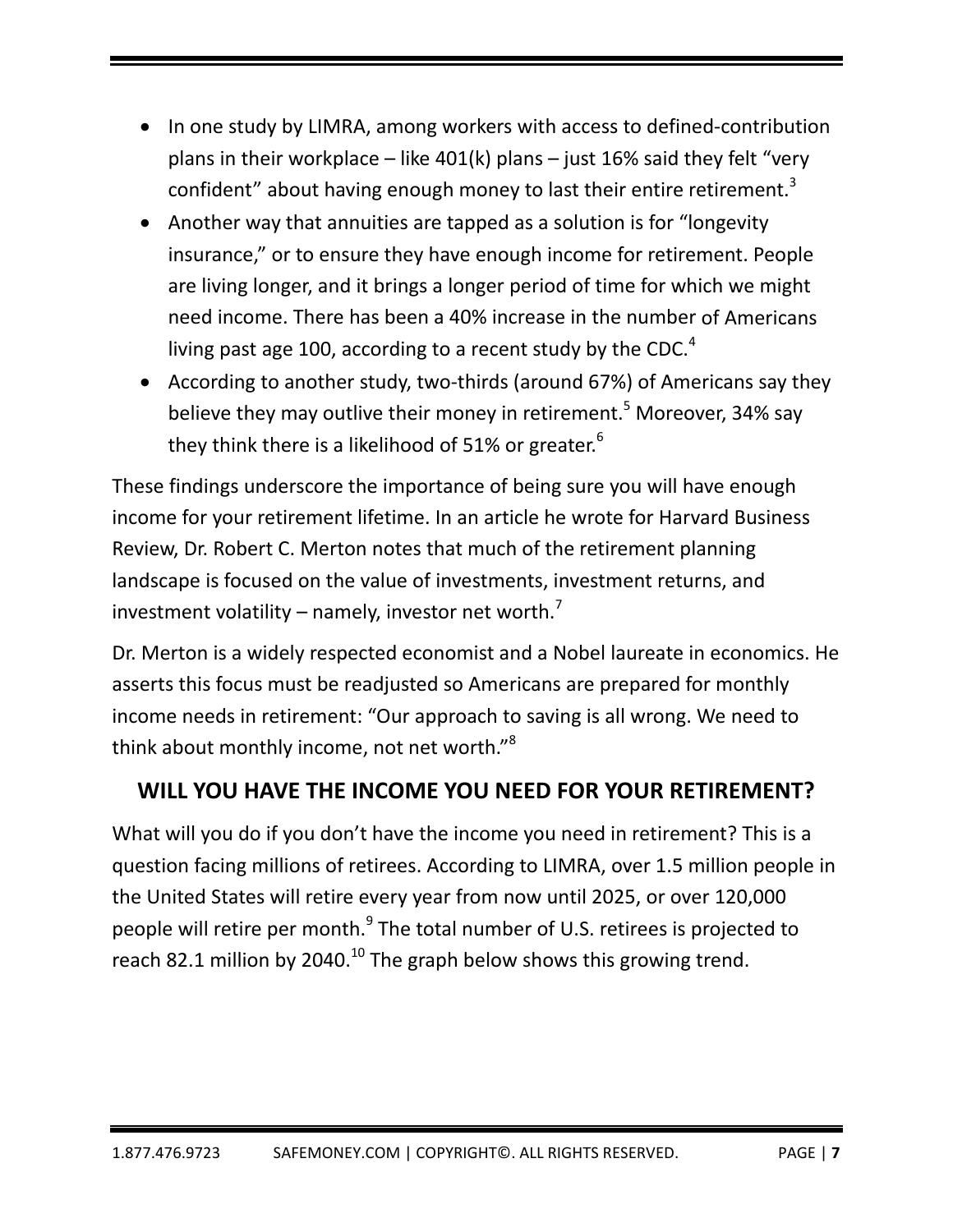

**Graph created by associates at SafeMoney.com with research information from LIMRA. Source: "Why 'Past Performance Does Not Guarantee Future Results,'" LIMRA Secure Retirement Institute, 2015, Source‐point Access Here, Accessed 7.8.2016.**

Realistically speaking, any income gaps could have strong effects on someone's standard of living. It might mean a change in lifestyle or disruptions to personal goals in retirement. Retirement monies which otherwise could have funded a new business, charitable causes, vacations, hobbies, day trips, eating out, or other activities now may have to be allocated toward everyday needs. In other cases, the only options may be to reduce spending, save more, work longer, get yet another job, or even a combination of these actions.

One way financial professionals can help retirees and pre‐retirees achieve their financial goals is through using guaranteed insurance contracts, or annuities.

# **WHAT IS AN ANNUITY?**

An annuity is a contract between someone and an insurance company. You entrust money to the insurance company. In exchange, the insurance carrier ensures certain guarantees over a set period. The guarantees can give assured income, a specified interest rate for growth, or certain withdrawal benefits. Note that guarantees will vary, depending on annuity type and contract design.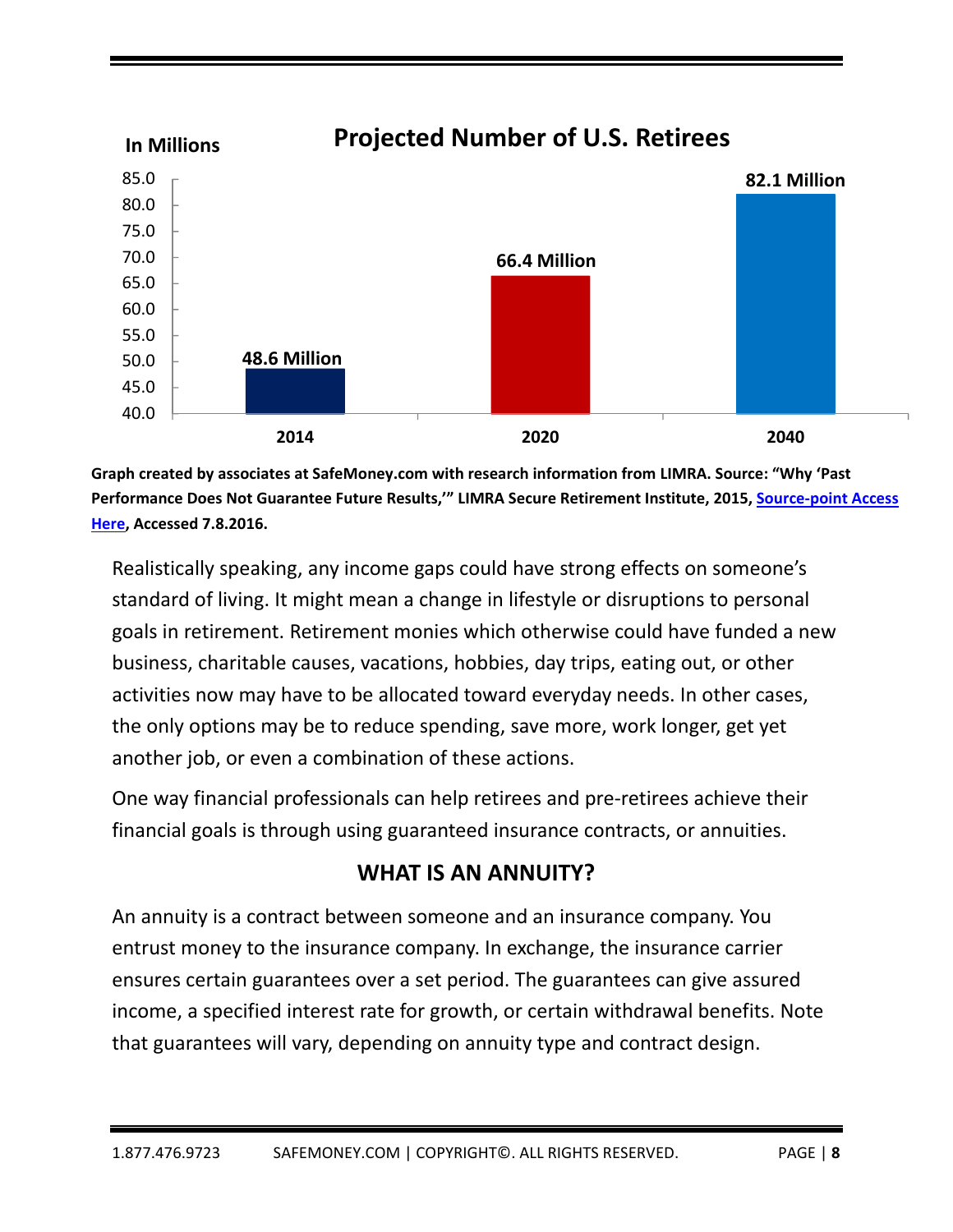# **Who's W Who in an Annuity?**

The way an annuity is structured affects income payments and death benefit. The schema below provides an overview of the parties involved in an annuity.



Insurance company - This is the party which issues the contract. It allocates the money according to the owner's specifications. The insurance company is responsible for the guarantees. The guarantees are backed by the insurer's financial strength and claims-paying ability. **(Insurer)**

Contract owner - The contract owner is the decision-making party in the annuity. They decide how much money will be contributed, how the money will be allocated, who the annuitant and beneficiaries will be, and other matters.

Annuitant - The annuitant and contract owner may or may not be the same person. Either way, the insurer uses the annuitant's life expectancy to calculate income payments s. person. Either way, the insurer uses the annuitant's life expectancy to calculate<br>income payments.<br><u>Beneficiaries –</u> The person(s) who receive the annuity's death benefit. Depending

on the contract, they may receive the death benefit if the owner or annuitant dies. It is critical to name a beneficiary and to update this information if changes are made. Otherwise, the money in the annuity could be subject to probate.

# **How Do o Annuitie s Work?**

Annuities are specifically designed to help you reach long-term financial goals. Please note they are not an investment. The insurance company is contractually obligated to the terms, conditions, and pledges of what it agreed to uphold. The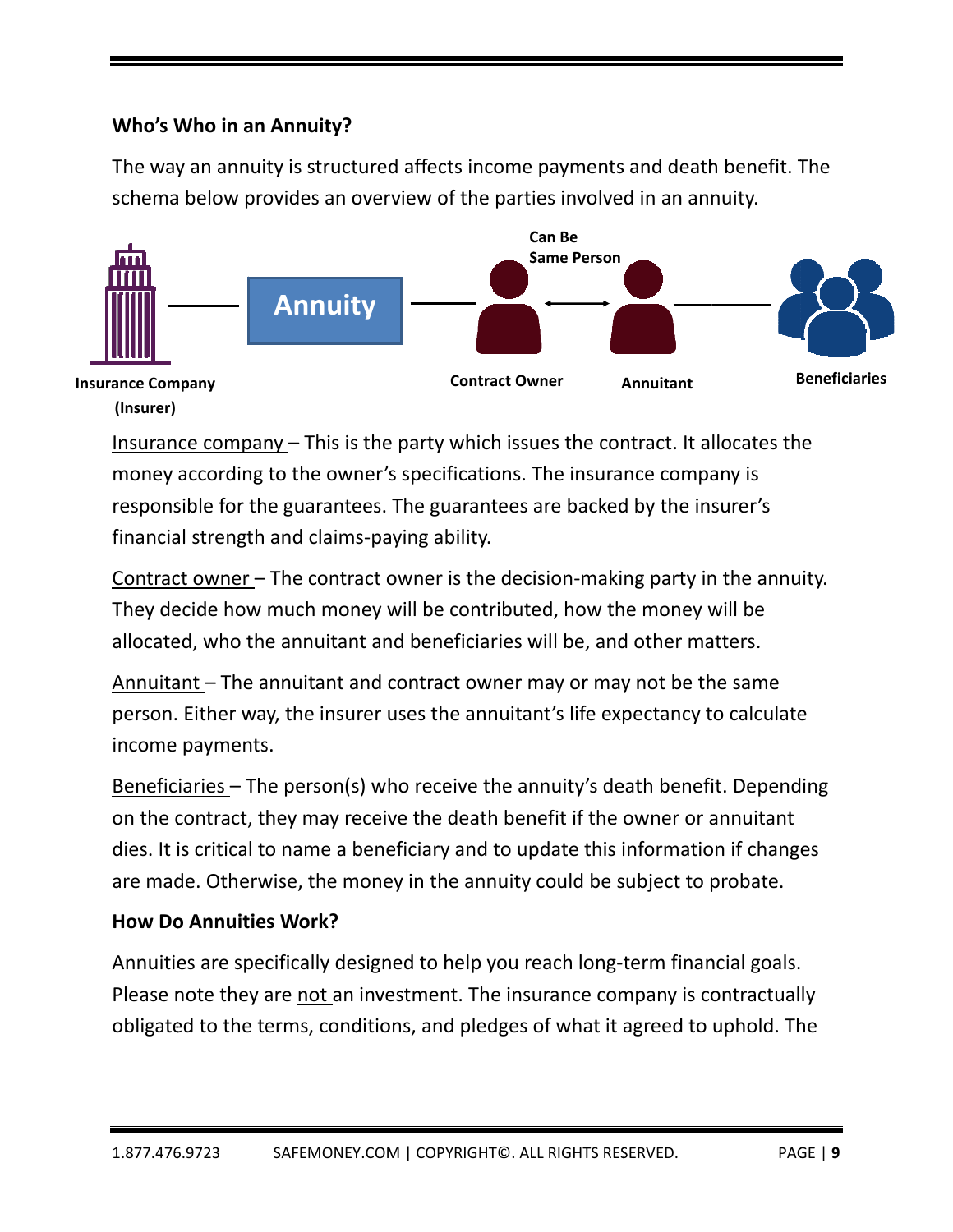risks are placed on the insurance company, not the contract holder. So annuities are a conservative, low‐risk vehicle compared to other financial products.

You pay a one‐time lump sum or premiums over time. In exchange, you will receive a steady, regular income stream in the future. Based on what the contract specifies, these income payments can last for a certain period (5, 10, or 15 years, for example) or the rest of your life.

Depending on the type of annuity you choose, the income payments can start immediately or some years down the road. This distinction is found in immediate annuities and deferred annuities, which we cover a little bit later in this section.

When you pay premium, you will have a variety of options, features, and benefits which you will want to consider. Depending on the type of annuity you get, you may have a choice between annuitization and a lifetime income rider.

Both are ways you can get guaranteed income in the future. It is critical to choose carefully (You also have the opportunity to take your money in a lump sum at the end of the term if you so choose).

# **Why Do People Buy Annuities?**

People tend to purchase annuities for one or more of the following reasons:

- Having guaranteed income for a certain period or life
- Supplementing income from Social Security or other sources
- Building up retirement nest egg
- Protecting money from market volatility
- Benefiting from tax-efficient arrangement
- Leaving a legacy for heirs
- Providing future income for partner or loved ones

# **FIVE TYPES OF ANNUITIES**

Annuities come in all sorts of shapes and sizes. There are many options available, and each insurance company offers its own variations on different features. At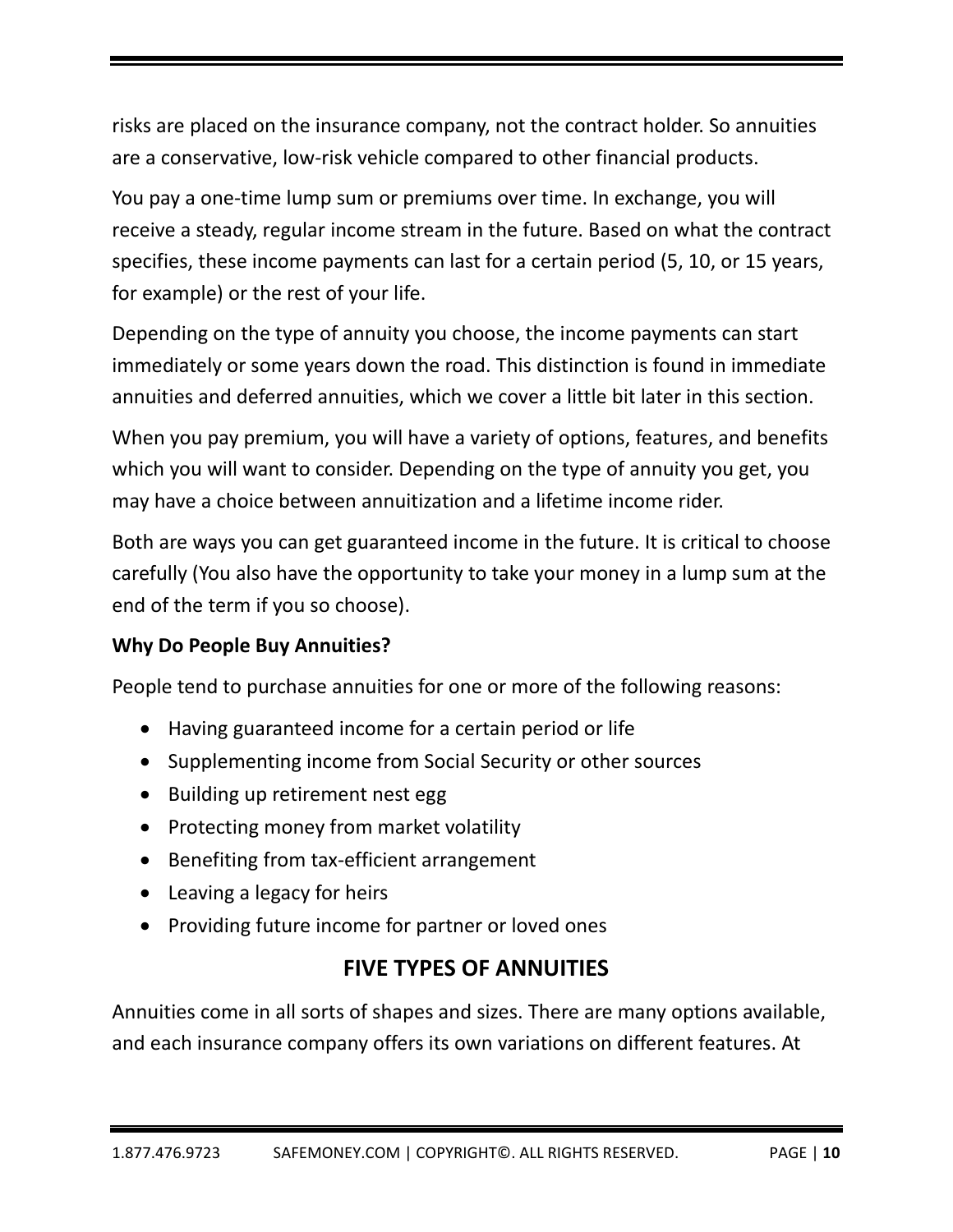present, there are five types of annuities: immediate annuities, fixed annuities, variable annuities, fixed index annuities, and multi‐year guarantee annuities.

# **Immediate Annuities**

In this annuity, you pay a one-time lump sum. This type of annuity is also known as a single‐premium immediate annuity (SPIA). You pay a one‐time lump sum and in exchange, you begin receiving income right away. Some immediate annuity contracts may let you delay income payments until a year after your premium payment date. If you need supplementary income or have immediate income needs, this may be an option to consider.

The insurance company promises you this income for the rest of your life. Generally speaking, because the turnaround for getting income is so quick, immediate annuities tend to be more attractive to seniors and older retirees.

In exchange for the assured income, you lose control over your contributed money. Should you need access to all of your money, your options are highly limited. It may come down to selling your annuity on the secondary market for pennies on the dollar.

Income payouts depend on a number of actuarial variables, including longevity. If you are considering different immediate annuities, be wary of the payout rate. A common tactic is to entice consumers with high payout rates. On the surface, an immediate annuity with a high payout rate can seem more appealing than a CD, which tends to offer low payout rates. However, it isn't a real indicator of your income payments over time. Instead, pay attention to the actual amount of monthly or annual income you will receive, along with how long the guaranteed time period lasts for.

Remember, an immediate annuity provides protection against longevity risk – the possibility of outliving your money – and market risk – the risk of your income decreasing due to falling stock values or declining interest rates. It is advisable to consider the benchmarks of income and the length of the guaranteed period in any annuity purchasing decisions.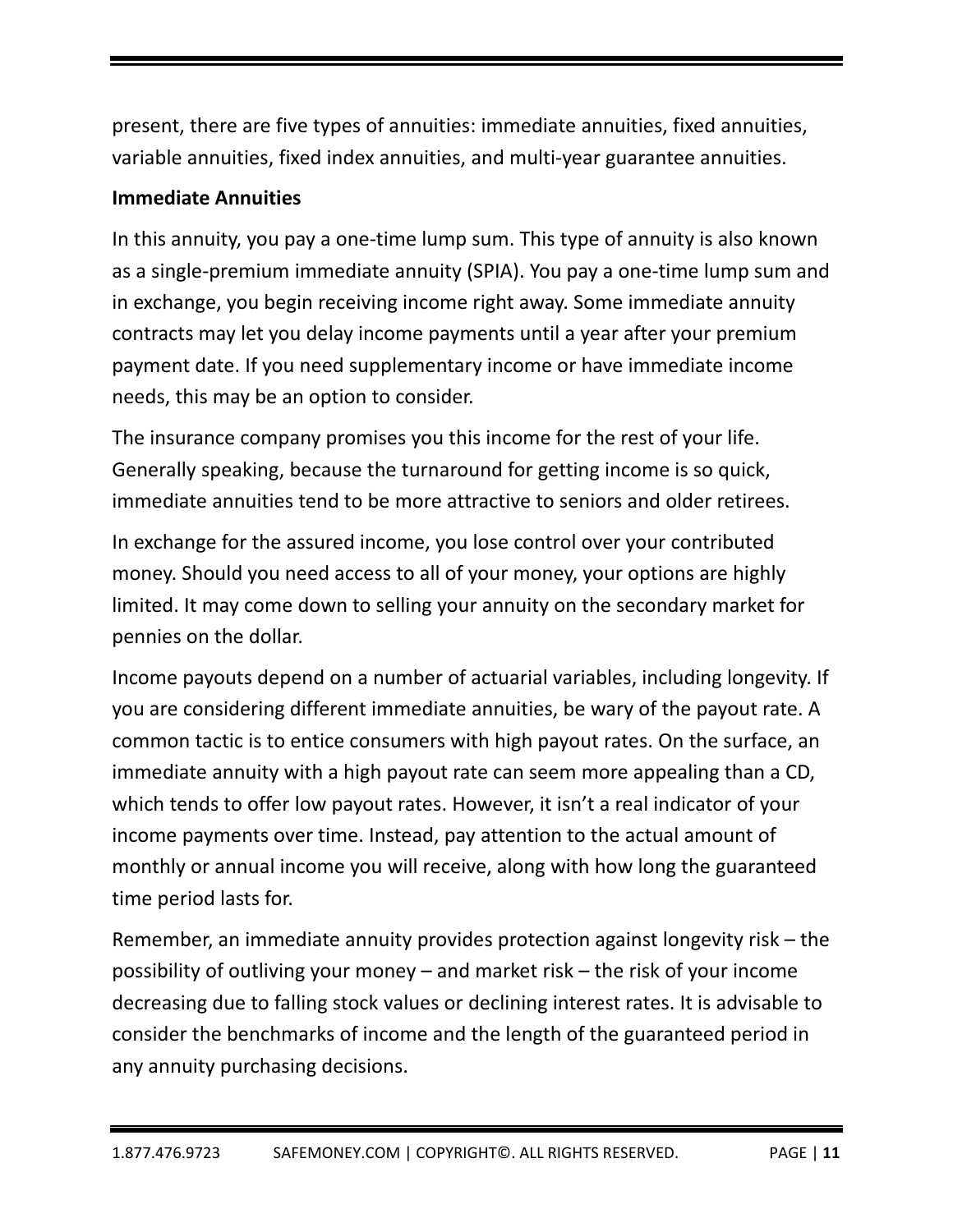Depending on your goals, immediate annuities can be customized in a retirement portfolio for different purposes. Purchases with non‐qualified money (after‐tax dollars) can leave your annuity income largely tax‐free. If of interest, discuss with your financial professional different options to lower your tax liability for when you start taking income. Another strategy is through careful pairing of an immediate annuity with another annuity, such as a fixed deferred annuity or a fixed index annuity. Using strategic laddering techniques, an immediate annuity with one or more other annuities can generate even more retirement income.

An immediate annuity can also be adapted for legacy planning. Say you want to leave money to your loved ones. When you reach age 70.5, required minimum distributions kick in. Of course, any account withdrawals are taxable, which will reduce the amount of money you can give to heirs.

One strategy is to put the money into an immediate annuity, and then use the proceeds from the annuity to fund a life insurance policy. Using this approach, you spread out your tax liability and meet government‐imposed withdrawal rules.

#### **Fixed Annuities**

A fixed annuity is a long‐term contract. It pays a fixed interest rate for a specific period of time. When you decide to take income, you can receive a set period or the rest of your life. Income payouts will be taxed, so that is important to keep in mind.

A fixed annuity doesn't have annual fees for its base contract. The contract fees are built into the interest rate or the income payout amounts. Like other types of deferred annuities, a fixed annuity lets your money grow tax‐deferred. So it has the benefit of triple compounding interest: interest on your principal, interest on previously credited interest, and interest on the income tax you didn't pay.

Fixed annuities also offer a higher‐quality guarantee. At present, current fixed rates range from 1‐4%. Generally speaking, the longer the contract term is, the higher the interest rate will be. On the whole, the initial rate guarantee tends to last for three to 10 years.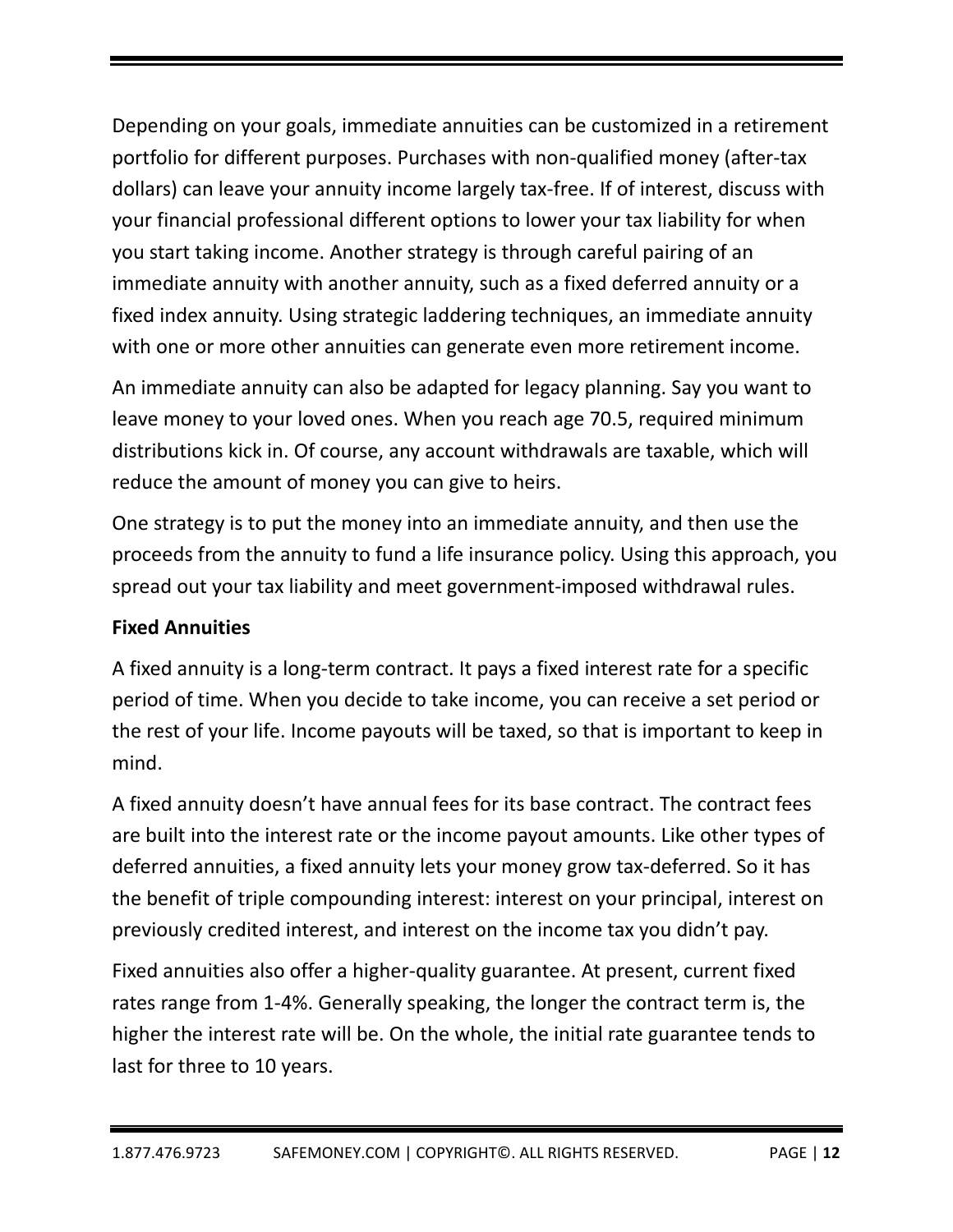To increase their appeal, some fixed annuities come with higher rates their first year, or with premium bonuses. Once the set period has passed, there will be a renewal rate should you decide to stay in the contract.

Unlike an immediate annuity, a fixed annuity gives you more "majority control" of your money during the accumulation phase. After the first contract year, many contracts allow for penalty‐free withdrawals of up to 10% per year. Keep in mind, though, that a withdrawal reduces the amount of money in the contract, which lessens the amount of money which can grow and can reduce the death benefit.

If your contract hasn't matured yet, early withdrawals above 10% will be subject to a penalty fee. Say you made an excess withdrawal early in your contract, or you are just considering making an excess withdrawal. If you would like to recover or maintain the sum of your original premium, you should carefully consider whether the penalty fees are worth any more excess withdrawals.



**Fixed Annuity with Accumulation Value and Minimum Guaranteed Contract Value**

**Created by associates at SafeMoney.com. These are hypothetical concepts created for illustrative purposes only. All** examples in this graph assume a \$200,000 initial premium with no withdrawals and/or surrenders. Assumes a 1-year guarantee period, a 5% initial guaranteed rate and a 3% base rate declared by insurer thereafter. Should not be **considered representative of your annuity's current or future performance. For hypothetical purposes only.**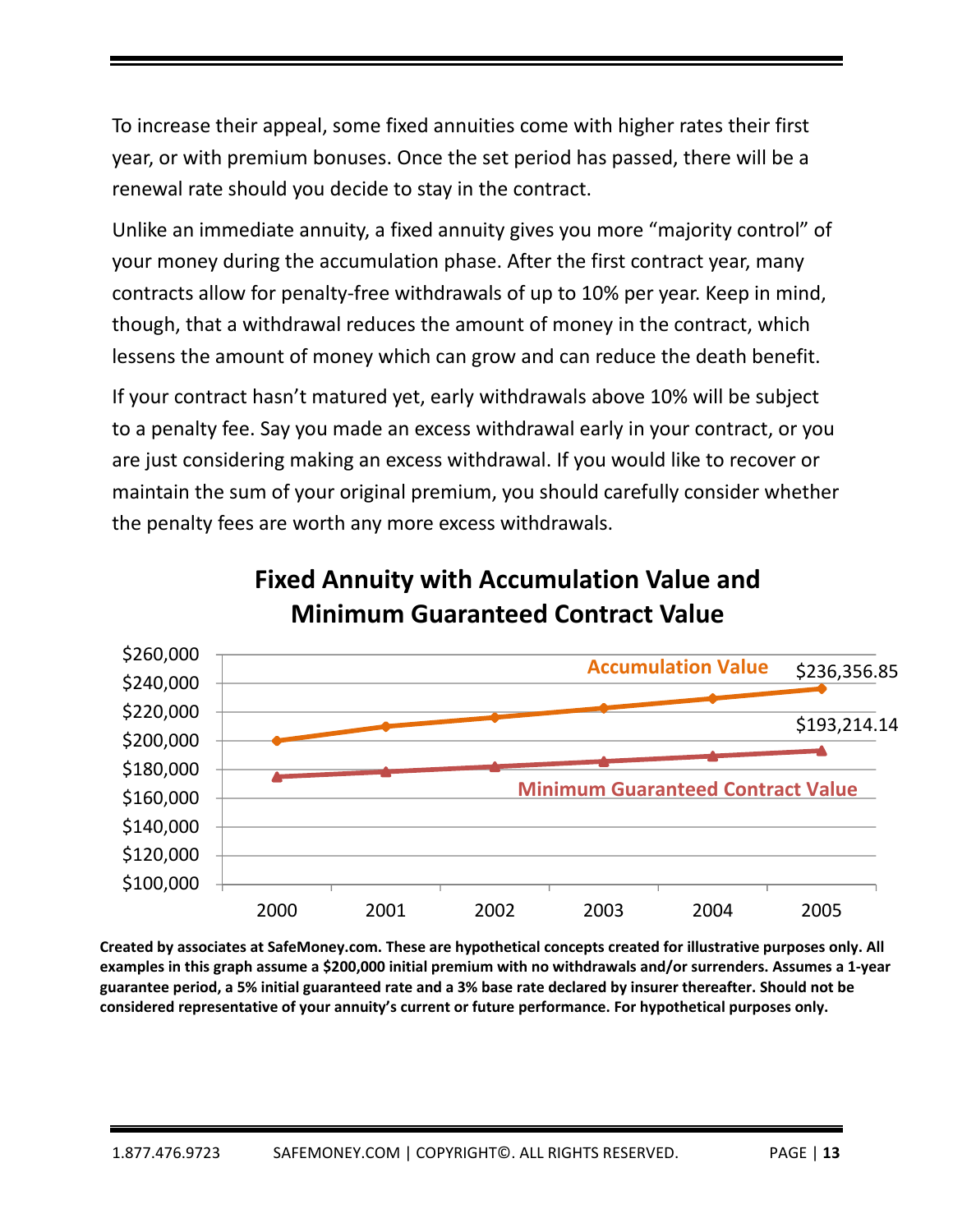For illustrative purposes of how a fixed annuity can grow, here is a graph with an example of a fixed annuity. It assumes a \$200,000 initial premium, a 5% initial guaranteed rate, and a 3% rate declared thereafter, all over a five‐year period.

# **Variable Annuities**

Before we go into a discussion of the variable annuity, let's clarify an important point. This guidebook talks about safe financial strategies, so variable annuities are outside of its scope. With that said, here are some variable annuity basics.

Unlike other annuities, variable annuities come with market volatility risk. Policyholders take on this risk directly.<sup>11</sup> Variable annuities are also registered as securities with the SEC, unlike other annuities. $^{12}$ 

A variable annuity comes with an investment feature. You have the option to participate in "subaccounts," or allocate premiums into stocks, bond funds, commodities funds, or other types of funds.<sup>13</sup> Because these are account products with changing market values, principal and earnings are potentially exposed to losses.<sup>14</sup> These investments grow tax-deferred, so long as the money is kept within the structure of the variable annuity.<sup>15</sup>

The variable annuity is also well‐known for costly fees. Fees and expenses can range from 2‐8% per year, depending on whether the market is rising or declining.<sup>16</sup> These annuities frequently have complicated features and benefits, making them among the most complex annuity products, as an Investopedia writer notes.<sup>17</sup>

Let's consider a hypothetical to examine the impact of fees. Say the cumulative fees for a variable annuity added up to 4.25%. With a \$250,000 investment in a variable annuity, that would come out to \$10,625 in annual fees. Over the years, thousands of dollars in fees would add up significantly. And in the years of investment losses, those fees would be even more impactful.

As for illustration of market volatility and its potential effects, consider the following data findings: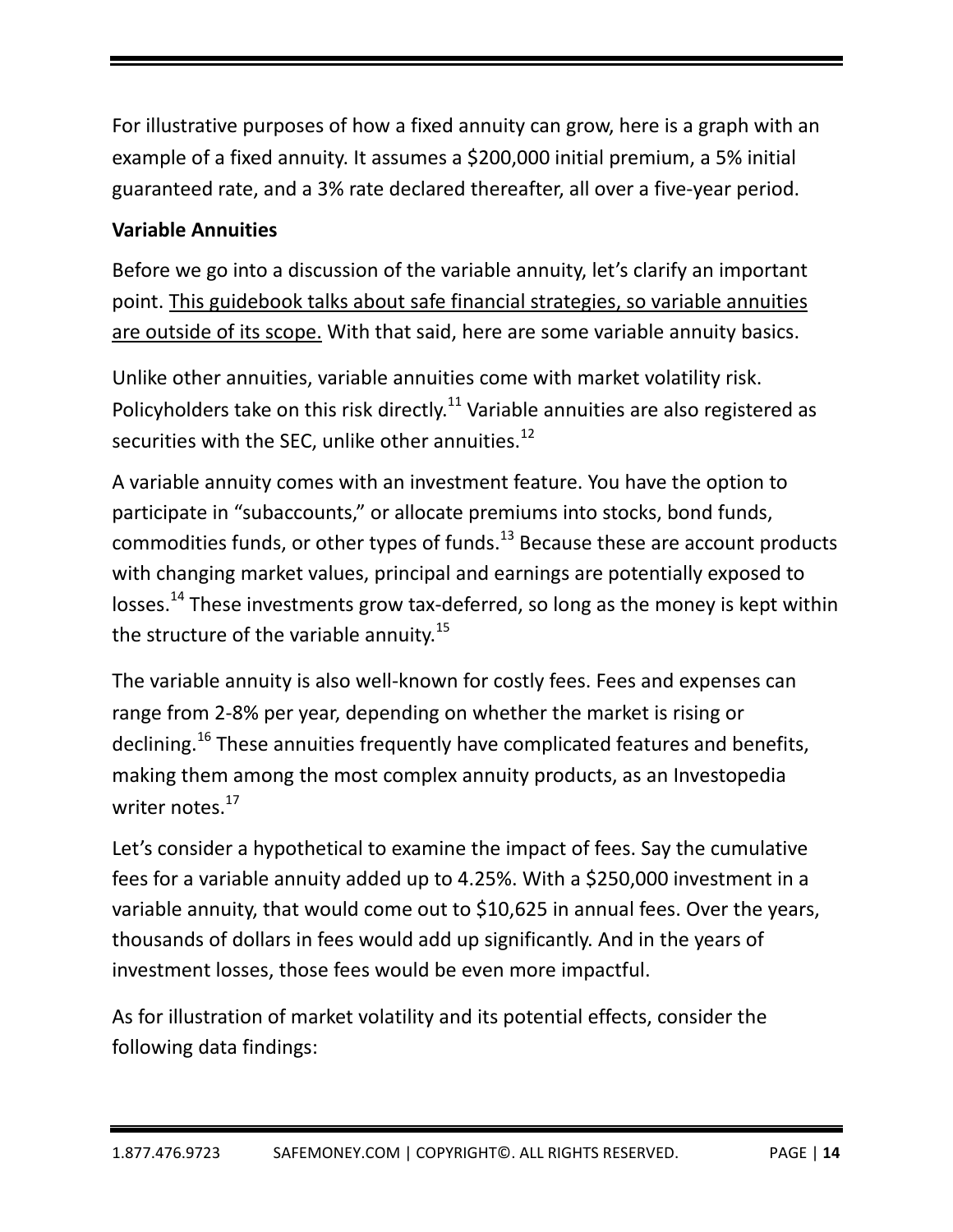- As a market-based investment, a variable annuity can potentially be exposed to market losses. Financial losses could be especially costly in events such as the market crashes of the 2000s.
- Say a variable annuity was tied to the S&P 500. In 2008, the S&P 500 had an annual return of ‐36.55%. Earlier in the decade, the S&P 500 put up annual returns of -9.03% in 2000, -11.85% in 2001, and -21.97% in 2002.<sup>18</sup>
- According to Morningstar research, historical average fees for variable annuities can be as high as 3.4% – or even higher! $^{19}$
- Let's look at the effects of fees on annual returns. Assuming 3.4% in annual variable annuity fees, and factoring those into return calculations – from 2000‐2016, the S&P 500 produced negative annual returns 37.5% of the time. $^{20}$

The point of this data is to illustrate the effects of market losses on a variable annuity. A falling market eats away into the value of your investments, which can be disastrous for retirement financial goals.

# **Fixed Index Annuities**

Unlike the variable annuity, a fixed index annuity doesn't subject your premium dollars to market volatility risk. This type of annuity is linked to an index or, in some cases, a set of indices. An example of an index would be the S&P 500®. When the index goes up, you can benefit from a percentage of its rise in value. Your money has the potential to grow with positive index changes. Note, however, that the extent to which you can participate in this is limited by certain measures.

Just like a fixed annuity, a fixed index annuity offers a guaranteed minimum, fixed rate. However, it has the potential for earning additional interest based on how the linked index performs.

Interest is credited based on the increasing values of this index. If the index records positive change, additional interest is credited to your annuity. And should the index drop in value, your principal and the credited interest are locked in. You won't lose money due to falling index values.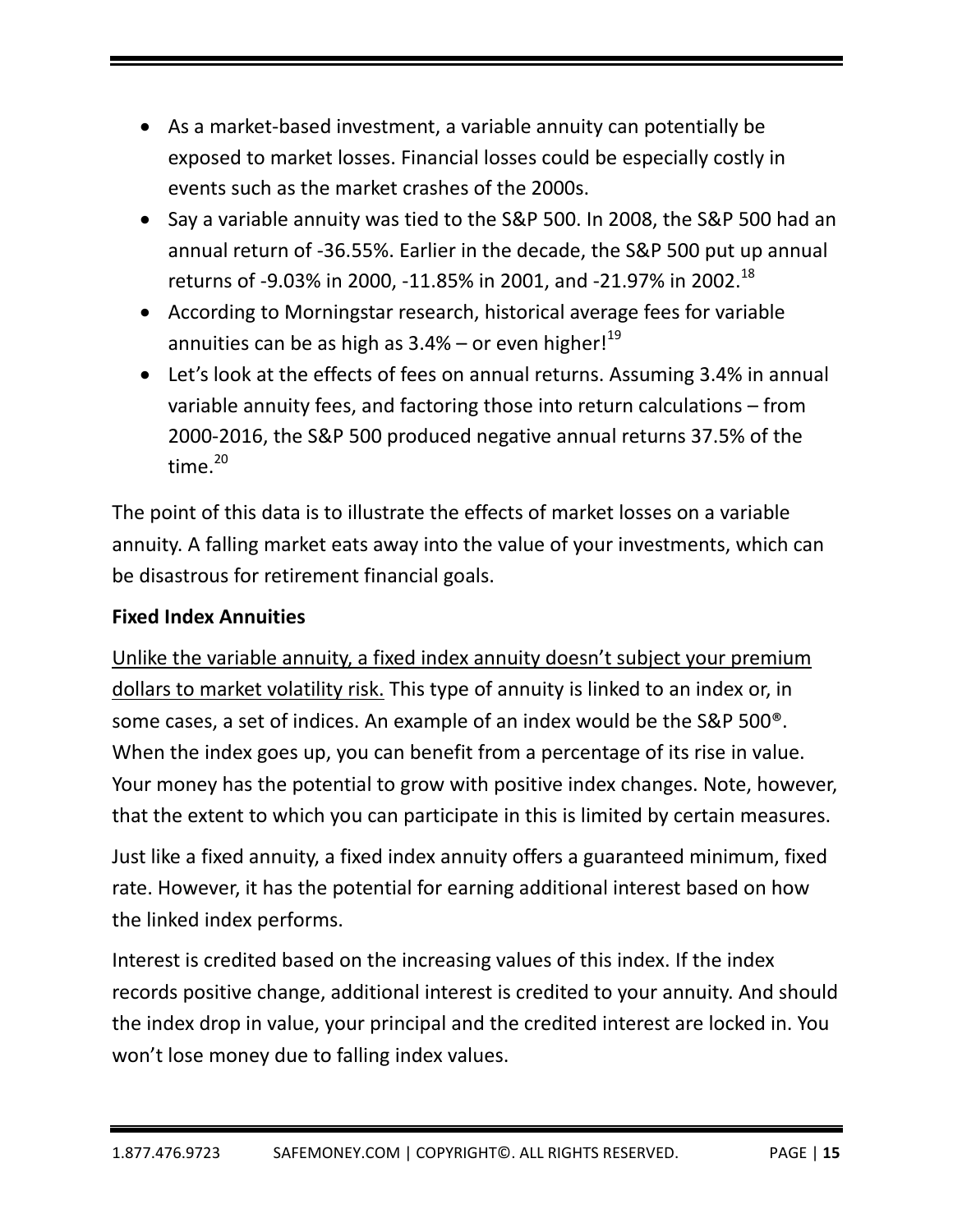When the index rises in value, you receive a percentage of that increase – not the entire increase. Insurance companies have a number of management techniques at their disposal to offer reasonable growth potential and to maintain their own financial strength. The methods an insurance company uses to measure how much you get vary, but there are five primary mechanisms which affect your annuity's growth.

**The indexing method** is the means used to measure change within the index, if any. There are many indexing methods which can be utilized, and we will cover some of the most commonly used ones in a while.

**The cap** is a preset limit on the index‐linked interest you can get. It is the maximum rate of interest the annuity can earn. For example, say the index rose 10% within a year. If your fixed index annuity were capped at 7%, you would be credited only 7% for that period. The cap is also known as a "ceiling."

**The participation rate** is used to decide how much of the rising index value will be used to calculate the earned index‐linked interest. It determines what percentage of the index gains you will be credited for. For example, say a fixed index annuity has a participation rate of 80%. If the index rose 10%, you would get only 8% based on the participation rate, absent the influence of a cap.

**The spread or margin** is part of an increase in index value which you don't get. In many cases, the administrative fee for a fixed index annuity is built into this part. The interest credited to your contract is calculated by subtracting the spread or margin percentage from the overall index increase. Say you were looking at 8%; with a margin rate of 1%, you would be credited 7%.

**The floor** is what provides protection against a falling index. Should the index drop in value, the value of your annuity would be retained. Your original premium plus any credited interest are locked in. The trade‐off for this protection is that many fixed index annuities are credited 0% when the index records a negative change.

As for some common indexing methods: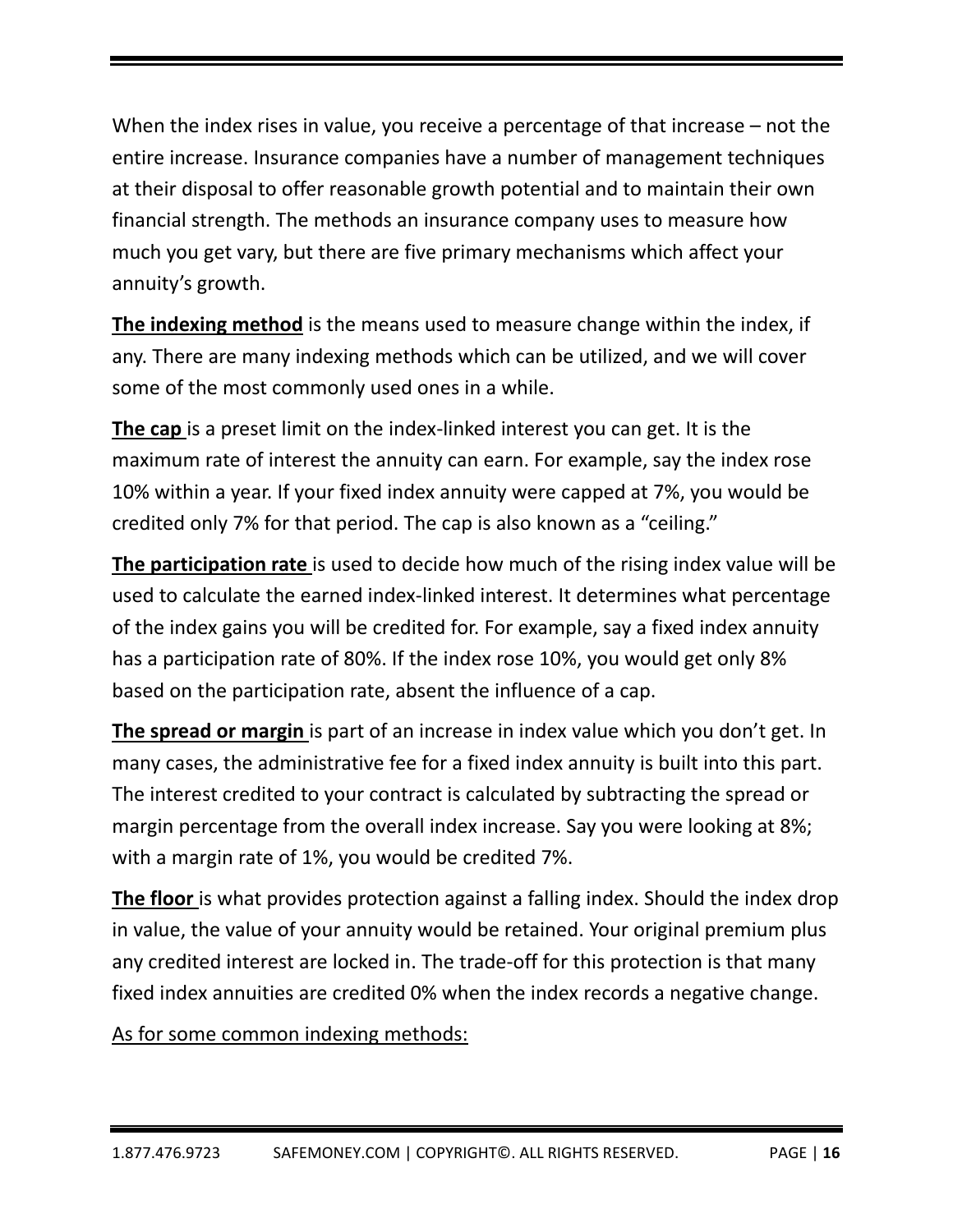**Annual reset** – This is also known as "ratcheting" or "ratcheting up." Index‐linked interest, should you earn any, is based on the difference between the index value at the end of the contract year from the index value at the beginning of the contract year. Interest is credited to your annuity yearly during the term. This earned interest is locked in. The prior year's endpoint is the following year's starting point. This method may lead to more credited interest than other methods would give if frequent index fluctuations arose during the term.

**High watermark** – Any index‐tied interest, if any, is found by evaluating and comparing index values at various points within the term. This usually happens on the yearly anniversaries of when you purchased the contract. Interest is based on the difference between the highest index value and the index value at the start of the term. You earn interest at the end of the term.

When you have an annuity with this design, you may be credited higher interest than other designs should the index reach a high point early or middle in the term, and then decline at the end.

**Short‐term point‐to‐point** – Index‐linked interest is based on the difference between the index value at the term's start and the index value at each anniversary every year. With an annual reset, earned interest is locked in annually and retained. With the potential for credited interest each year, annuities with this design often come with lower participation rates or caps.

**Long‐term point‐to‐point** – Index‐linked interest is decided via subtraction of the index value at the end of the term from the value at the start of the term. You are credited the interest at the term's end. With interest being calculated at the end‐ of-term, annuities with this crediting method often come with a higher participation rate than annuities with other methods.

It is important to choose a suitable crediting method for your annuity contract. This will determine the interest you earn, so choose carefully! At SafeMoney.com, you can connect with financial professionals who can help you evaluate different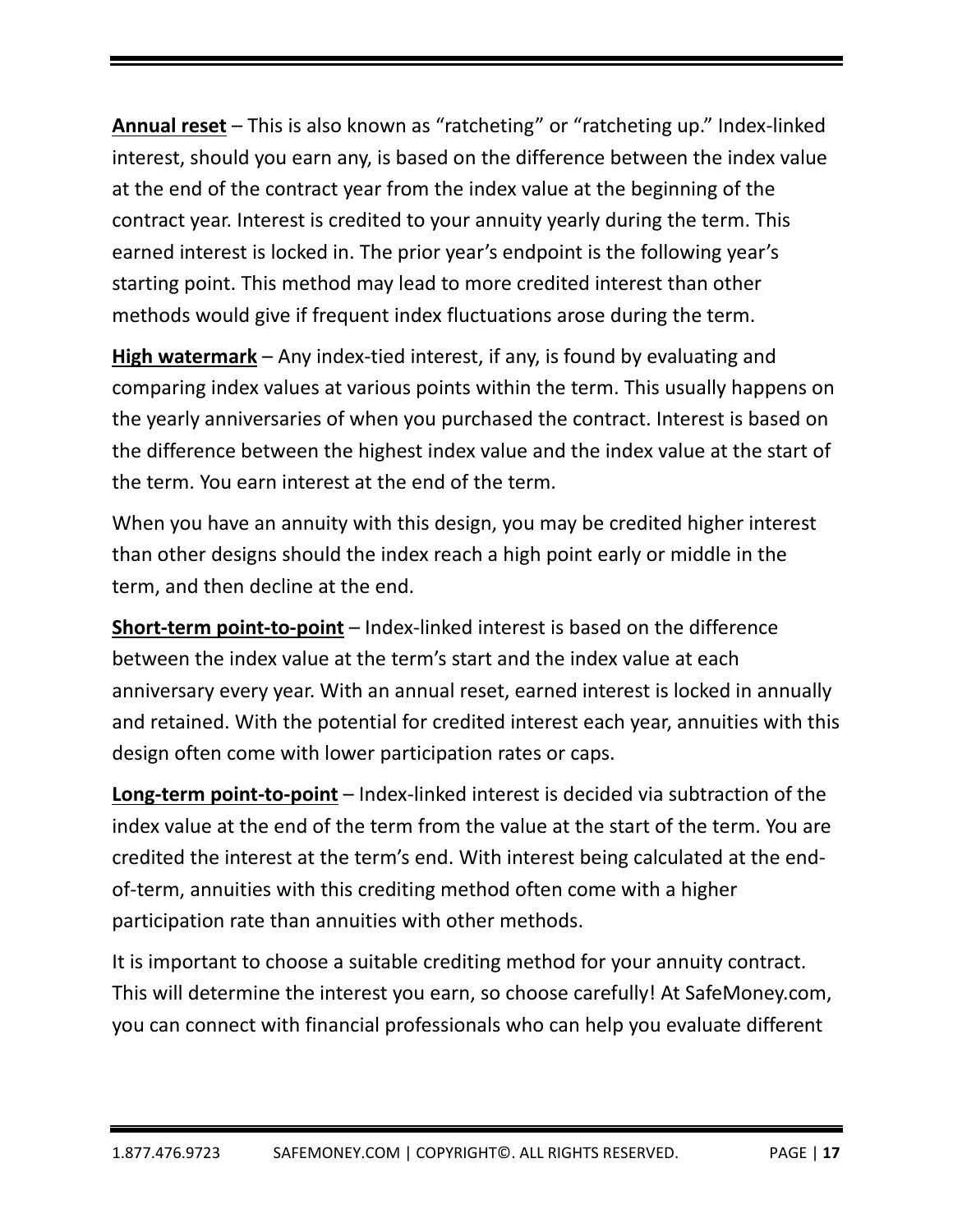methods and understand your options. They can go over the details of each option so you can make decisions with confidence.

Aside from your choice of crediting method, another option may be to purchase more than one fixed index annuity with different crediting options. With this approach, your annuities could earn interest in different index environments.

The graph below gives an illustration of how a fixed index annuity might grow. It assumes a 5% cap, a 100% participation rate, and all examples assume an initial premium of \$250,000. It is also assumed to be linked to the S&P 500® Index.



# **Fixed Index Annuity with Accumulation Value and Minimum**

**Created by associates at SafeMoney.com. Assumes 10/1/01 start date and 10/1 anniversary dates. These are hypothetical concepts and comparison for illustrative purpose only. Historical performance of the S&P 500®Index should not be considered a representation of current or future performance of the Index or your annuity. Each example above assumes a \$250,000 initial premium with no withdrawals and/or surrenders. All elements, including the Cap and the Participation Rate, are for hypothetical purposes only. Please contact a SafeMoney.com financial professional for current Caps, Participation Rates, and other information.**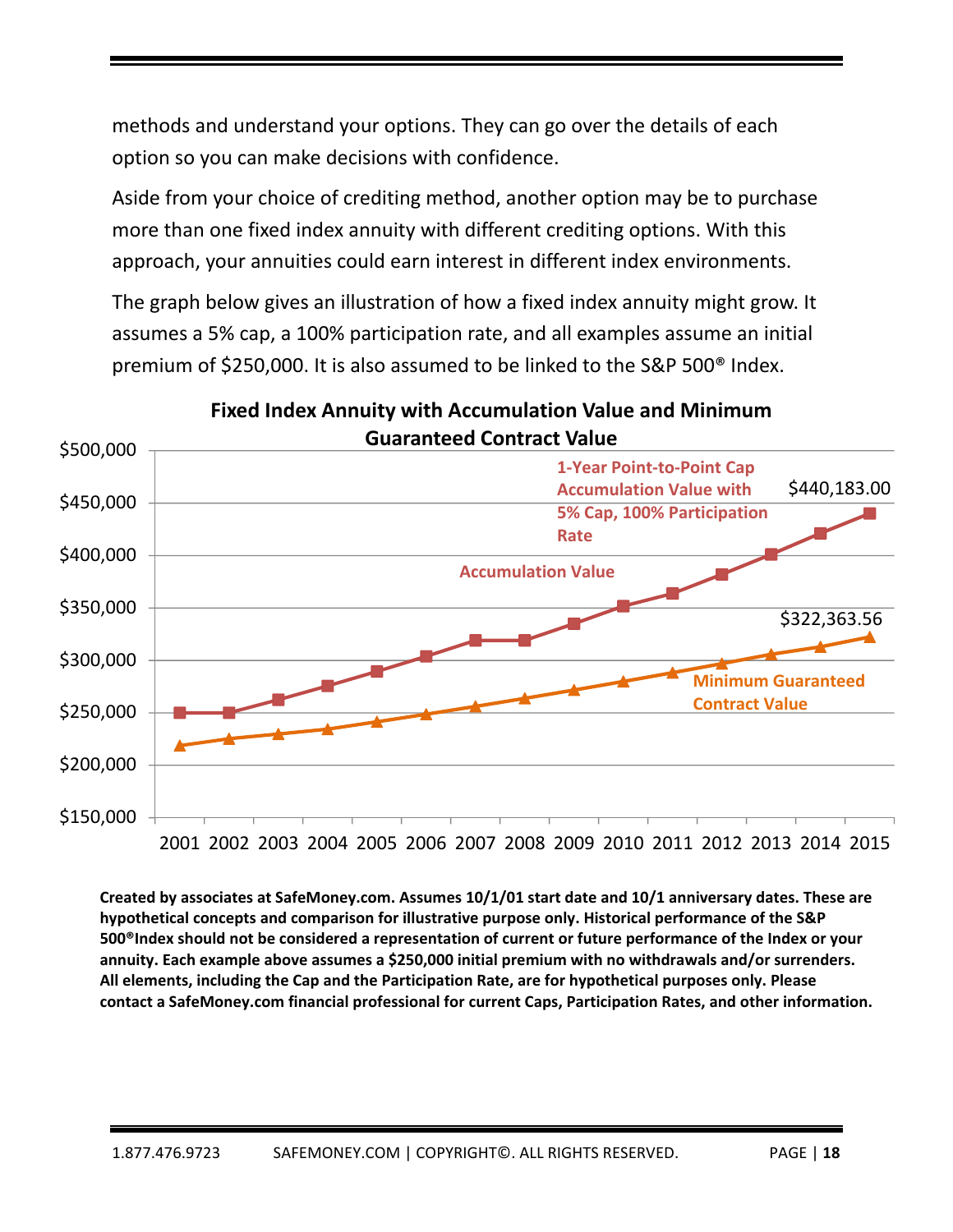#### **Multi‐Year Guarantee Annuities**

Multi-year guarantee annuities are also known as "fixed rate annuities." They may be ideal for retirees and pre‐retirees with a longer‐term time horizon. It differs from a fixed annuity, which guarantees a fixed rate for a certain period, often a year. This annuity guarantees a certain percentage yield over a specified period.

The length of this period depends on the contract. The guarantee period often lasts anywhere from two to 10 years, after which you decide whether you would like to remain in the contract. It usually is paid for with a one‐time lump sum. In many ways, a multi‐year guarantee annuity functions similarly to a CD. However, it grows on a tax‐deferred basis and offers triple compounding growth. Money taken out from the contract is taxable.

Like many annuities, multi‐year guarantee annuities have a contractual provision allowing for penalty‐free withdrawals of up to 10% of your accumulation value. The graph below illustrates how a multi-year guarantee annuity might grow.



# **Multi‐Year Guarantee Annuity with Accumulation Value and Minimimum Guaranteed Contract Value**

**Created by associates at SafeMoney.com. These are hypothetical concepts for illustrative purposes only. This** assumes a 10-year initial guarantee period, which may be renewed. Each example above assumes a \$200,000 initial premium with no withdrawals and/or surrenders. Assumes a 3% current first-year rate and a 3% current **base interest rate thereafter. Should not be considered representative of your annuity's current or future performance.**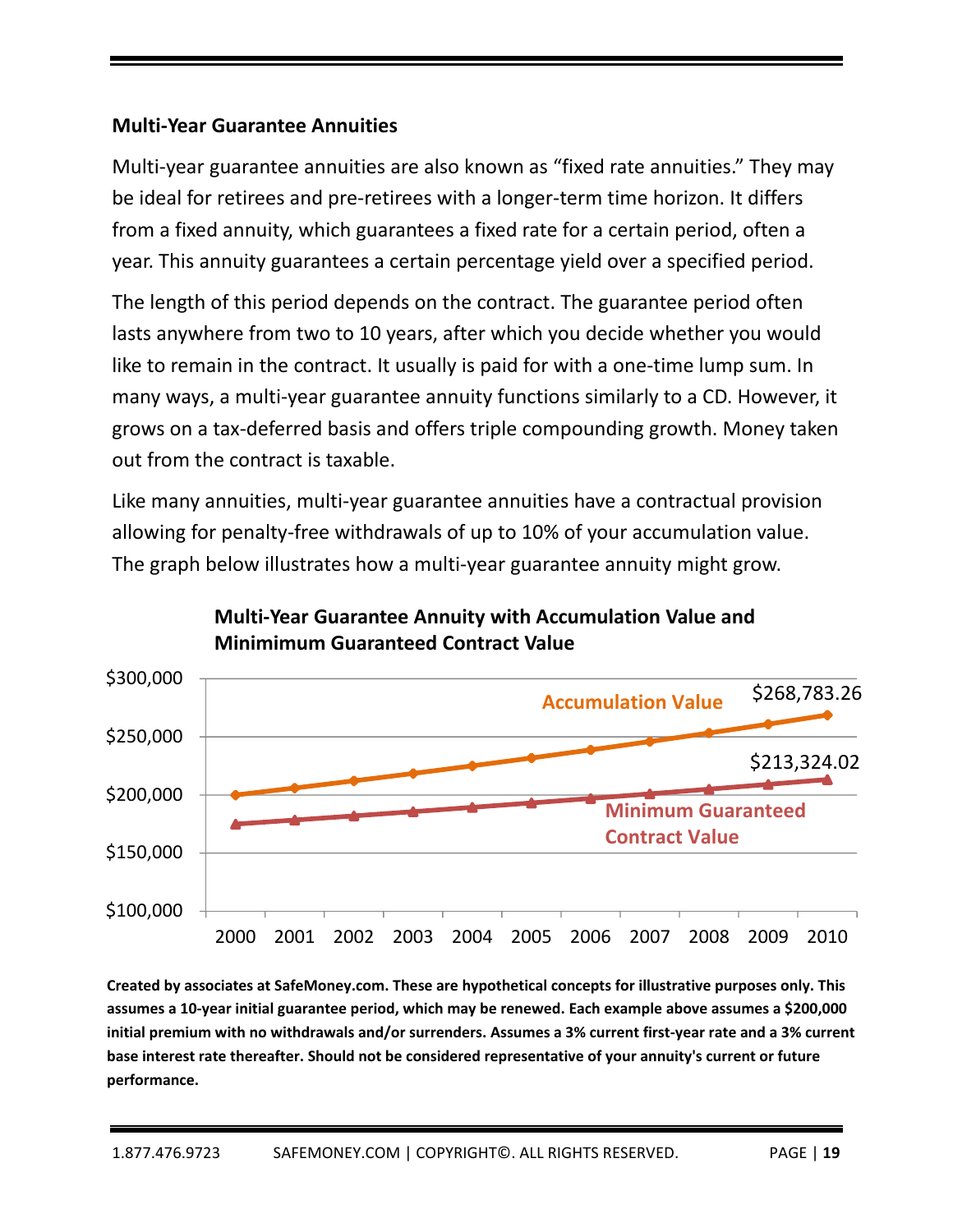It assumes a 10‐year guarantee period, a \$200,000 initial premium for all examples, a 3% yield, a 3% initial interest rate, and a 3% current base rate thereafter.

# **Other Annuity Need‐to‐Knows**

At times we have discussed how you can benefit from immediate or deferred income payments. This brings up another way annuities can be split into different classifications: immediate and deferred annuities.

Immediate annuities start giving out income no later than one year after you pay the premium. You usually pay for an immediate annuity with a one‐time lump sum for the initial premium payment.

Deferred annuities often start income payments many years later. A deferred annuity has two parts: the accumulation period and the distribution or payout period. During accumulation, money you put into an annuity earns interest on a tax‐deferred basis, less any applicable charges.

In the payout period, the insurance company pays income to you or someone you choose. You may have a number of withdrawal options at your disposal.

Another distinction to remember is whether an annuity is a single-premium or a flexible‐premium contract. Single‐premium contracts are those in which you pay a one‐time lump sum. As for flexible‐premium contracts, you pay premiums over time. There are two types of flexible‐premium contracts. The first one lets you pay as much premium as you want, when you want, within certain limits. The second type could have a scheduled‐premium setup, in which you have certain payment sums scheduled at certain times.

# **HOW SOLID ARE THOSE ANNUITY GUARANTEE CLAIMS?**

You may be wondering how an insurance company can ensure its guarantees. This depends on a range of factors. The first point concerns the financial strength of an insurance company, which is reported in company ratings administered by well‐ respected rating agencies.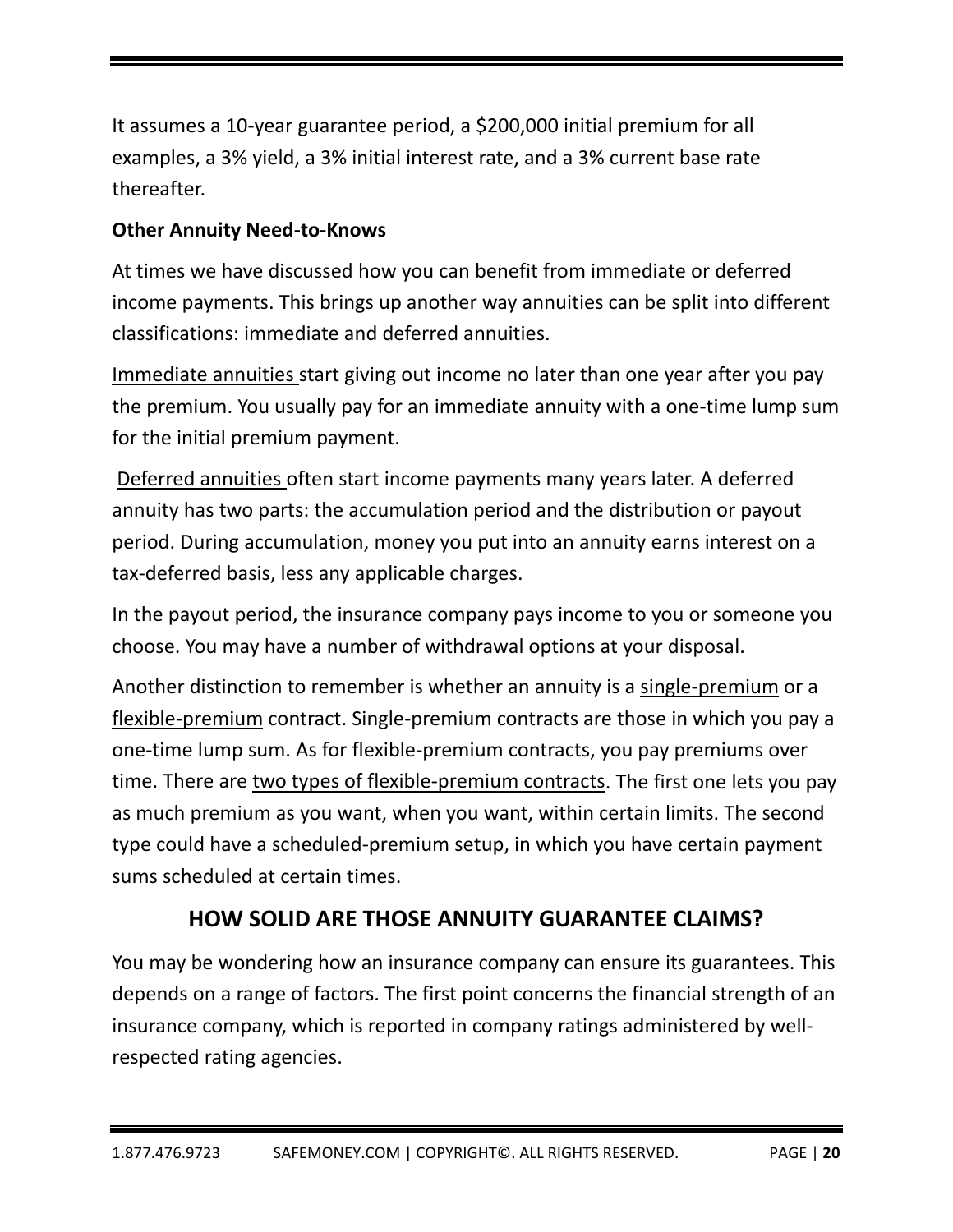# **Company Ratings**

Rating firms such as A.M. Best and Standard & Poor's grade thousands of life insurance companies based on their company financial strength. The company ratings are based on a broad range of criteria, including quantitative and qualitative metrics.

For general purposes, you can review company financial ratings as a means of judging an insurance company's creditworthiness. For a generic overview, here are some details on A.M. Best's ratings<sup>21</sup>:

- In A.M. Best's framework, overall, ratings range from A+ to D.
- A+ indicates a "Superior" distinction and D indicates a "Poor" grade.
- In this model, E and F grades are status symbols.
- Companies receiving these E and F statuses are impaired insurance companies. They fall under heavy regulatory supervision, control, or restraint (E status), or they are publicly liquidated by a court of law or due to forced liquidation (F status).
- Rated insurance companies receiving an S status symbol have had their company rating suspended. This occurs when "sudden and significant events impact operations" and the rating implications cannot be evaluated.
- Companies receiving an NR status symbol have not been rated yet. This can include previously rated companies or companies not yet rated by A.M. Best.

In regard to financial strength ratings, insurance companies can receive "rating notches," or change from their initial financial strength rating. Improvements are indicated with a "+" while declining strength is indicated with a "‐." The rating notches are achievable from ratings C to  $A +$ .<sup>22</sup> Companies receiving a C- or lower rating have weak or poor capacities to meet their obligations.<sup>23</sup>

# **Rules and Regulatory Bodies**

Another point is how insurance companies differ from financial institutions like banks or credit unions. Since insurance carriers operate in different business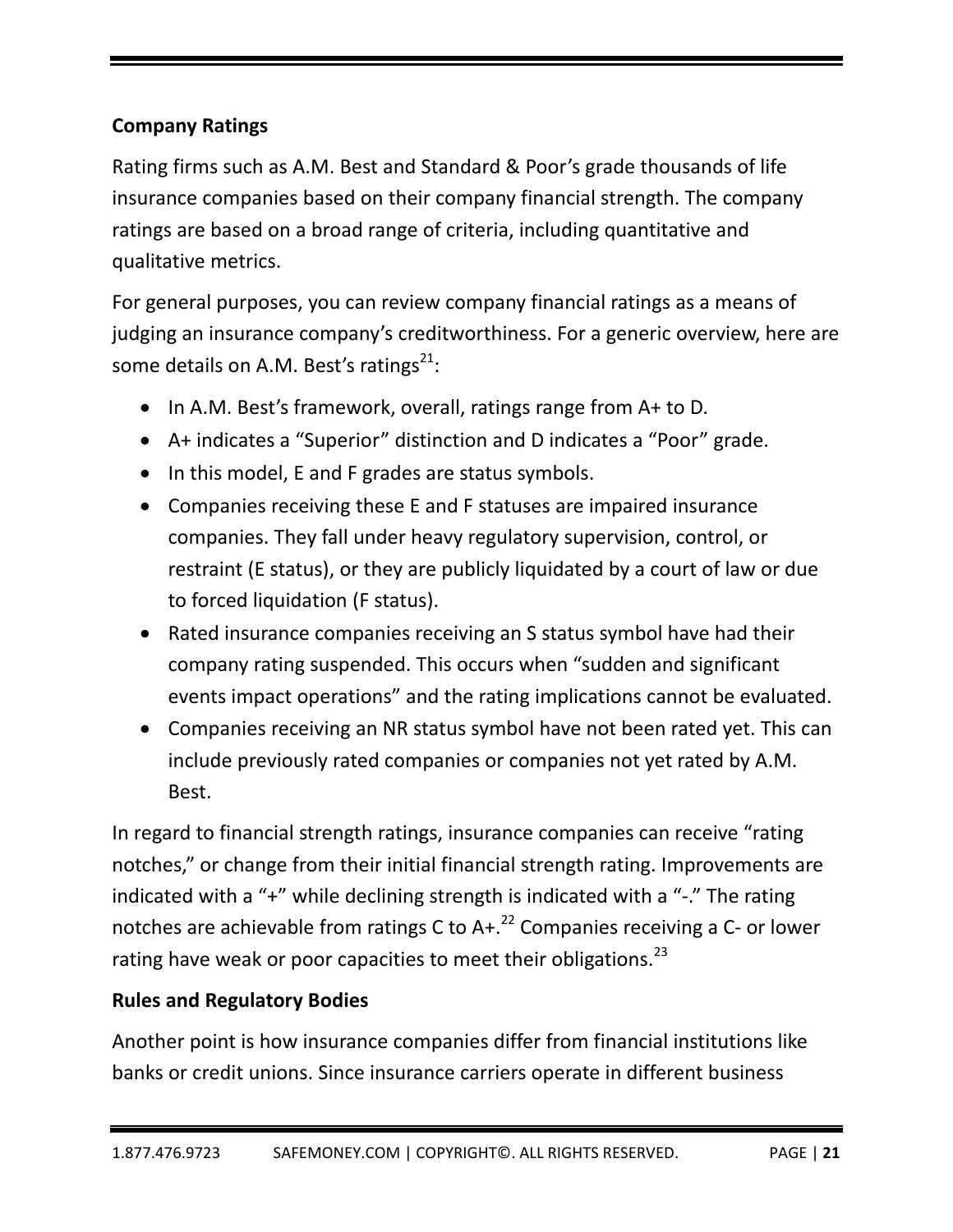conditions than banks or credit unions do, they fall under different rules. Because they are different entities than banks or credit unions, the insurance companies don't have their funds backed by the FDIC or NCUA, either. Nor are they under the authority of the FDIC or the NCUA. Instead, the insurance companies are regulated by their respective state insurance commissions.

The National Association of Insurance Commissioners (NAIC) operates on a nationwide level. Its purpose is to serve as a centralized hub for setting standards and supporting regulations in the U.S. insurance industry.<sup>24</sup> The NAIC is governed by the chief insurance regulators from all 50 states, Washington, D.C., and five U.S. territories.<sup>25</sup>

Via the NAIC, state insurance regulators have a framework to set standards and industry best practices, conduct rigorous policy reviews, and maintain regulatory oversight.<sup>26</sup> Along with being the voice of state insurance regulators, the NAIC promotes general public and consumer protection interests with its involvement. One of its chief accomplishments is the establishment of uniform financial reporting standards for insurance carriers.<sup>27</sup>

Members of this national organization, along with the NAIC's own resources, form the national system of state‐based insurance regulation.

# **Insured Funds**

Many insurance companies have a "reinsurance system," or a setup in which an insurance company is reinsured by other insurance companies as a means of risk management. This provides annuity owners with a powerful safety net against insurance company insolvencies. On an individual company level, consumers also have powerful protections in the reserve requirements insurance companies are obligated to maintain, as we discuss next.

# **Reserves**

Like banks and credit unions, insurance companies are subject to legal reserve requirements. However, these requirements are different from those of banks and credit unions. Insurance companies are required to maintain at least a 1:1 ratio in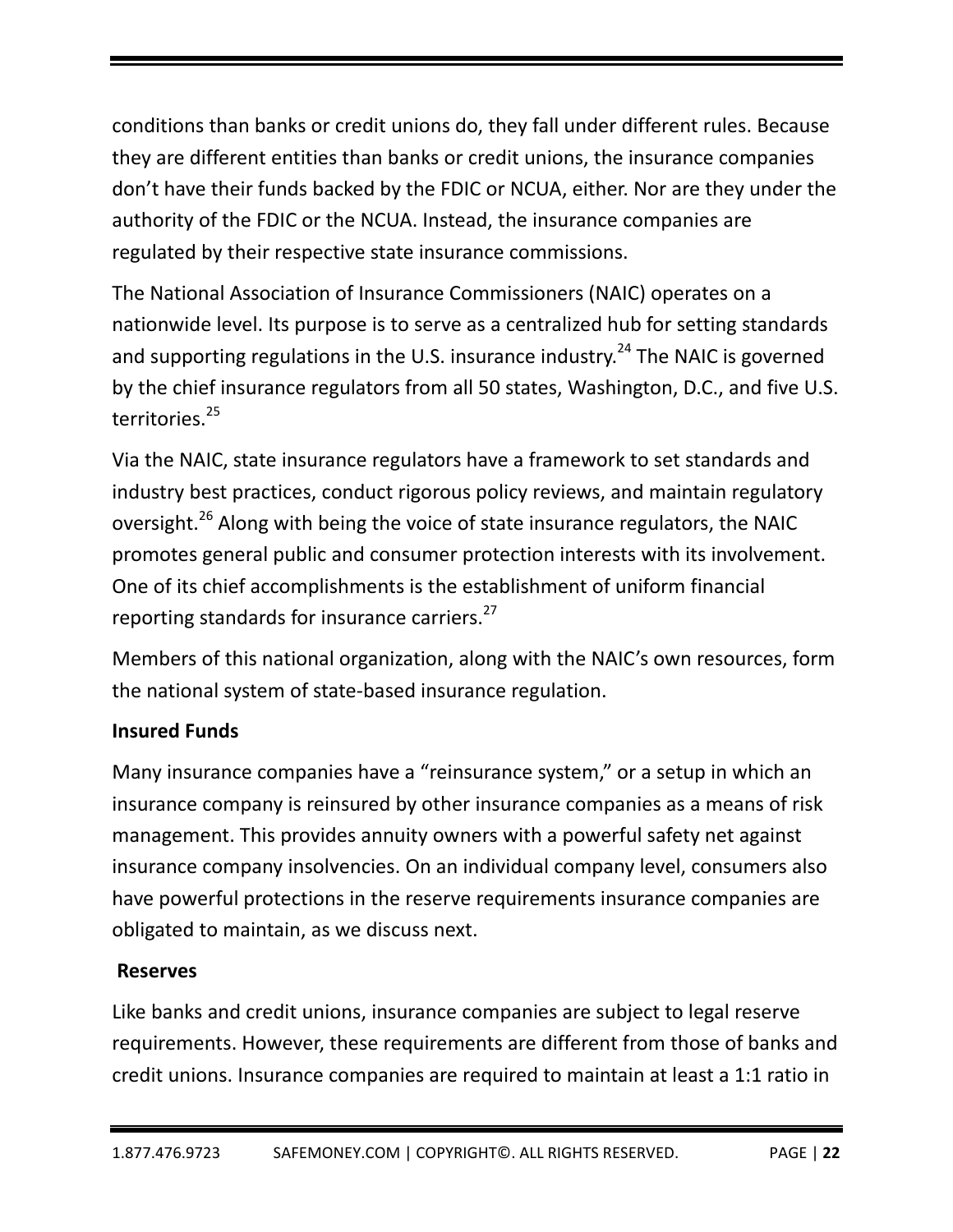their reserves. In other words, they must have a dollar in reserves for every dollar they have made in contractual guarantees.

As a result, should insurance companies need to pay out on every annuity contract they have issued, they have the financial resources to do so. Many carriers keep more than the required dollar‐for‐dollar in their reserves. These legal reserve requirements are set by state insurance departments.

# **Surplus Reserves and Solvency Ratios**

When looking at insurance companies, be sure to check out their ratings. Their ratings include a solvency ratio, or how much they hold in surplus capital as financial cushioning to uphold the guarantees they have agreed to pay.

For example, say an insurance company has a solvency ratio of 103. That means for every \$1 dollar contributed to an annuity, they hold \$1.03 in reserves to back their guarantee of principal. Similarly, a solvency ratio of 105 would indicate an insurance company has \$1.05 in reserves for \$1 dollar put into an annuity.

It shows how much surplus an insurance carrier holds above the dollar‐for‐dollar reserve requirement.

# **Reserve Requirements: Insurance Companies versus Banks**

A question that often arises is how the reserve requirements for banks differ from those for insurance companies. Actually, banks have less stringent requirements.

According to the Board of Governors of the Federal Reserve System, based on certain factors banks must maintain a 3%‐10% ratio of reserves to total liabilities.<sup>28</sup> So that would be \$0.03-\$0.10 in reserves for every dollar deposited.<sup>29</sup> Reserves must be in the form of cash or cash-equivalent assets.

In contrast, say an insurance company had a solvency ratio of 104 – it would have \$1.04 in reserves for every \$1 dollar put into an annuity.

Because of the robust capitalization requirements, the comprehensive legal reserve system, and the protection measures in place – the reinsurance system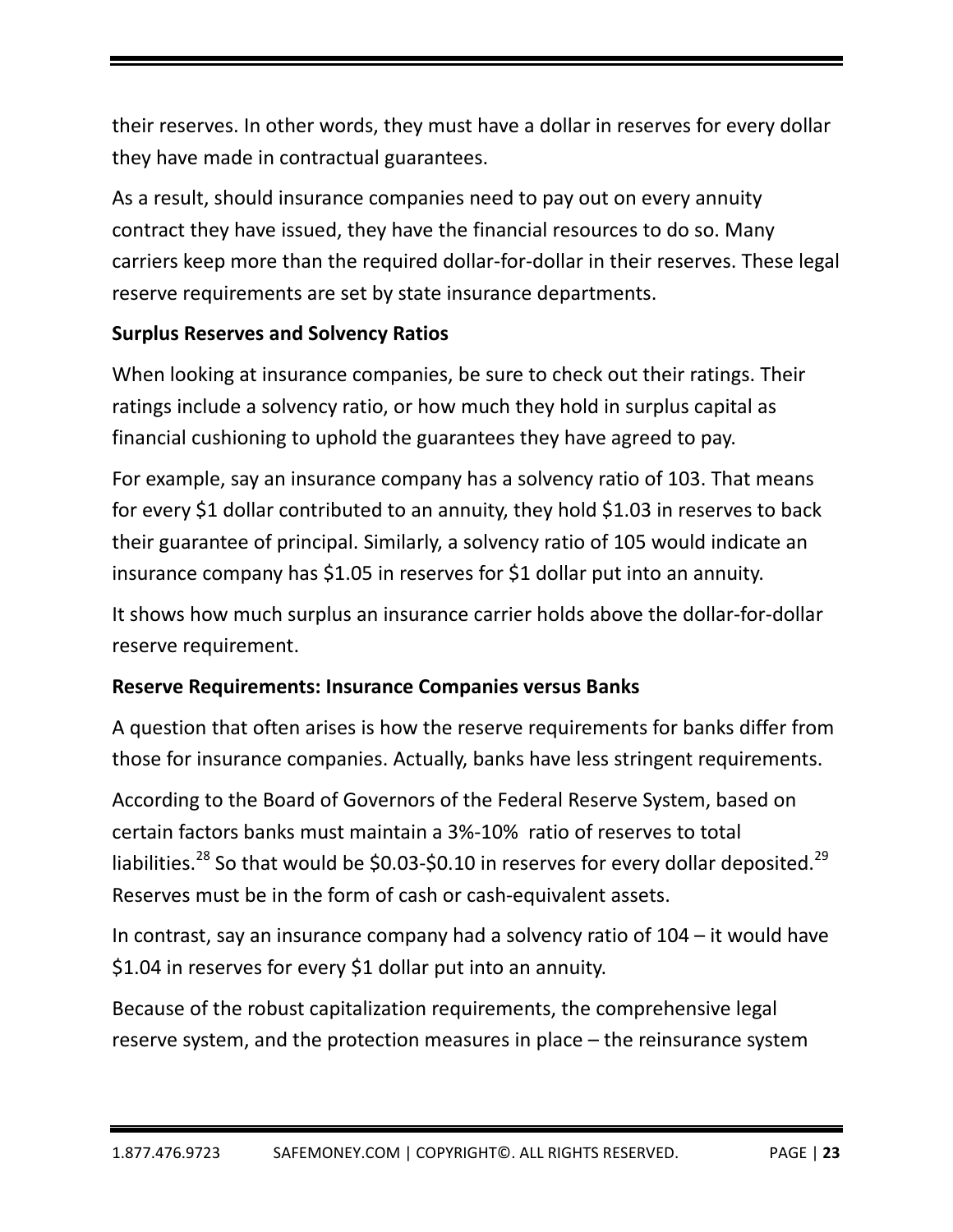used by many insurance companies, namely – annuity buyers enjoy a substantial safety net.

And there is the matter of insurance company failures in general. As one writer‐ contributor with CBS MoneyWatch noted<sup>30</sup>:

"Although bank failures have caused a lot of concern about the stability of all financial institutions, it's important to recognize there are critical differences between failures of banks and insurance companies. Here are some key differences:

‐‐ It's hard to start a "run on an insurance company" like a "run on a bank." While you can always withdraw the money from your bank accounts, you would have to die for life insurance benefits to be paid, and with immediate annuities, you'd have to wait each month to receive your check. Unlike with a bank, there's generally a longer timeframe in which to address financial problems at insurance companies.

‐‐ Insurance companies usually aren't as leveraged as banks, so when they fail, their liabilities might be only 10 to 20 percent higher than their assets. A bank's liabilities, on the other hand, can be far higher than its assets."

These insurance company safeguards (surplus capital and reinsurance measures) have arguably worked well even in tough economic times. For instance, let's look at the number of bank failures and insurance company failures per year, noted in the chart below. It shows insurance company failures and bank failures during the mid-1980s – when bank failures were high – the 1990s – when insurance company failures reached an all-time high – and bank and insurer failures in the wake of the financial crisis of 2007‐2008.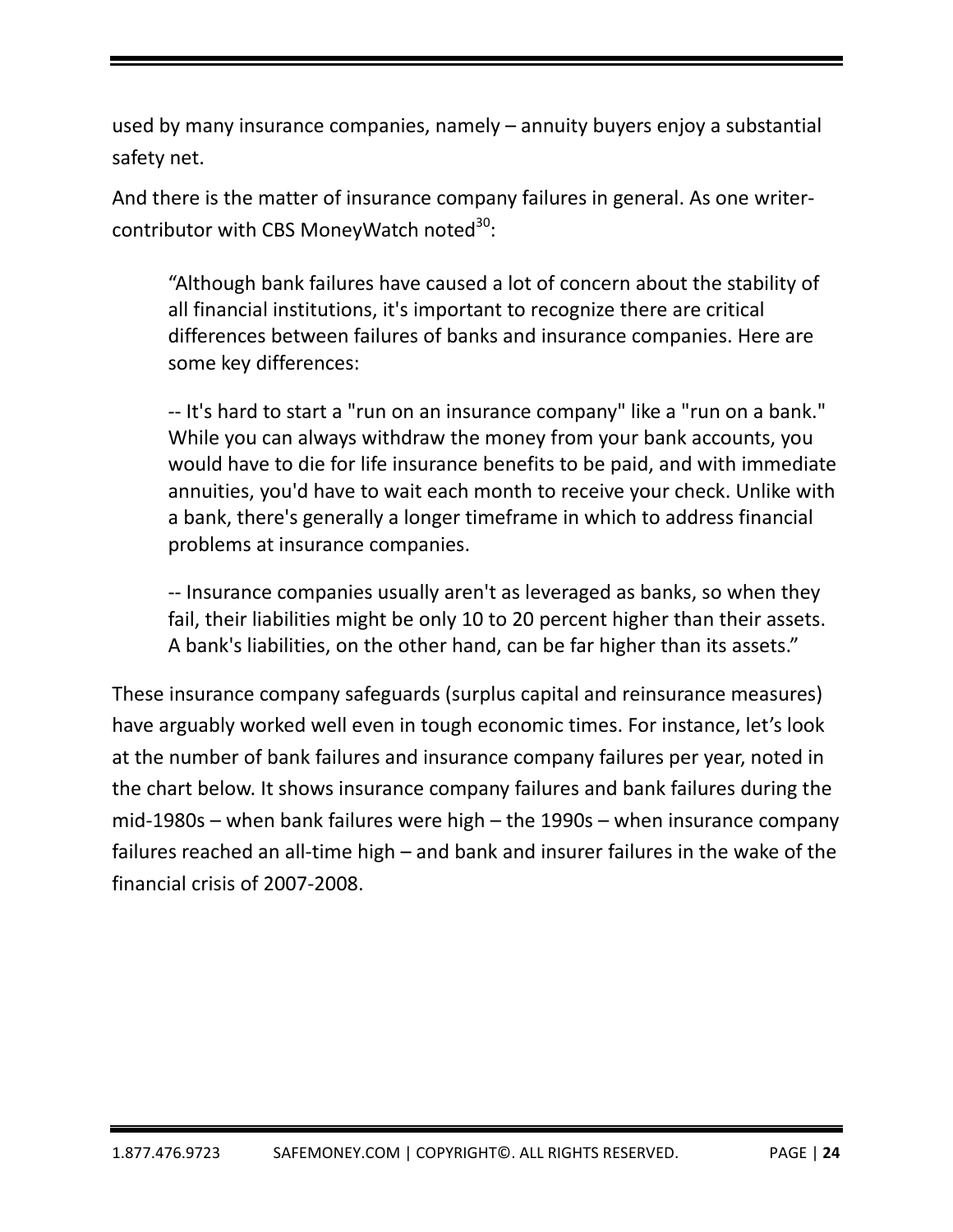

**Chart created by associates at SafeMoney.com. Source: "Comparative Failure Experience in the U.S. and Canadian Life Insurance and Banking Industries from 1980 to 2010," Robb et. al., March 2013.**

As was noted in a testimony for a hearing before the U.S. House Financial Services Subcommittee on Insurance, Housing, and Community Opportunity, the frequency of insurer failures reached highs in the 1990s. $^{31}$ 

Nevertheless, there were very few liquidations of insurance companies in the wake of the 2008‐2009 financial crisis, despite the crisis' wide‐reaching effects. As reported in the prior‐mentioned congressional testimony:

"Nearly 400 commercial banks and thrifts, several major investment banking firms and hedge funds, finance companies, government‐sponsored housing entities, and other firms" went into bankruptcy during this time. $^{32}$ 

As this congressional testimony also notes, of 13 life and health insurers which were liquidated since January 2008, total policy liabilities were around \$900 million. This is a contrast to the initial general creditor liability of Lehman Brothers, which was reported to be \$765 billion at the initiation of its bankruptcy filing.<sup>33</sup> **The point is insurance companies are well prepared to meet their contractual promises to annuity owners.**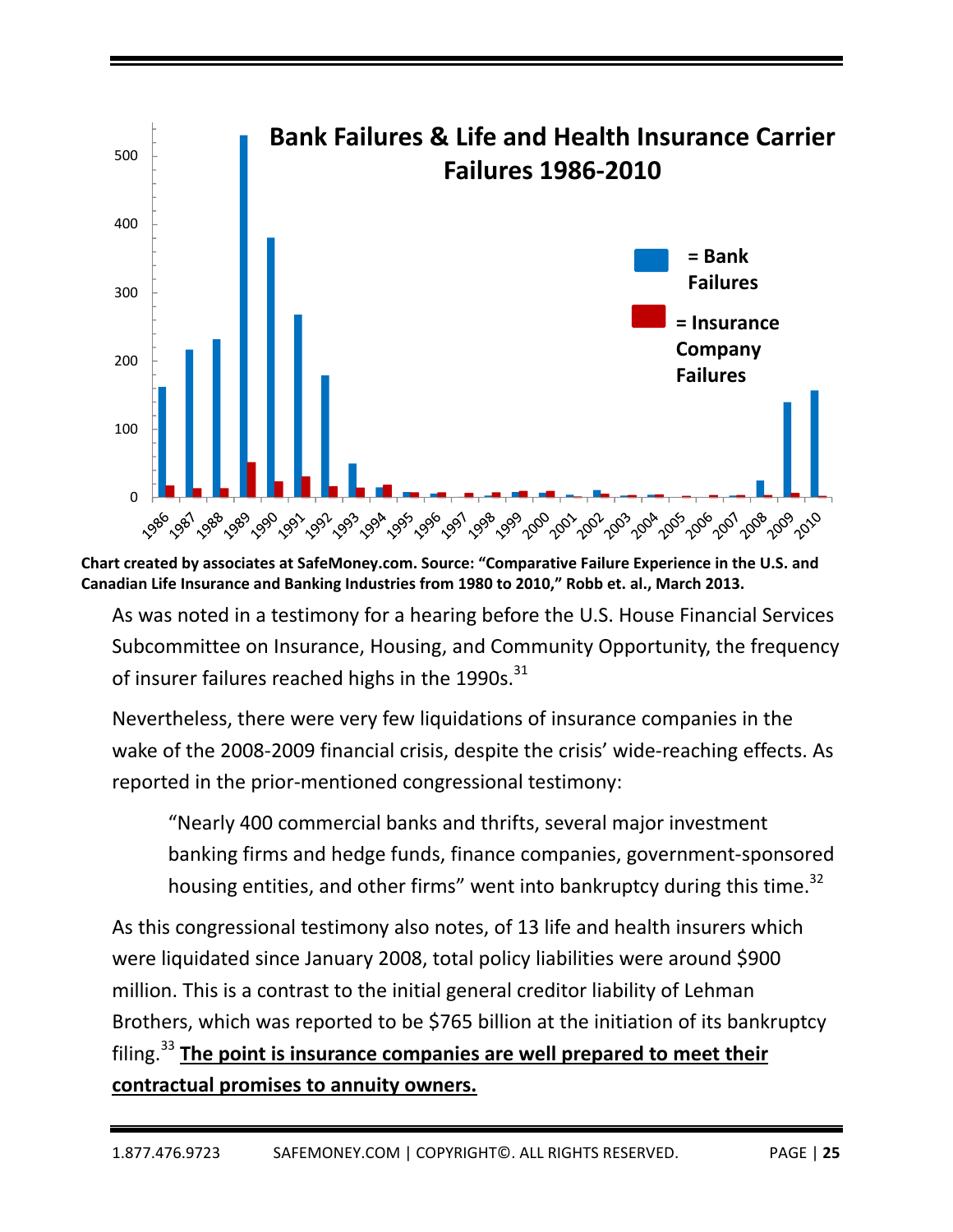# **What is s the Most Importan t Factor?**

At surface glance, the company financial strength rating may seem the important factor in evaluating an insurance company. However, this is not necessarily the case. The rating is important, but it doesn't capture the whole picture, as the graph below illustrates.



Source: SafeMoney.com Statistical Analysis of Company Ratings and Solvency Ratios from A.M. Best. Data is from A.M. Best.

At times an insurance company can have a lower financial strength rating and a higher solvency ratio. In many cases, an insurance company may have a lower rating than another company, but have a higher solvency ratio.

We took information from A.M. Best and analyzed whether there might be a connection between company ratings and solvency ratios. As the data shows, t is not always the case. Note this data is taken for companies in staggered time periods ranging from 2013 through 2015.

To draw some comparisons, in this graph:

• Company 2 has a B++ financial strength rating, but a solvency ratio of 1 111.7%.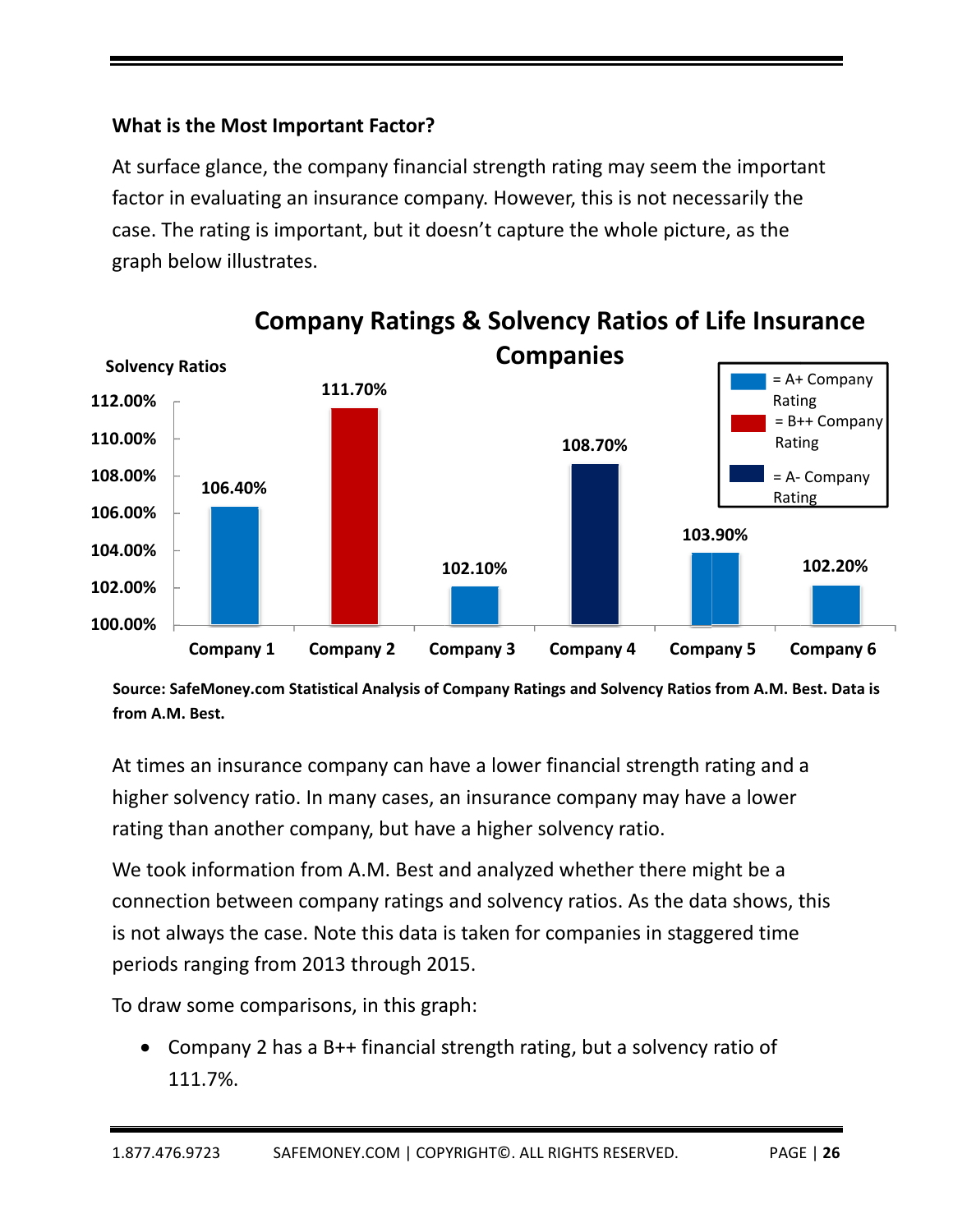- Company 4 has an A- financial strength rating, but a solvency ratio of 108.70%.
- Even though they all have A+ ratings, Company 3, Company 5, and Company 6 have lower solvency ratios than these prior companies, respectively.

Remember, the better a solvency ratio is, the greater capacity that insurer may have to uphold its guarantees. As we can see, some of the companies with weaker ratings may be in a stronger position to uphold their contractual obligations. So it is advisable to examine financial strength ratings and solvency ratios when investigating insurance carriers.

# **Is There Anything Else to Look For?**

Of course, company ratings can be helpful in evaluations of insurance carriers. They are opinions issued by third‐party agencies who judge insurers' ability to meet ongoing contractual and policy obligations. However, there are other factors to consider besides company ratings and solvency ratios. As an overview, the variables to weigh include:

- Company ratings and solvency ratios We have discussed the role of these factors in an insurance company's creditworthiness and dependability. They offer quantitative insights into how reliable an insurance carrier may be in assuring its guarantees it has agreed to uphold.
- Philosophy of the management team What is the philosophy of the company management? Are they committed to long‐term performance, company stability, and dependability? Their decisions have a significant impact on the company's future and ability to meet contractual obligations.
- Risk management Does the insurance company have a solid record in "bad" times? Has it shown it has suitable risk management capacities, or where it can weather market extremities? Is the insurance company wellprepared to back the contractual obligations to which it has agreed? These are some questions worth asking about an insurer's risk management capacity and abilities.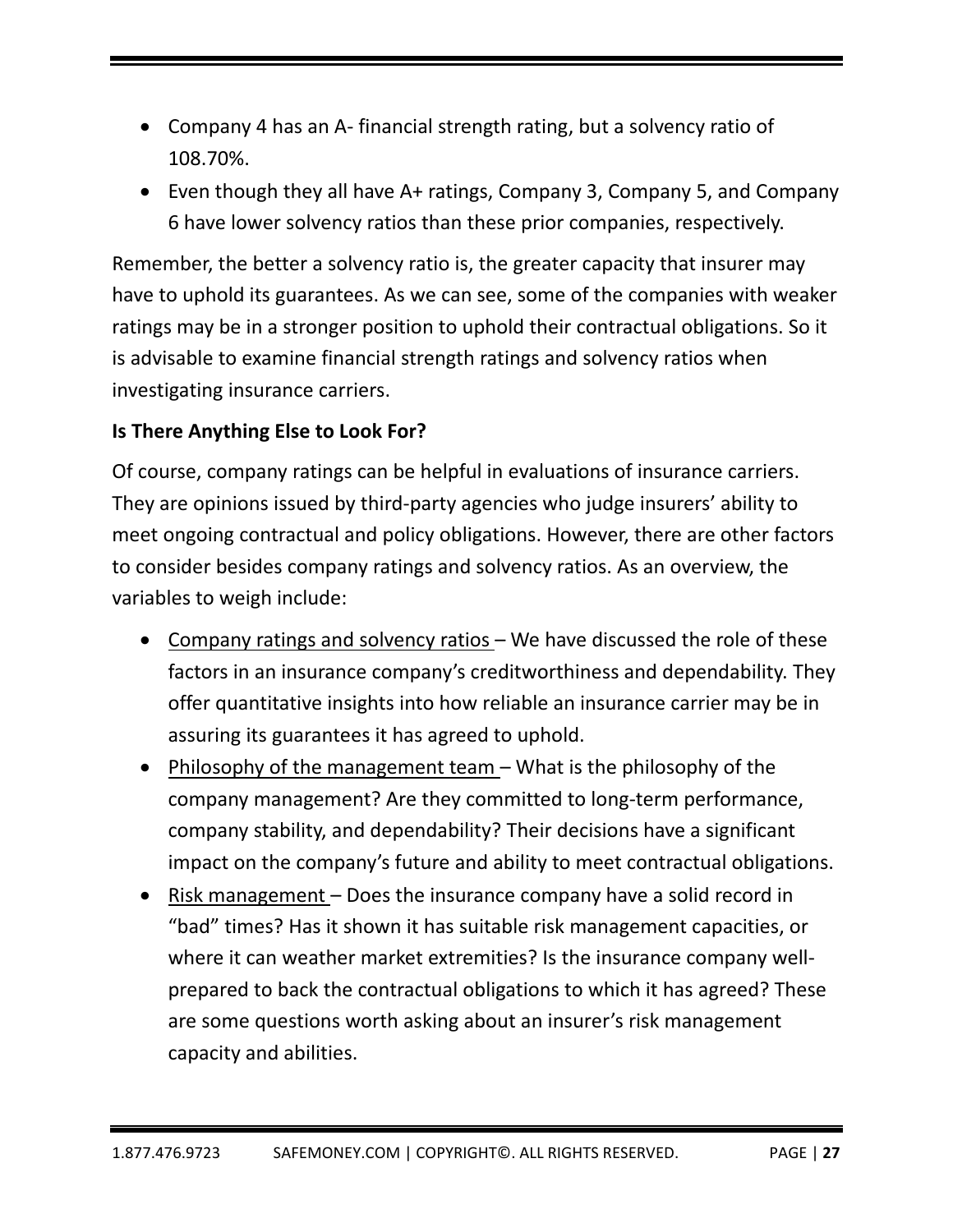We recommend that these factors be carefully considered in the context of the entire picture, including a specific annuity product, its benefits, and its negatives.

# **ANNUITIZATION AND INCOME RIDERS: WHAT'S THE DIFFERENCE?**

You may recall when we discussed earlier annuitization and lifetime income riders. Many retirees and pre-retirees wonder which option may be better for them. There can be lots of confusion surrounding them, so let's discuss them in detail.

**Annuitization** is when your initial premium is turned into a steady income stream. Your annuity's accumulation value is used to determine these income payments. Once you have "annuitized" your premium, your decision is irrevocable. Here are some important points to remember:

- Your decision to annuitize therefore can't be taken back.
- The amount of income you receive depends on the premium you put into your contract, present interest rates, and the life expectancy of the annuitant (which is often the annuity owner).
- With annuitization, you get four income payout options: "life only," "life annuity with period certain," "period certain," or "joint and survivor."
- You will receive these income payments for however long the contract specifies, ranging from a set period to your remaining lifespan.
- Note, your income payments are guaranteed, but you give up control of access to your principal (i.e., the leftover sum of your initial premium).
- Remember, after all, your premium has been transformed into future guaranteed income – so only the assurance of future guaranteed income remains.

An **income rider** provides lifetime income without annuitization. It is an add‐on to a base annuity contract and is usually optional. However, some income riders are built into the base contract. Some fixed annuities may come with income riders. However, for the most part, these riders are available with many fixed index annuities.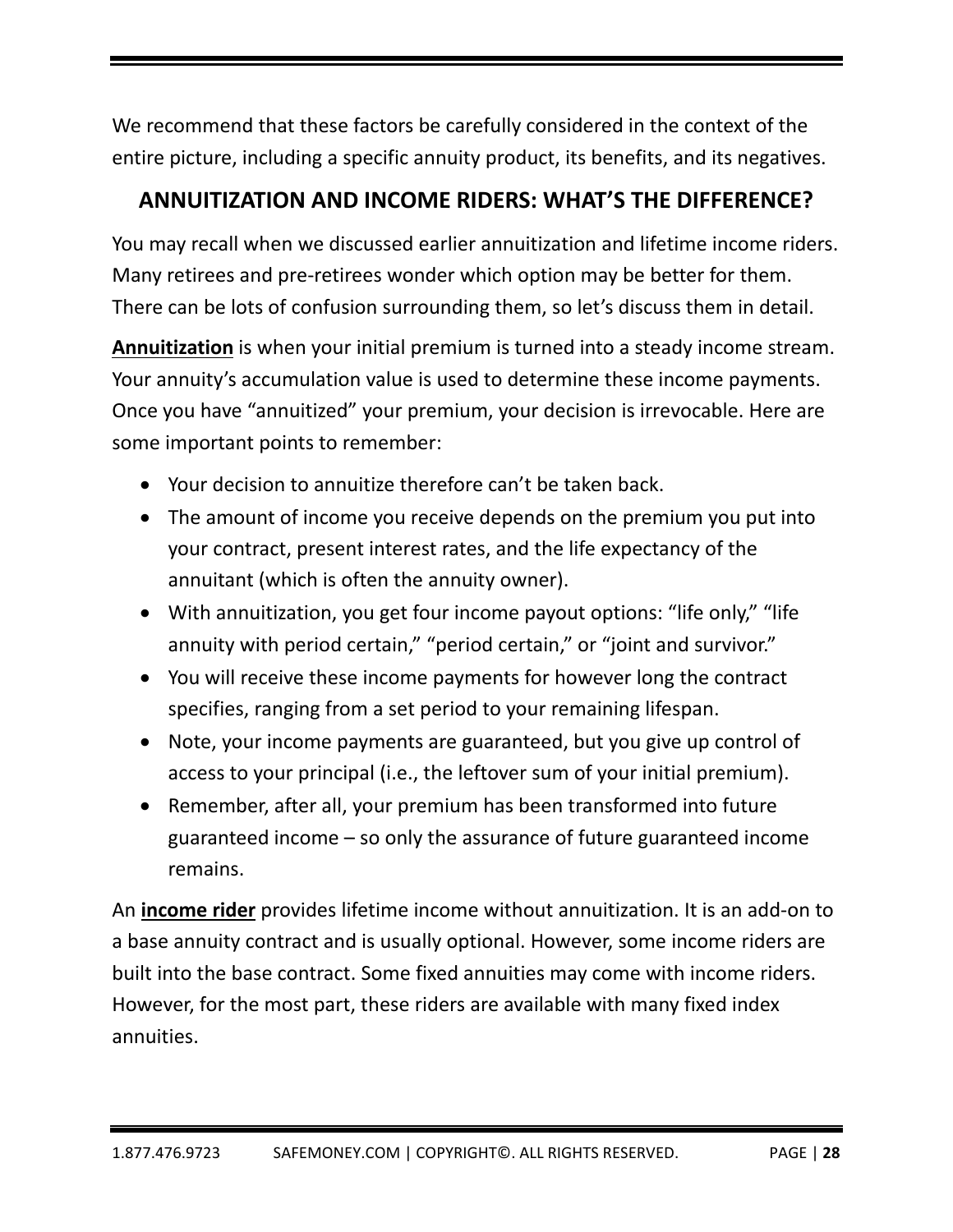When you purchase an annuity with an income rider, the accumulation value is set up for your annuity and an income account value is set up for your rider. This income account value is also known as an income base, a rider value, an income value, or an income base value. It is used solely to determine future lifetime income payments based on your rider; it is completely separate from the accumulation value.

The income account value is never available as a lump sum or as a surrender value. It is strictly for calculations of lifetime income payouts.

In many cases, a specific interest rate is applied to the income account value. This interest rate may be guaranteed for the life of the contract; in other contracts, it may be guaranteed for a set period. For instance, that rate may be guaranteed for a year and reset for another one‐year period.

Lifetime payments are deducted from the accumulation value. Even if the accumulation value reaches zero, the insurer is required to keep paying lifetime income. Income riders can vary in terms of cost, as well. Some riders cost nothing and others cost up to 2% or even more. If you would like to know about rider fees and any other information, be sure to carefully read the income rider disclosure materials.

There are some important points regarding income riders:

- Lifetime income riders may also be called lifetime income benefit riders, guaranteed lifetime withdrawal benefits, and guaranteed lifetime income benefits.
- You retain access to your remaining principal, unlike with annuitization.
- Some fixed index annuities with income riders permit you to turn income payments on and off at will (subject to limitations and restrictions).
- This ability helps you avoid paying taxes on income you may not need at certain times. It lets your money grow even more, which can increase future income payments.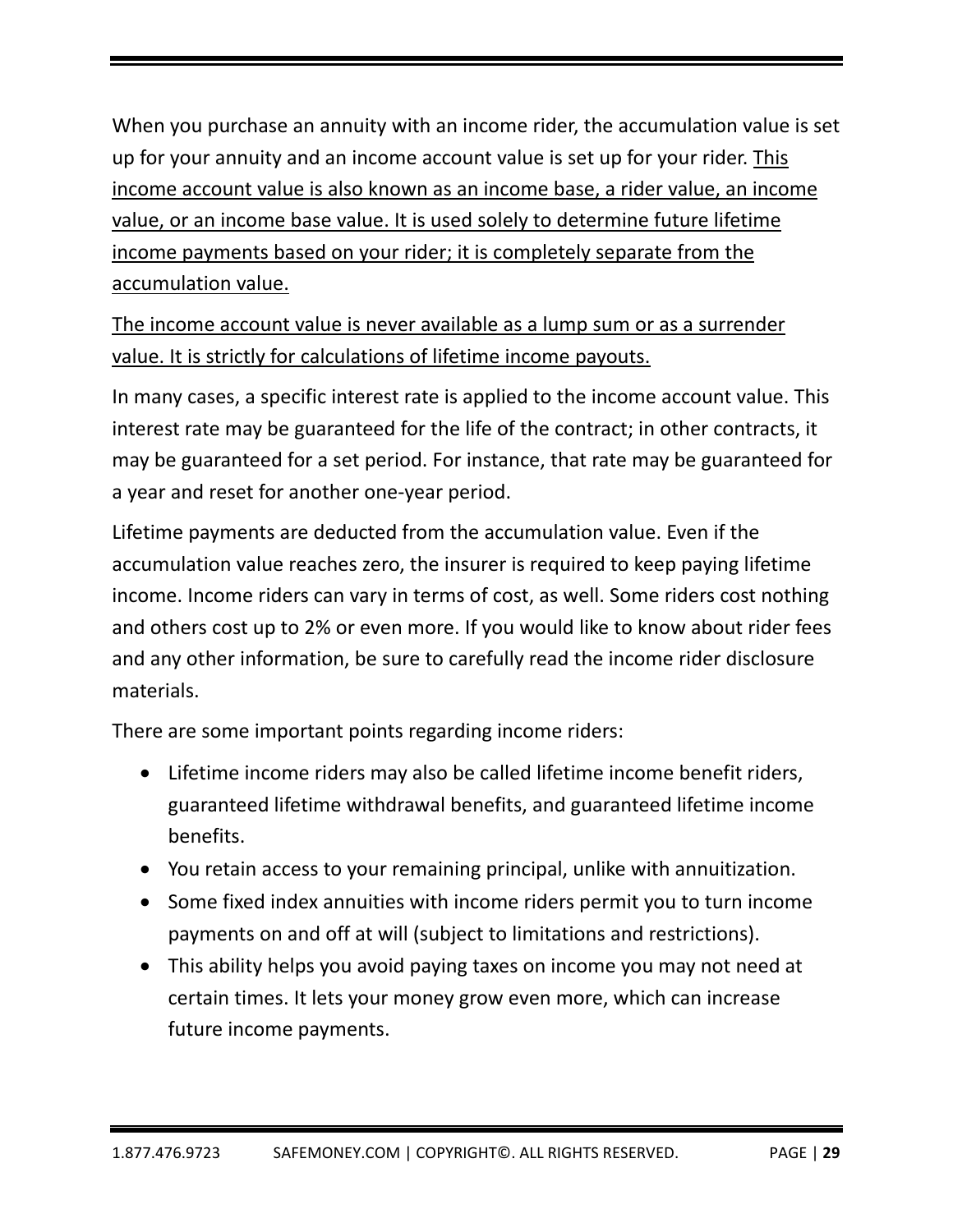- Some annuities and income riders let you get continuing interest credits even after the rider has been turned on. However, not all of them offer this, and this feature may come with certain conditions, limits, and at additional cost.
- Once again, you will continue to receive income even if your accumulation value is fully depleted.
- Some income riders permit you to withdraw an additional sum from your annuity without penalty, but it comes with certain conditions and limitations. Additional cost may be involved.

Some of the limitations of income riders are:

- If an income rider isn't part of the base contract, it comes at an annual cost. This fee is taken from the accumulation value.
- In some contracts, the fee is deducted from the accumulation value as well as the minimum guaranteed contract value – however, this is not always the case.
- If the income rider is in the base contract, "costs" may be in the form of a lower cap on your fixed index annuity or other limited features. Insurers balance the benefit of a built‐in rider by limiting other parts of the annuity contract.
- Say you withdraw too much money from your annuity contract, called an excess withdrawal. Excess withdrawals reduce the value of the annuity as well as the death benefit. Surrender charges apply.
- In general, withdrawals from your annuity decrease the value of the annuity and death benefit. Keep in mind withdrawals are taxed as ordinary income, and your tax liability will depend on what tax bracket you are in.
- $\bullet$  If you make early withdrawals while under age 59.5, you may have to pay up to a 10% penalty as well as income tax to the IRS.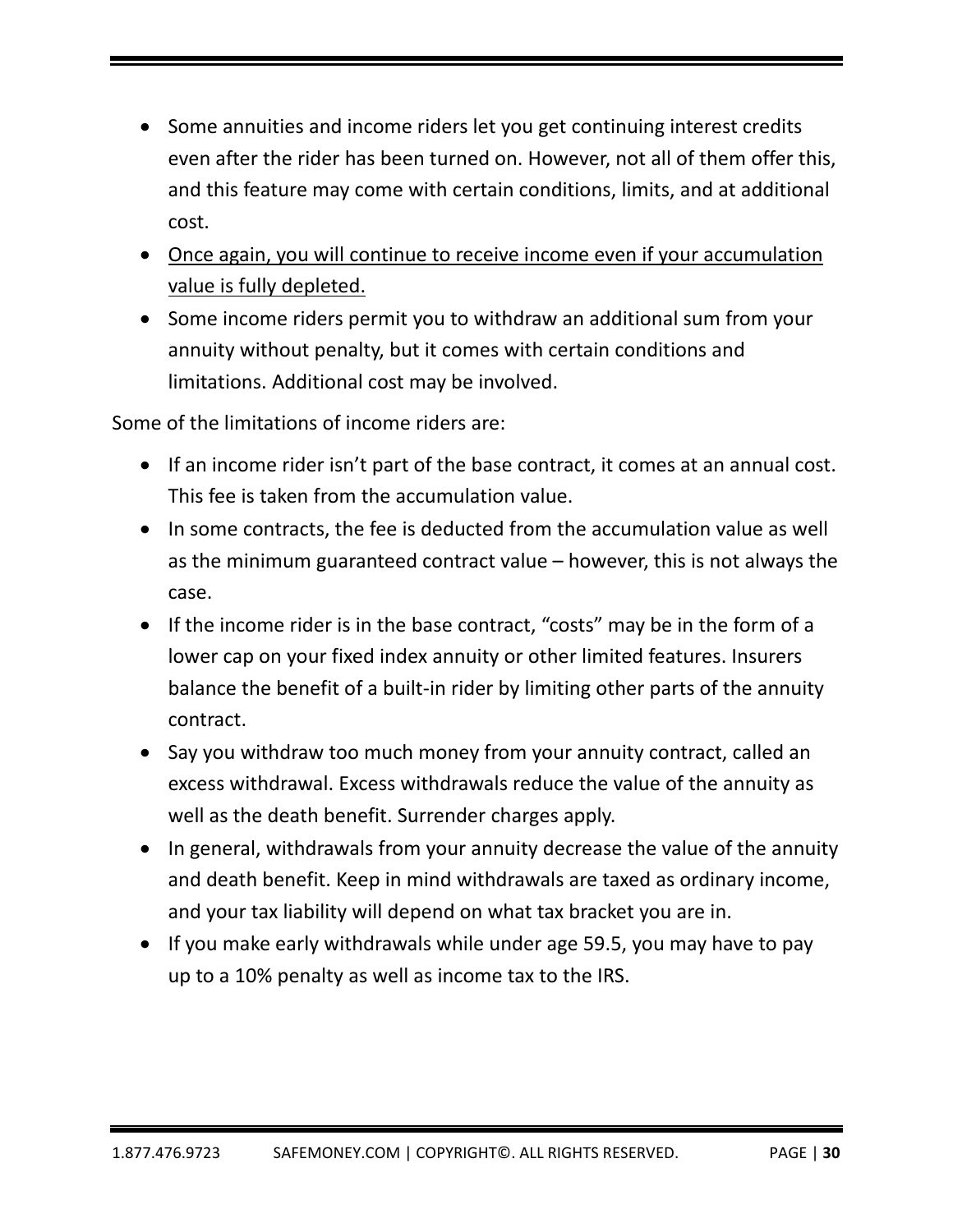# **How Do the Accumulation and Income Account Values Work?**

As we discussed, there are two values for when an income rider is paired with an annuity: the accumulation value and the income account value. You may be confused about how they are different.

To recap, the accumulation value is tied to the annuity, and the income account value is used for lifetime payout calculations. So the income account value is strictly a number upon which the future income percentage will be based. You can't withdraw any sum from your annuity based on this value; withdrawable sums are based on the accumulation value less applicable surrender charges and/or other fees.

We have found it helpful to examine these values in the context of income riders. When you think of how income riders work, the values become clear. The table on the next page shows the differences between the accumulation value and the income account value.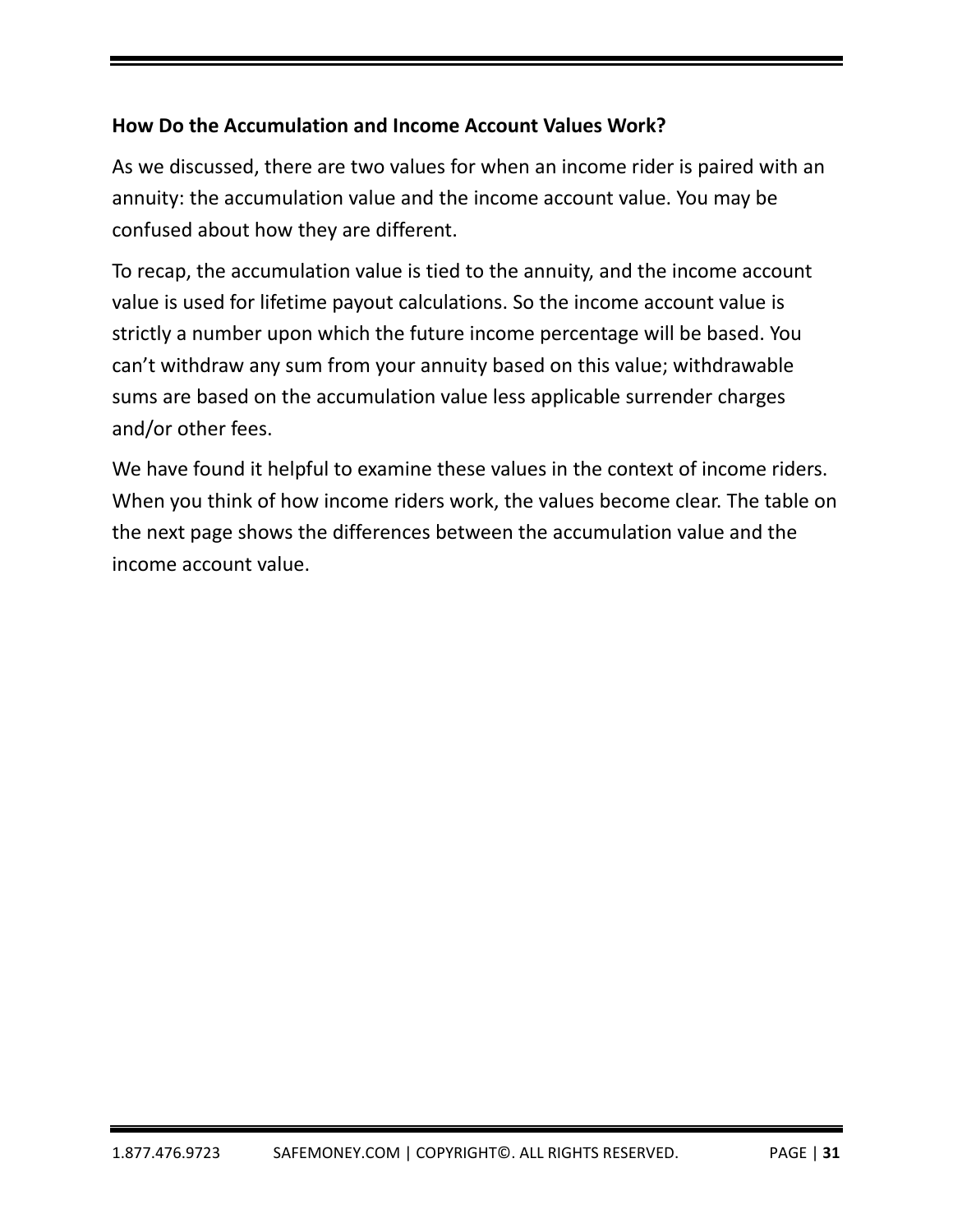| <b>How Income Riders Work</b>               |                                                                                                                                                                                                                                                                                  |                                                                                                                                                                                                                                                                      |  |
|---------------------------------------------|----------------------------------------------------------------------------------------------------------------------------------------------------------------------------------------------------------------------------------------------------------------------------------|----------------------------------------------------------------------------------------------------------------------------------------------------------------------------------------------------------------------------------------------------------------------|--|
| <b>Values</b>                               | <b>Accumulation Value</b>                                                                                                                                                                                                                                                        | <b>Income Account Value</b>                                                                                                                                                                                                                                          |  |
| What is It?                                 | The original premium paid plus any<br>interest credited or premium bonus<br>credited (if applicable). The<br>accumulation value is also known as<br>the contract value.                                                                                                          | The value set up for an income rider. Initial<br>premium plus any simple or compounded<br>interest credits and indexed-interest<br>credits (if applicable), minus any<br>withdrawals.                                                                                |  |
| What are<br><b>Its</b><br><b>Functions?</b> | Used as the basis for many benefit<br>calculations, including the death<br>benefit, surrender value, and value at<br>contract maturity. This value may be<br>used for payout calculation if it is<br>higher than the income account value<br>when you decide to withdraw income. | Used solely to calculate lifetime income<br>payments which the annuity will give to<br>you. If the accumulation value is higher<br>than the income account value when you<br>decide to withdraw income, the<br>accumulation value is used for payout<br>calculation. |  |
| <b>How Does</b><br>It Grow?                 | It depends on the annuity type and<br>other choices you make. With that<br>said, the method for crediting interest<br>to this value may be fixed or index-<br>based.                                                                                                             | A separate interest rate. It may be simple<br>or compounding interest. A guaranteed<br>compound interest rate (often ranging<br>from 4-6%) or a guaranteed fixed simple<br>interest rate (up to 10%) may be credited.<br>In some cases, it may be tied to an index.  |  |

There are a variety of ways which the income rider fee may be calculated. Most rider fees are based on the income account value. In that case, the rider fee increases every year, regardless of whether the income account value grows or not. It is important to clarify how this fee is calculated.

# **Different Options for Income Growth**

Depending on the annuity and the rider, you may have a few options to receive increasing income payments: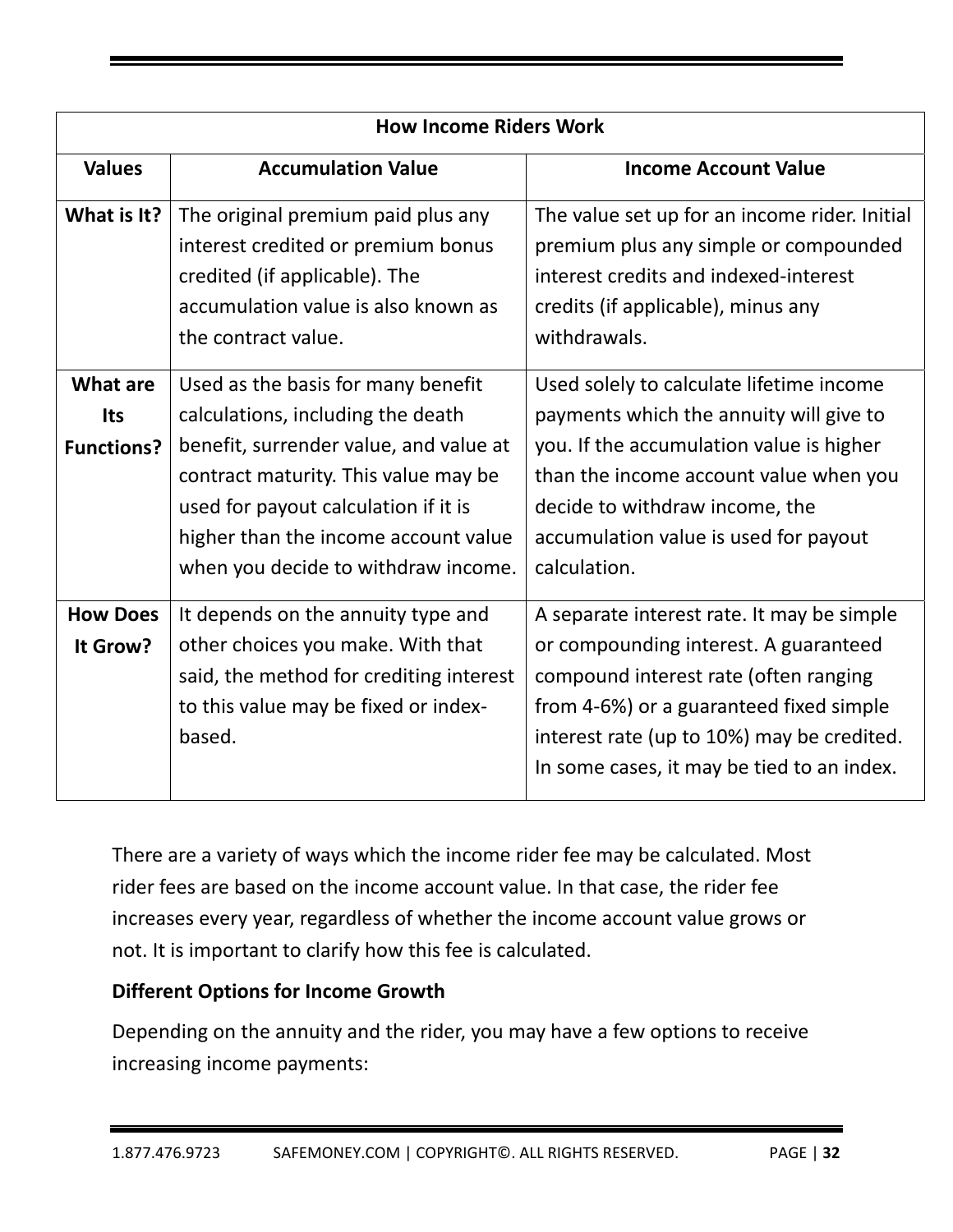- $\bullet$  A "level income" option income stays the same
- An inflation-adjusting/cost-of-living adjusting income option
- An index-linked income option

With the level income option:

• In the first option, your income payments will stay the same for life. If you are receiving \$10,000 per year, you will always get an annual sum of \$10,000.

With the inflation-adjusting income option:

- The inflation‐adjusting option is tied to movements within the CPI‐U (Consumer Price Index – All Urban Consumers – Not Seasonally Adjusted).
- The Consumer Price Index tracks changes in the price level of a basket of various goods and services purchased by American households. Changes in the CPI are used to calculate inflation.
- With this inflation‐adjusting option, your income can increase based on changes in the most recently published CPI‐U. You receive a lower initial income, but it may grow over time.
- How much your income grows will likely be capped. Some riders cap maximum income growth at 10%. Your income can grow for a set amount of years or until your accumulation value reaches zero, whichever happens first.

In the case of the index‐linked income option:

- The index‐linked option is for riders paired with a fixed index annuity.
- When your accumulation value is credited interest, your income account value can receive a portion of those interest credits.
- When the annuity's linked index has negative changes, the fixed index annuity will have no interest credited. So your income account value would not be credited for anything, either.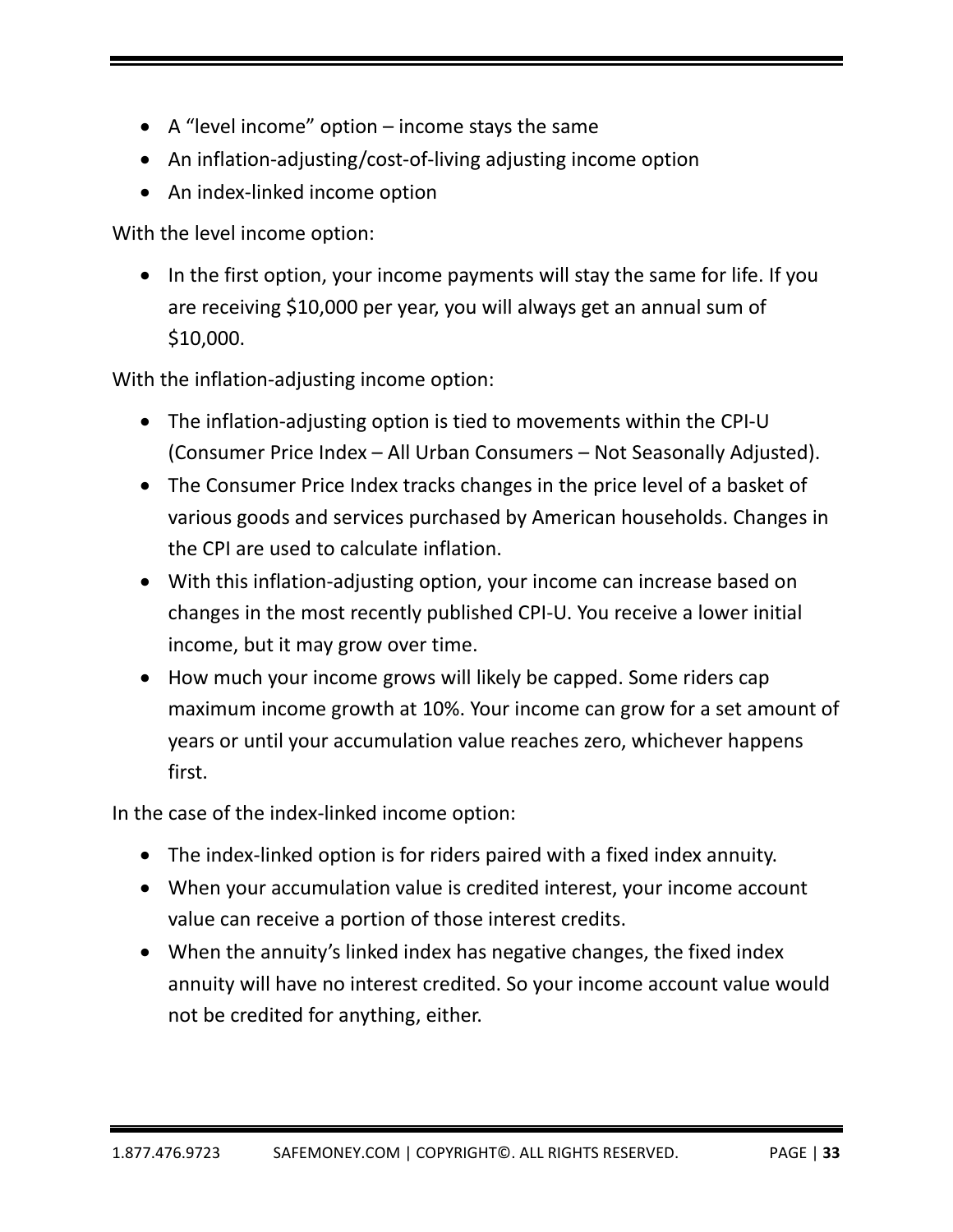**Remember, the more "bells and whistles" an annuity or a rider has, the more you are giving up in some form or fashion somewhere else in the contract.** This could be in terms of limits on growth potential, additional costs, or other factors. Always be sure to check the disclosure materials for any annuity product and rider options you are considering.

# **Should You Choose an Income Rider or Annuitization?**

Given this information, you may ask, "What is better for me: annuitization or an income rider?" The answer is it depends on your needs, circumstances, and goals. Cash‐flow is an important component of your retirement strategy, and both options offer different possibilities for lifetime payouts. Because everyone has different cash‐flow needs, the choice really is situational. It is important to have numbers run and see what makes sense financially.

With that said, many consumers are attracted to income riders because of their flexibility. But remember, they do come at additional cost. Some points of consideration include the following:

- With a guaranteed interest rate, your income account value grows over time. If you are okay with keeping your annuity in deferral for a longer period, the rider payouts tend to exceed annuitization payouts in later years.
- Overall, income riders offer more flexibility than annuitization. Once you annuitize, you can't take it back and you are stuck with the same monthly income payout for the life of the contract.
- With annuitization, you give up access to your remaining initial premium, and with an income rider, you retain control of access.
- An income rider lets your money continue to grow, even as you are taking income. You may have the option to turn income on or off at will.
- Income riders give you "majority control" of your remaining principal, less any applicable surrender charges.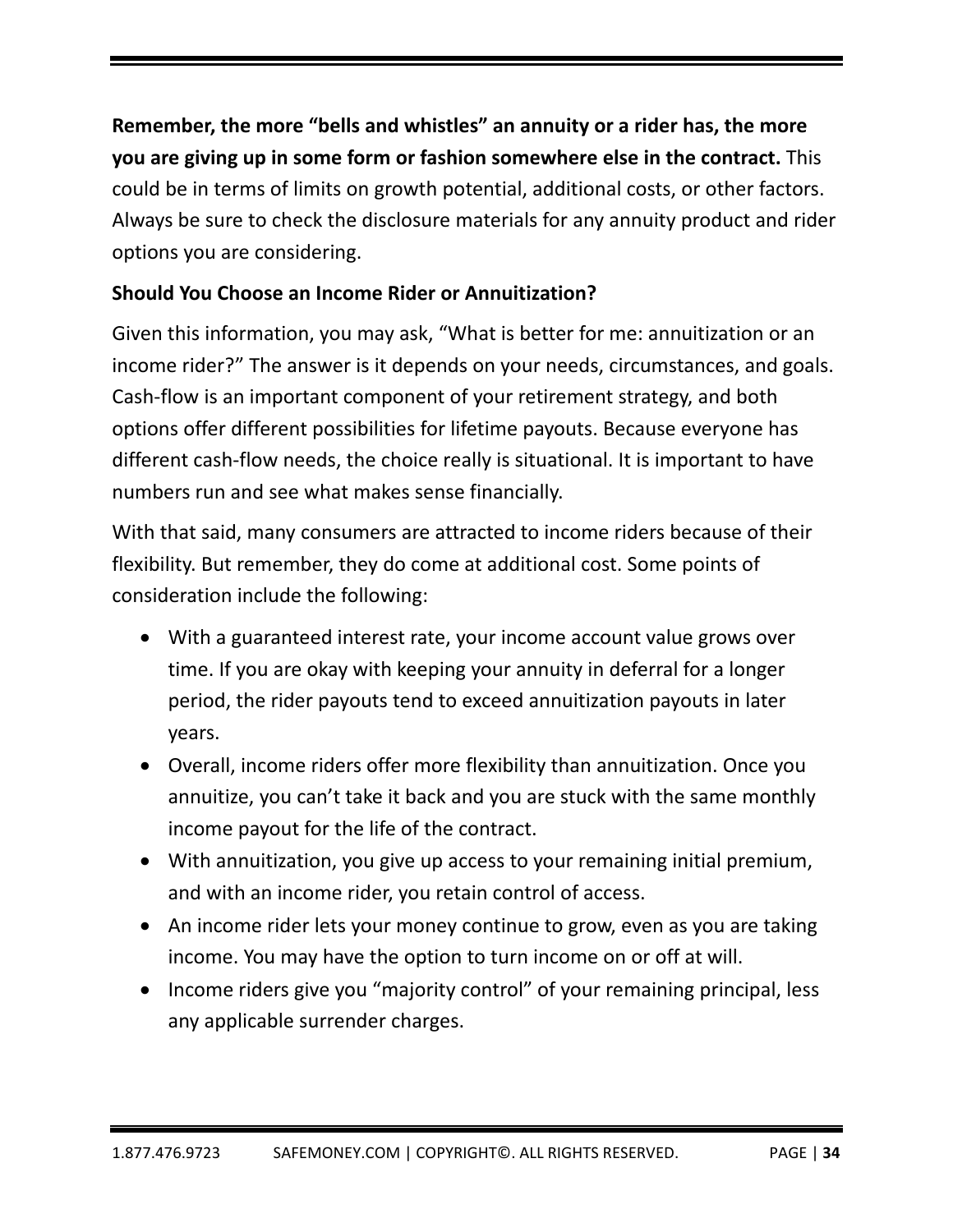- The best time to choose annuitization or an income rider is when you consider income to be of foremost importance. Be sure to check the specifics of any annuity contract you are considering.
- The trade‐off for flexibility with an income rider? Greater cost. A good general principle is to remember that the more flexibility you have in your contract, the more you will be paying in fees.

Be sure to ask your advisor about these points and what costs may be involved. This will help you figure out what is best for your individual needs.

# **What the "8% Guaranteed Rate" and Other Promises Really Mean**

At some point, you may have heard of promises such as "8% rollup, guaranteed!" or "17.2%, guaranteed!" Or maybe it was a sales pledge that was along those lines. Now that we have covered the differences between the accumulation value and the income account value, we can explain what these really entail.

When someone tells you they can get you "8%, guaranteed," they are really referring to your income account value. It isn't a reference to your accumulation value. Remember, the insurance carriers take annuity premiums and invest them in a variety of assets. A large proportion of this is usually in conservative assets such as t‐notes or investment‐grade bonds. If their return on investment is lower than 8% per year, how would they be able to offer an 8% "return" to annuity owners?

So, when someone offers a "10% rollup" or another attractive rate, remember:

- They are talking about the interest rate at which your income account value will grow.
- This isn't an interest rate which is actually credited to the money you paid into the contract.
- So, really, it indicates how much the income account value can grow, which can increase your future guaranteed lifetime income. Also, this is when the annuity is in deferral, or when you haven't opted to start receiving income yet.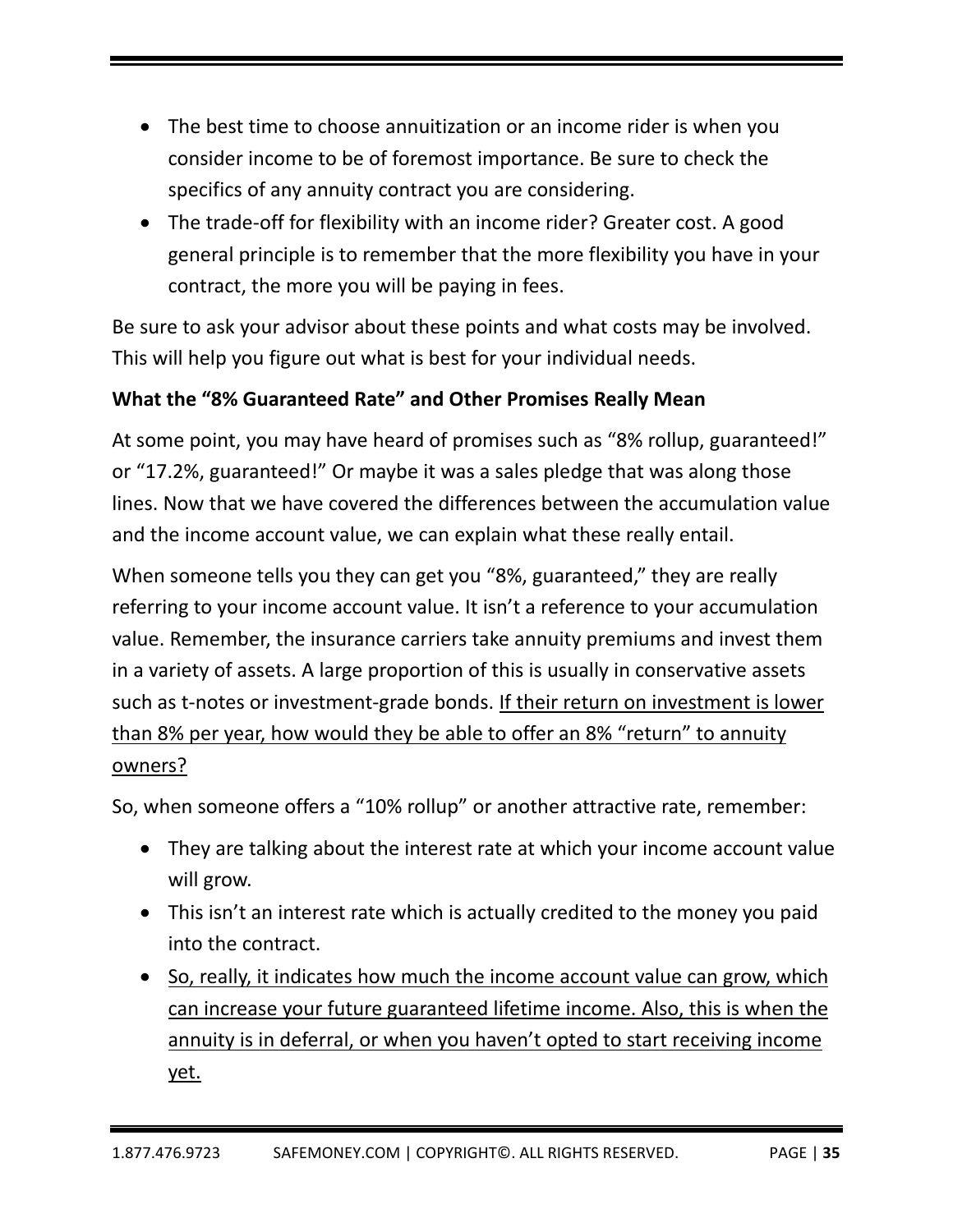The fee is deducted from your principal to pay for the rider.

Say you are told you can receive "17.2%, guaranteed!" That is a reference to a bonus rate plus another interest rate which you would receive over the duration of a contract. If you held a 20‐year contract, it could mean you would be credited just .86% on an annual basis – which would come out to 17.2% in total over all those years.

The point is to exercise caution when considering any of these promises. Consulting with a financial professional with strong annuity knowledge can help you determine what annuities are right for your retirement portfolio.

# **Customized Income Strategies: Work with an Annuity Expert**

As we can see, annuity contracts can be configured in many ways. Consumers have many options which they can customize for their unique income needs and situation. Working with an annuity specialist with deep knowledge of these contracts and their terms can greatly help.

At SafeMoney.com, you can connect directly with financial professionals who understand different annuity contracts and what they can offer. We invite you to visit SafeMoney.com to locate a financial professional and request a no‐obligation consultation.

If you are interested in maximizing income, various annuity strategies can help you get more income per premium dollar. With strategic annuity laddering and contract management techniques, you can enjoy even more income throughout your retirement lifetime. Ask your financial professional for more information.

# **ENHANCED BENEFIT RIDERS: DO YOU NEED THEM?**

You may have come across "enhanced benefit riders," particularly confinement benefit riders and death benefit riders. These riders are available with some fixed and fixed index annuities. They come with different benefits, but are they appropriate for your needs? Based on our experience, we advocate that you consider them in the context of your individual requirements and needs.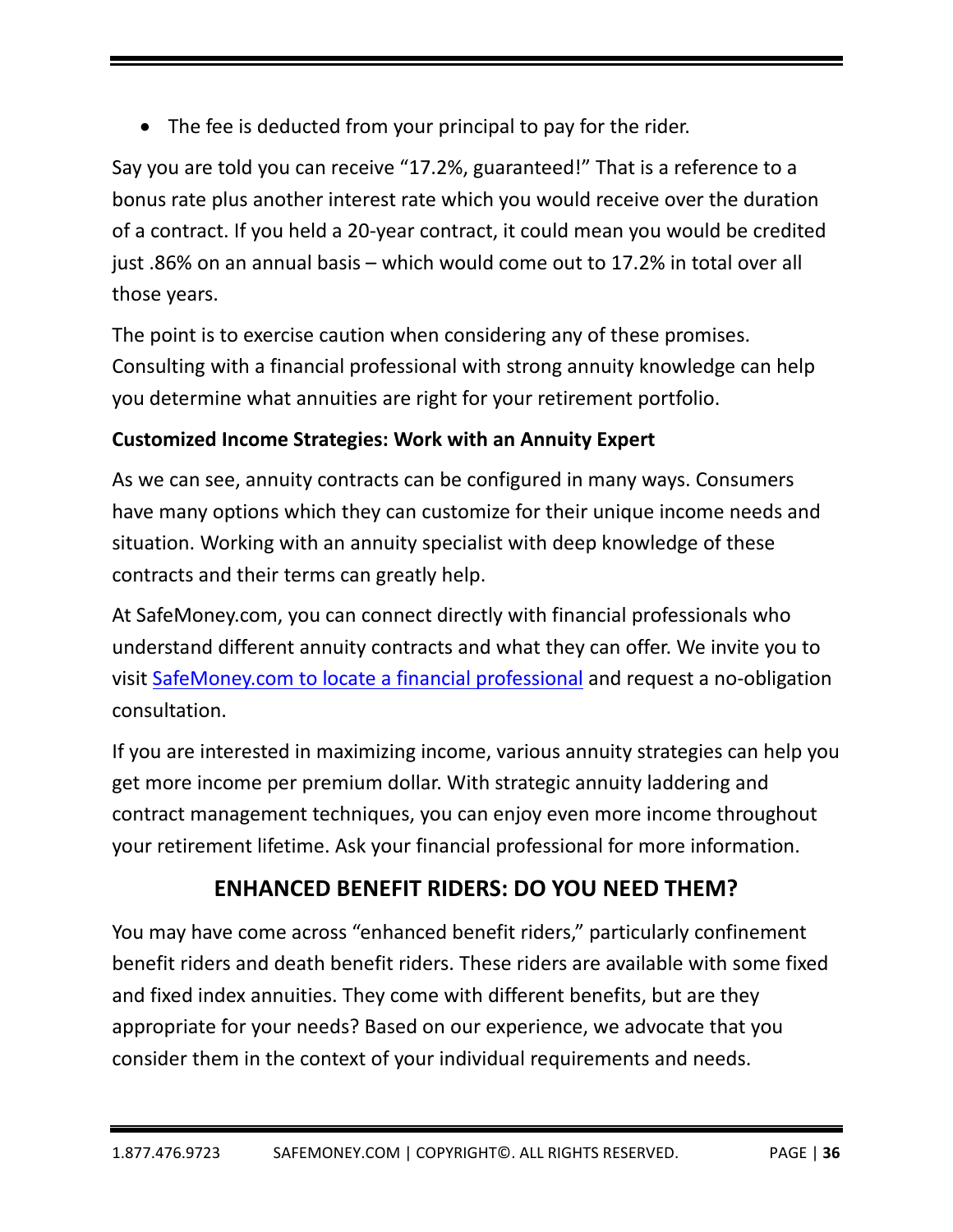# **Confinement Benefit Riders**

Just like with any rider, be sure to consider confinement benefit riders in the context of your retirement situation and financial picture. You will want to consider family history and your personal medical history in this decision, among other factors. In some cases, a confinement benefit rider may make sense for special cases.

A confinement benefit rider is a means to pay for healthcare costs. If you are moved into a skilled nursing care facility and meet eligibility requirements, your income can double for each year you qualify.

#### **Death Benefit Riders**

An enhanced death benefit rider strengthens annuity guarantees for the death benefit. Should the annuity owner die, beneficiaries will get what the full enhanced value of the annuity is at the time of death. Like with all riders, the enhanced death benefit rider is available at additional cost.

Please note, withdrawals or surrenders can erode the legacy you leave behind. Also, part of the death benefit may be subject to taxation, even if the annuity was purchased with non‐qualified monies (i.e., after‐tax dollars). Any credited interest which is part of the death benefit will be taxable. Please confer with a qualified tax professional for guidance.

#### **Be Aware of Rider Appropriateness & Judge Carefully**

So, there are many options for riders. Depending on your needs and situation, some riders may make sense, but others may not be right for you. Remember, even though a rider may look good on the surface, it may really be unnecessary.

Any unnecessary riders drain the value of your annuity contract with additional costs. We recommend you always consider riders in this context: Do the benefits make the extra fees worth it? Before committing to any annuity or rider, with a financial professional go through a comprehensive review of your financial circumstances, goals, and needs, and then determine if it makes sense.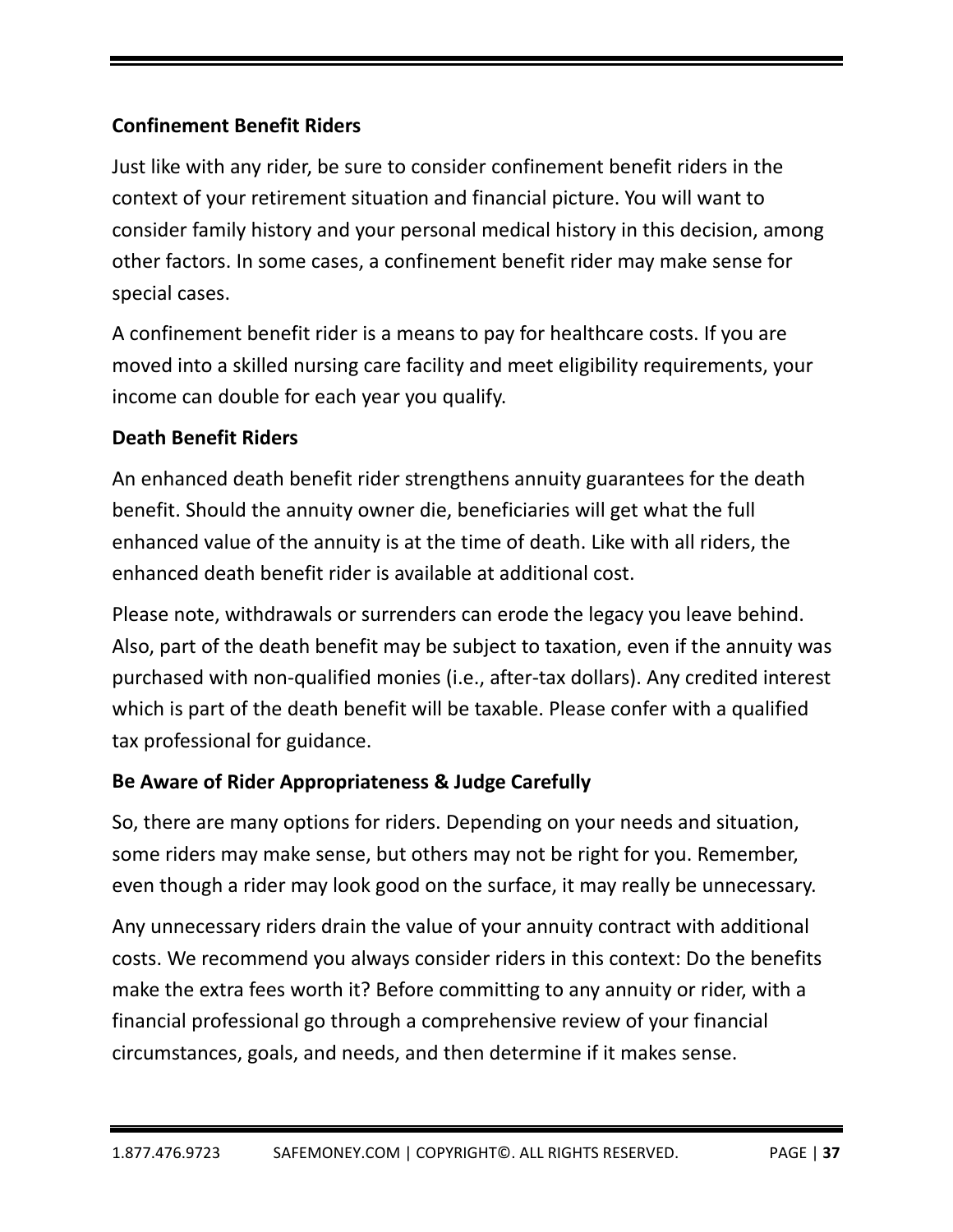# **SURRENDER PERIODS AND MARKET VALUE ADJUSTMENTS: ARE THEY A DEALBREAKER?**

What about surrender periods and market value adjustments? They may be offputting, but in reality, the insurance company uses them as a safeguard to uphold its contractual promises to you. Let's examine why this is the case in detail.

# **The Fundamentals of Surrender Periods**

Here are some basics. The surrender period is a set period for when excess annuity withdrawals or a voluntary exit from an annuity contract are subject to penalty. Surrender periods can range from five to 15 years. Most surrender periods last for around 10 years. The penalty is called a "surrender charge."

However, you do retain some access to your money. Many annuity contracts allow free withdrawals of up to 10% of your contract value without penalty. So, in other words, your access to your money during the surrender period is limited. But you are foregoing this access for the purpose of growth. As the value of the annuity rises, so does your retirement income later on.

Some reasons for surrender periods are:

- It helps insurers maintain their reserve requirements. After all, they must keep a dollar in reserves for every dollar they promise in contractual guarantees.
- It helps keep annuity dollars secure  $-$  you may recall the "bank runs" of the Great Depression, or where banks were unable to give deposit funds to everyone requesting them. Surrender periods are a safeguard against this – they help prevent "annuity contract runs."
- To meet their reserve requirements, insurance companies put a majority of the monies into secure investments. These are typically more long‐term instruments, such as investment‐grade bonds.
- If they put the monies into shorter-term investments or more volatile investments, it could undermine insurers' ability to maintain reserve requirements.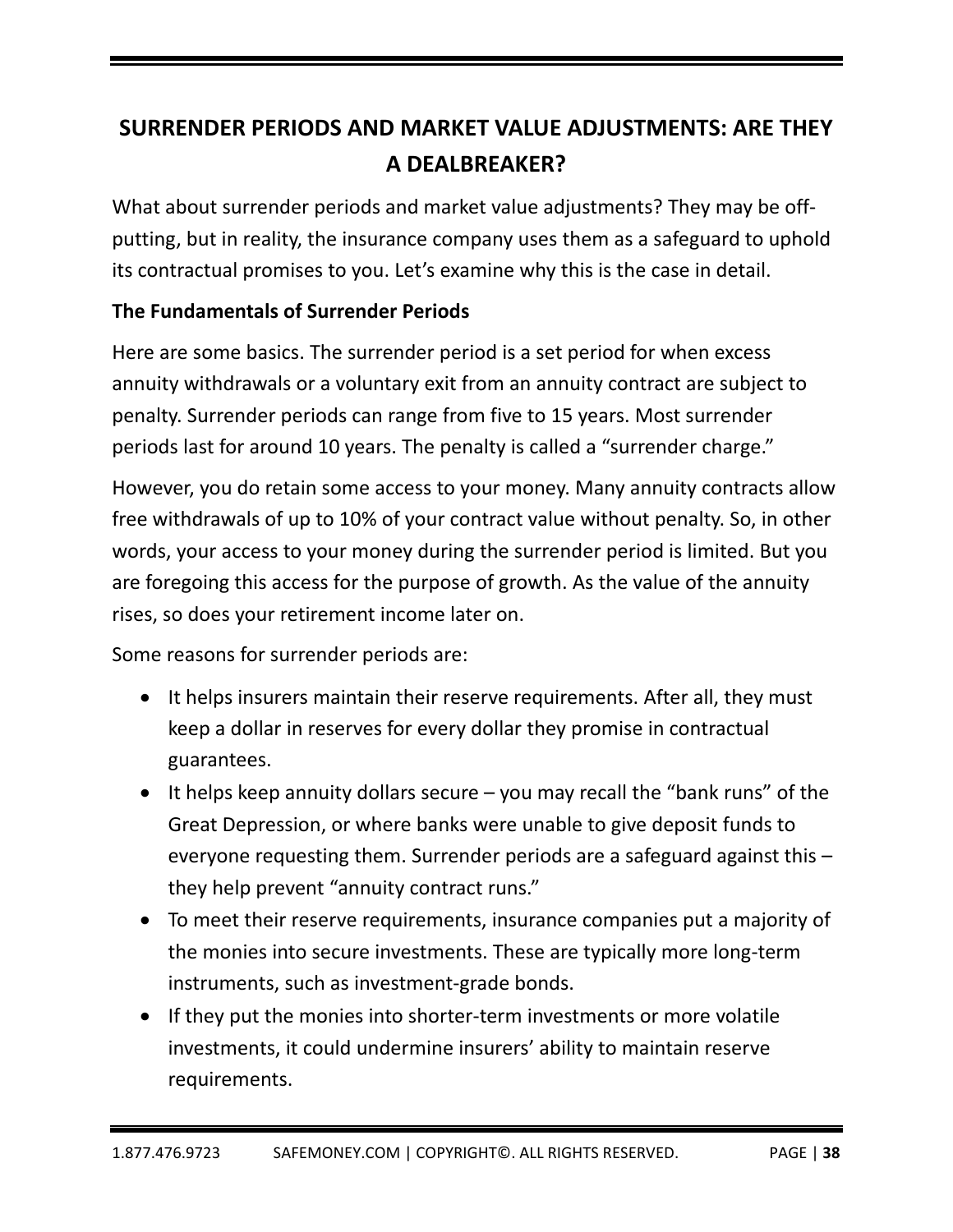In summation, surrender periods are a safeguard insurance companies use to strengthen their contractual promises to you.

#### **Surrender Charges and Bonuses**

Surrender charges vary, usually ranging from 7‐10% of your contract value. To come up with fair rates for surrender charges, the insurance companies work closely with the state departments. Generally speaking, as another year passes in the surrender period, the surrender charge goes down.

What about surrender charges "above" 10%? You may have heard of surrender charges as high as 20%. However, this isn't just the surrender charge – it involves a premium bonus as well. In this case, the annuity buyer got a 10% bonus with their contract. Now that the buyer doesn't want their annuity anymore, the insurance company wants its bonus back. Hence the annuity buyer is asked to pay the 10% surrender charge and pay back the 10% bonus they originally received.

# **Annuity Buyers' Satisfaction with Money Access and Annuity Fees**

Despite surrender periods, research findings show once people become annuity purchasers, they are satisfied with their access to their money. As one study reports, the majority of annuity owners are satisfied with the level of access they have to their money.<sup>34</sup> In regard to fees, the majority of annuity owners say the benefits they are receiving make their annuity fees worthwhile.<sup>35</sup> The majority of annuity shoppers say they would be willing to pay additional fees if they could enjoy the guarantees which annuities provide. $^{36}$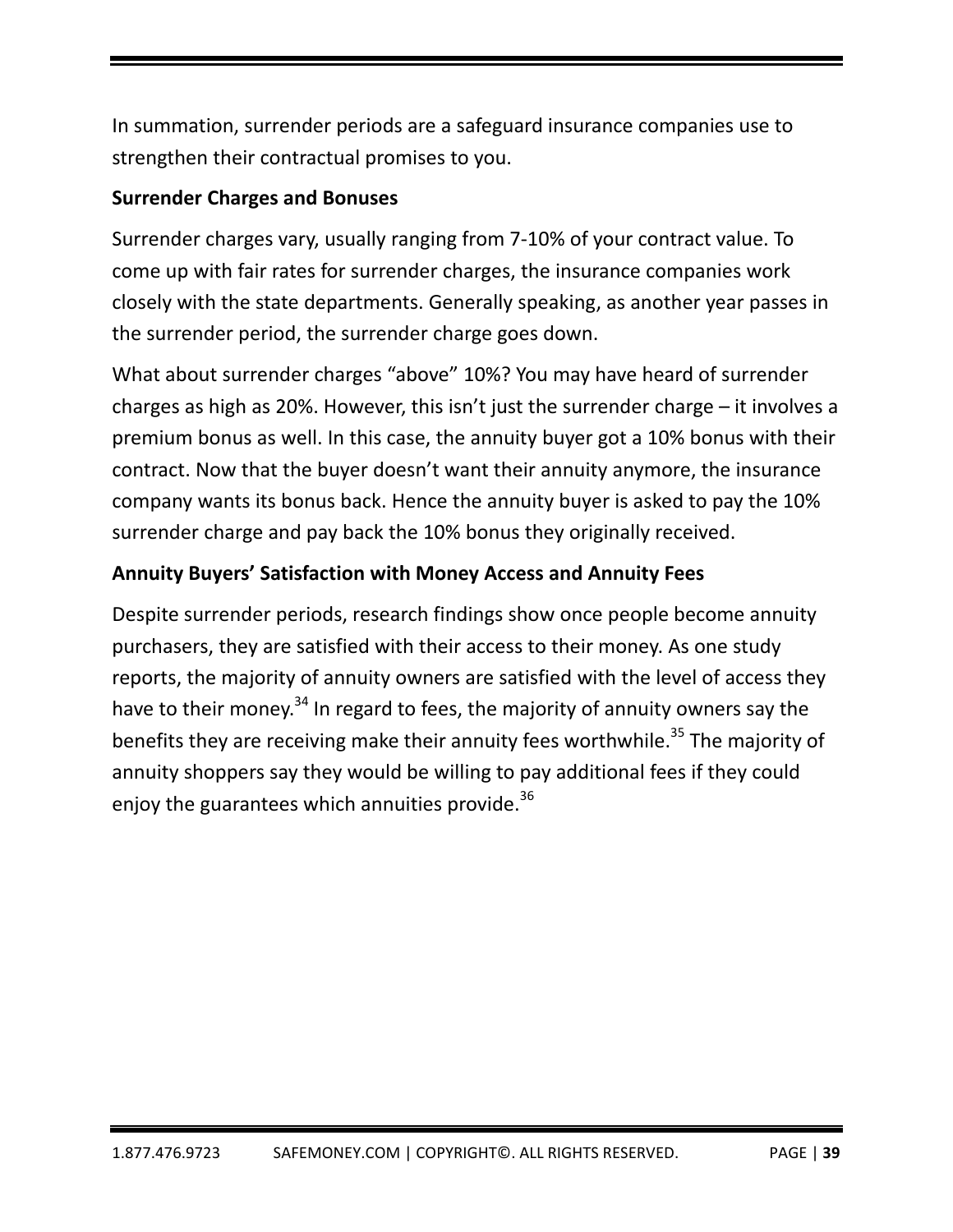#### **50% 60% 70% 80% Annuity Shoppers Willing to Pay Extra Fees for Vehicle with Annuity Owners Asked if Fees are Worth Their Annuity Benefits Annuity Owners Asked about Satisfaction with Money Annuity Owners & Shoppers: Satisfaction & Openness to Money Accessibility & Annuity Fees 78% of annuity owners are satisfied with their level of access to their money. 70% of annuity owners say fees they pay are worth the benefits they are receiving. 61% of annuity shoppers would pay additional fees for a vehicle with these guarantees.**

Graph created by associates at SafeMoney.com. Source: "Don't Fear Annuities," Eric Taylor, LifeHealthPro, November 2013, **http://www.lifehealthpro.com/2013/11/07/dont‐fear‐annuities?page\_all=1&slreturn=1468348293. Accessed 7.12.2016. Potential in Up Market**

So once consumers become annuity owners, their perceptions of surrender periods change. These findings can be seen in the graph above.

Don't forget: Anytime you put money into any sort of financial vehicle, you give up something in exchange for the benefits of that vehicle. In general, this is an example of an opportunity cost, as defined in economics. If you put money into a CD or bond, you are foregoing what could be higher returns from the stock market. But in exchange, you will be less exposed to losses.

The same principle applies to annuities and surrender periods. These benefits may differ from those of other financial instruments, but annuities can keep your money safe from market downturns and offer some growth potential.

#### **What is a Market Value Adjustment?**

**Guarantees of Asset Protection in Down Market and Growth**

Market value adjustments (MVAs) may seem negative, but they are a means of safeguarding risk (and, again, helping insurers uphold their contractual promises). MVAs are attached to fixed annuities. These modified annuities are called "market value adjusted annuities." When you purchase a market valued adjusted annuity from the insurance company, you take on some of the interest rate risk associated

**Accessibility**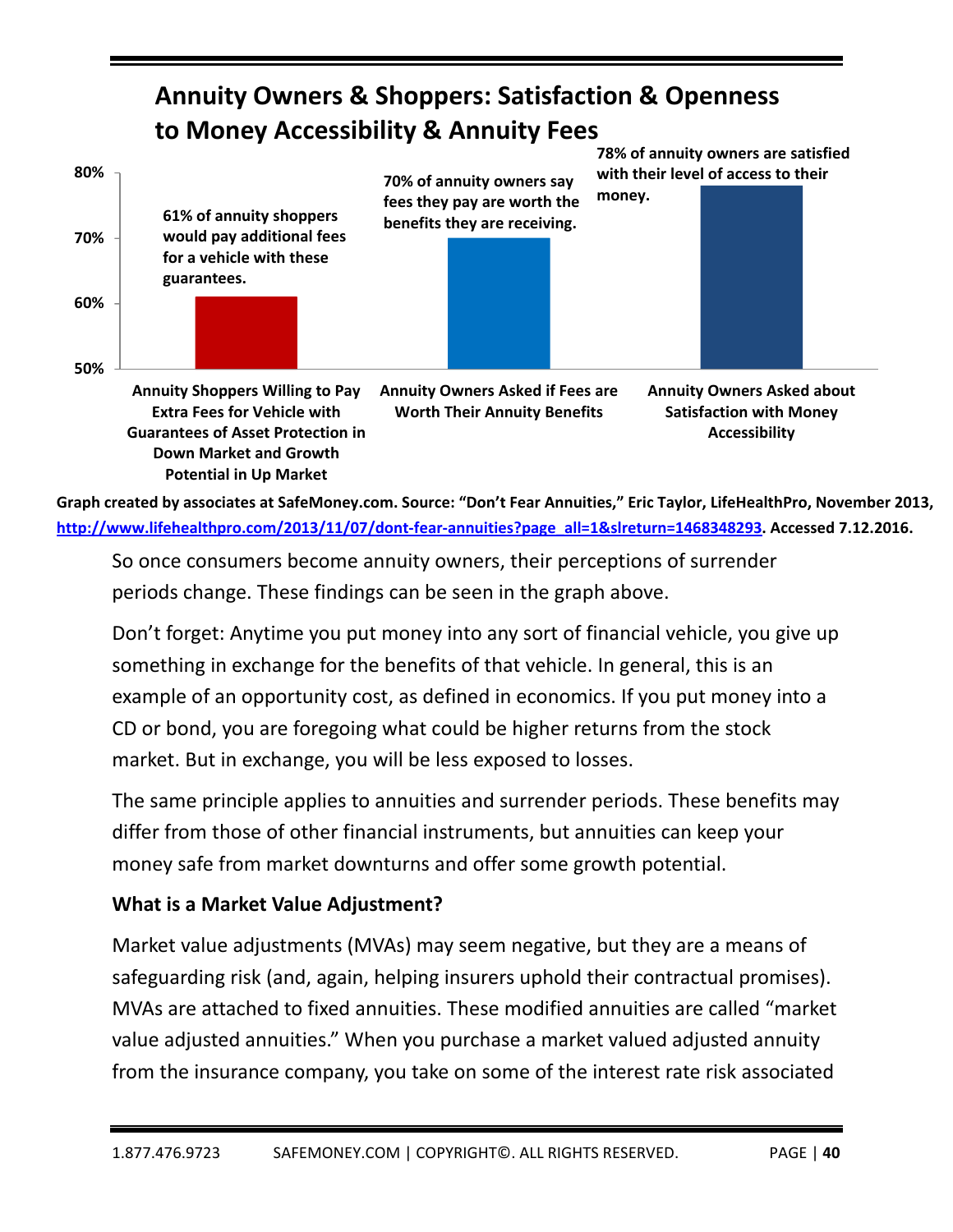with your contract. The risk is thereby shared between you and the insurer. In return, you are paid a higher interest rate by the insurance carrier.

When someone buys an annuity, the insurance company offers the contract with the understanding that the buyer has a long‐term commitment. The insurance company puts premium dollars into bonds of a set duration or other long‐term instruments based on that understanding. If interest rates have changed from when the policy was issued to when it was surrendered, an early surrender can disrupt the insurer's pricing.

To be clear, market value adjustments come into play with excess withdrawals or contract surrenders during the term of the contract. Generally speaking, an excess withdrawal is when you withdraw more than 10% of your accumulation value. It could lead to you paying a bigger penalty.

# **Can a Market Value Adjustment be Beneficial?**

The answer is yes, it can. It depends on a number of factors, including interest rate risk. Interest rate risk comes in the form of rising or falling interest rates. Say the Board of Governors of the Federal Reserve opts to raise interest rates. When interest rates increase, the market value of bonds goes down. Let's say you held a \$10,000 bond with a 4% yield and the Fed raised interest rates to 5%. Investors would then have the ability to purchase a \$10,000 bond with a 5% yield, so the market price of your bond would drop due to demand.

Market value adjustments are tied to the performance of the 10‐year treasury. So if the 10‐year treasury rises in value from when the contract was issued, the MVA will be positive and lower surrender charges. Should it decline in value from when the contract was issued, it will be negative and surrender charges will be higher.

Therefore, a market value adjustment is essentially a rise or decline in the value of assets held by an insurance company. Insurers use it to combat changes in the value of their investments due to market forces. By assuming some of the risk, your accumulation value can increase or decrease, depending on whether interest rates fall or rise. From this standpoint, it can be to your advantage in some cases.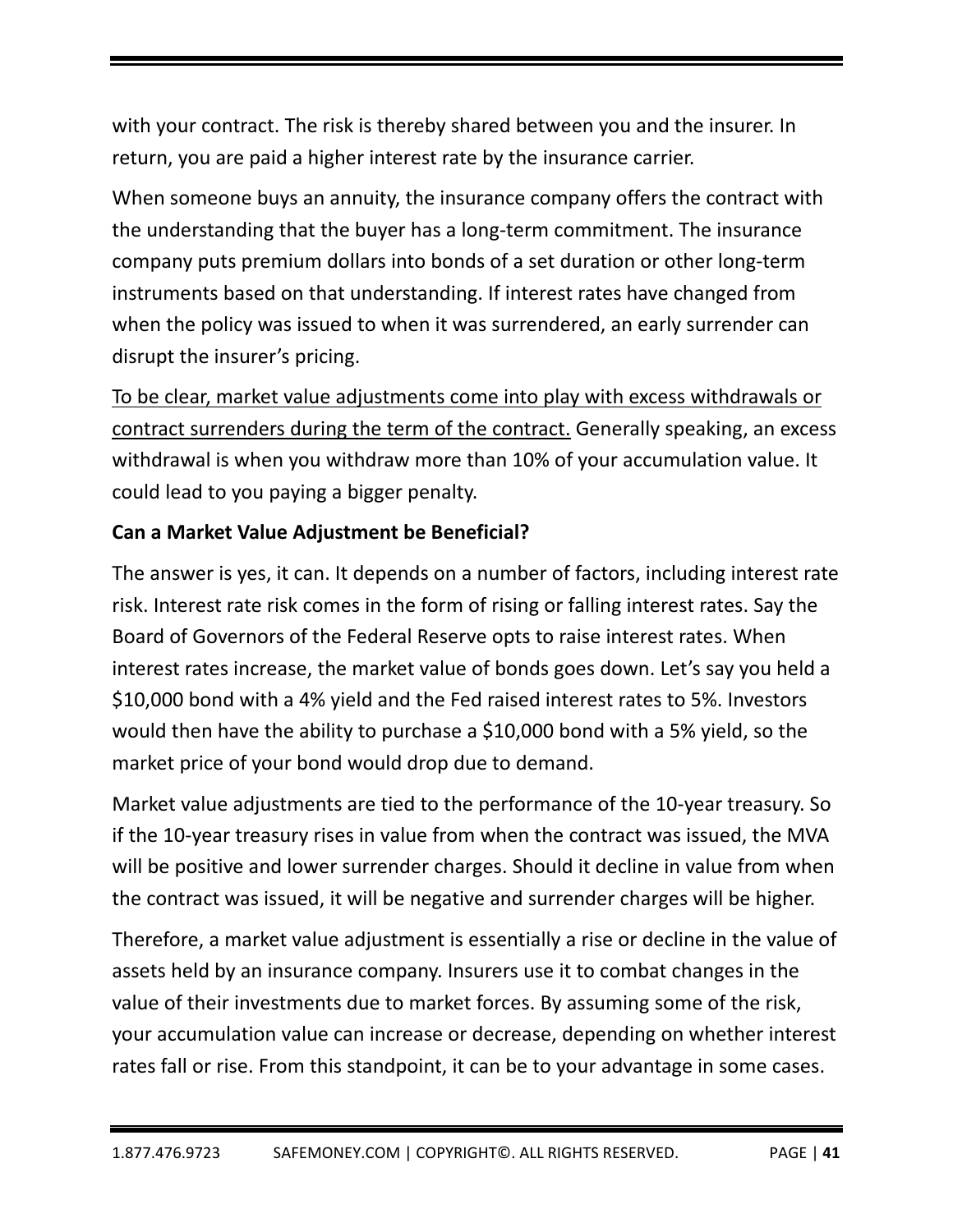It depends on the interest rate environment. If an MVA annuity is of interest, ask your advisor about how the present interest rate environment affects things.

# **CONSIDERING AN ANNUITY FOR YOUR PORTFOLIO**

So, is an annuity right for your retirement portfolio? The answer is it depends, and any annuity purchasing decisions should involve careful due diligence and financial evaluation. Having said that, to recap, there are many benefits to having an annuity: lifelong income security, guaranteed asset protection, and tax‐ deferred money growth, to name a few.

# **How Tax Deferral can Strengthen Your Retirement Strategy**

In general, one of the way annuities can help strengthen your retirement strategy is their ability to offer tax‐deferred growth. During when your contract is in the accumulation stage, or in deferral, any interest credited to your annuity is tax‐ deferred. If you bought your annuity with after‐tax dollars, you would pay taxes on just your earned interest, not your premium dollars, when you began making withdrawals. Tax deferral is also an advantage offered by retirement accounts such as 401(k) plans and IRAs. But annuities don't come with contribution limits imposed by the IRS like these retirement accounts do.

In general, the advantage of tax‐deferred money growth can be seen in the chart below. It compares the performance of a tax‐deferred vehicle and a taxable vehicle. Let's assume both vehicles had an initial sum of \$100,000, were subject to 33% ordinary income tax, and grew at 4% compound interest annually.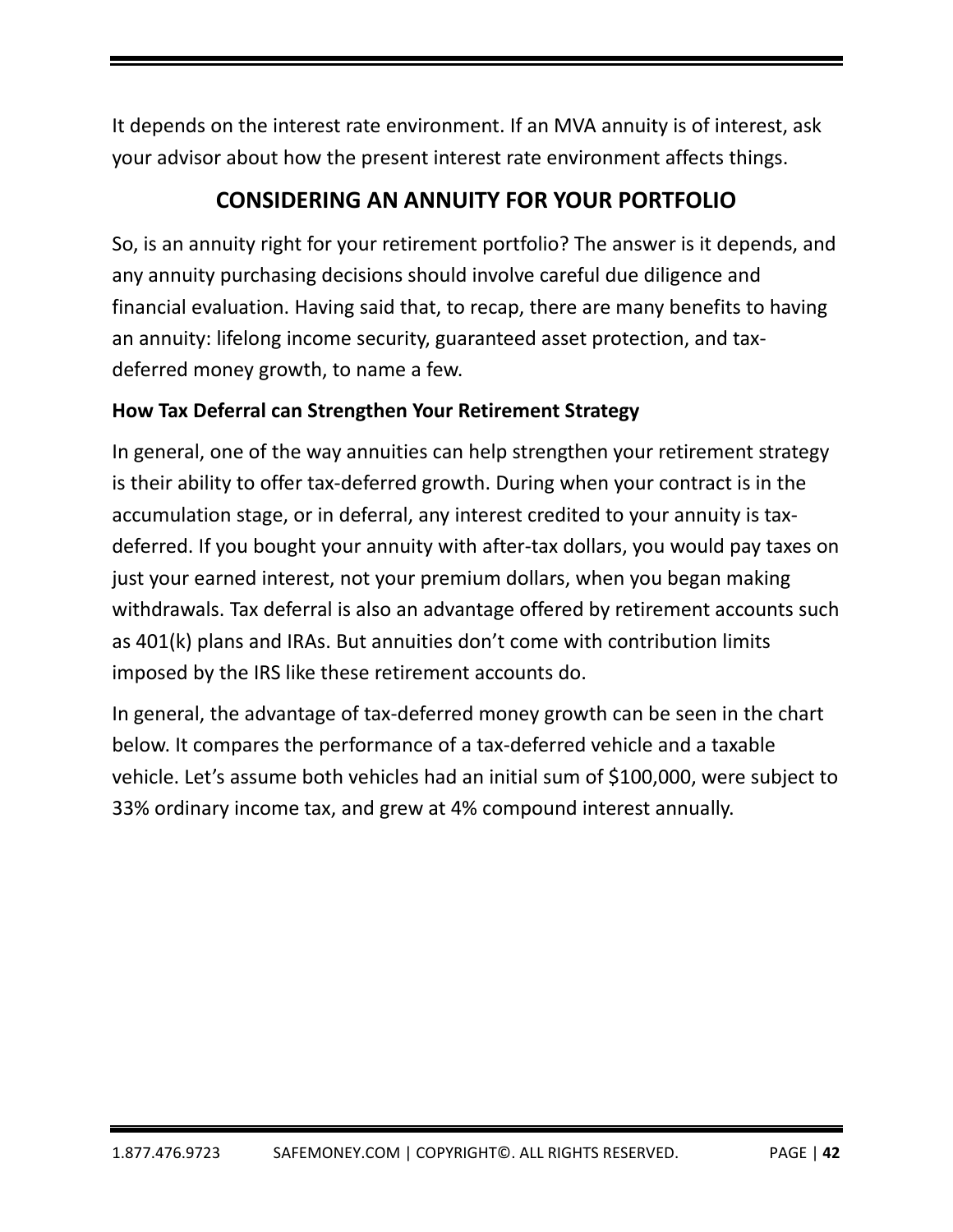

**20‐Year Growth Trends of Tax‐Deferred and Taxable Vehicles**

Chart created by associates at SafeMoney.com. For illustrative purposes of showing tax-deferred versus taxable growth only. Presented as hypothetical concepts only. Should not be considered representative of how annuity contracts or any other financial product will perform currently or in the future. Assumes 33% ordinary income tax rate levied on taxable earnings and period-end of tax-deferred earnings. Actual tax liability may vary, for example tax on capital gains or qualified dividend income. **Assumes 4% growth rate yearly. Interest rates are completely hypothetical.** 

Over a 20‐year period, the amount that grows in the tax‐deferred vehicle exceeds that in the taxable vehicle, even after the money is taxed at 33%. So if you want to put away a greater amount of money than 401(k) plans and traditional IRAs allow, annuities may be a good option. They may also be worth consideration if your yearly saving goals already exceed what you are permitted to put into your retirement accounts.

# **Ask Your Financial Professional the Right Questions**

Whether you are considering an annuity or other financial product, careful analysis is critical. We believe your decision should weigh many factors, including annuity pros and concerns and how a particular annuity would benefit you. A key part of due diligence is asking the right questions.

We recommend you answer these questions or get answers from a financial professional who understands annuity contracts: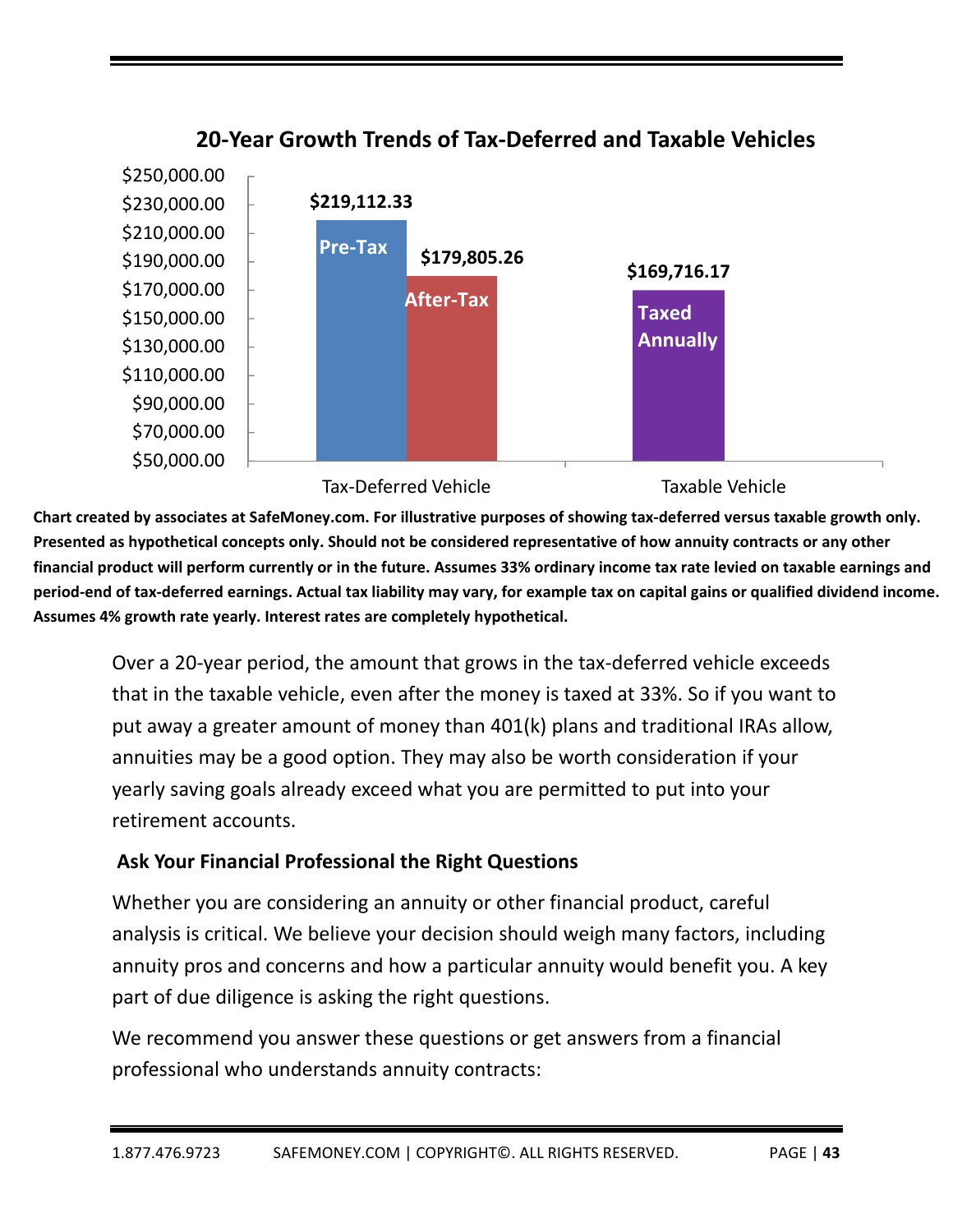- Is this a single premium or flexible premium contract? In other words, does the contract involve a one‐time lump‐sum payment, or a series of multiple payments?
- Is this a scheduled premium annuity contract or a flexible premium annuity contract? What are the terms?
- What type of annuity is this?
- What is the initial interest rate and how long is it guaranteed?
- Does the initial rate include a bonus rate, and how much is the bonus?
- What is the guaranteed minimum interest rate?
- What renewal rate is the company crediting on annuity contracts of the same type that were issued last year?
- Are there withdrawals or surrender charges or penalties if I want to end my contract early and take out all of my money? If so, how much are they?
- Can I get a partial withdrawal without paying surrender charges for reasons such as death, confinement in a nursing home, or terminal illness?
- Is there a market value adjustment (MVA) provision in my annuity?
- What other charges, if any, may be deducted from my premium or contract value?
- If I pick a shorter or longer payout period or surrender the annuity, will the accumulated value or the way interest is credited change?
- Is there a death benefit? How is it set? Can it change?
- What income payment options can I choose? Once I choose one payment option, can it be changed?

If you are considering any fixed index annuity products, ask the following:

- How long is the term?
- What is the minimum guaranteed interest rate?
- What is the participation rate?
- For how long is it guaranteed?
- Is there a minimum participation rate?
- Does the contract have an interest rate cap?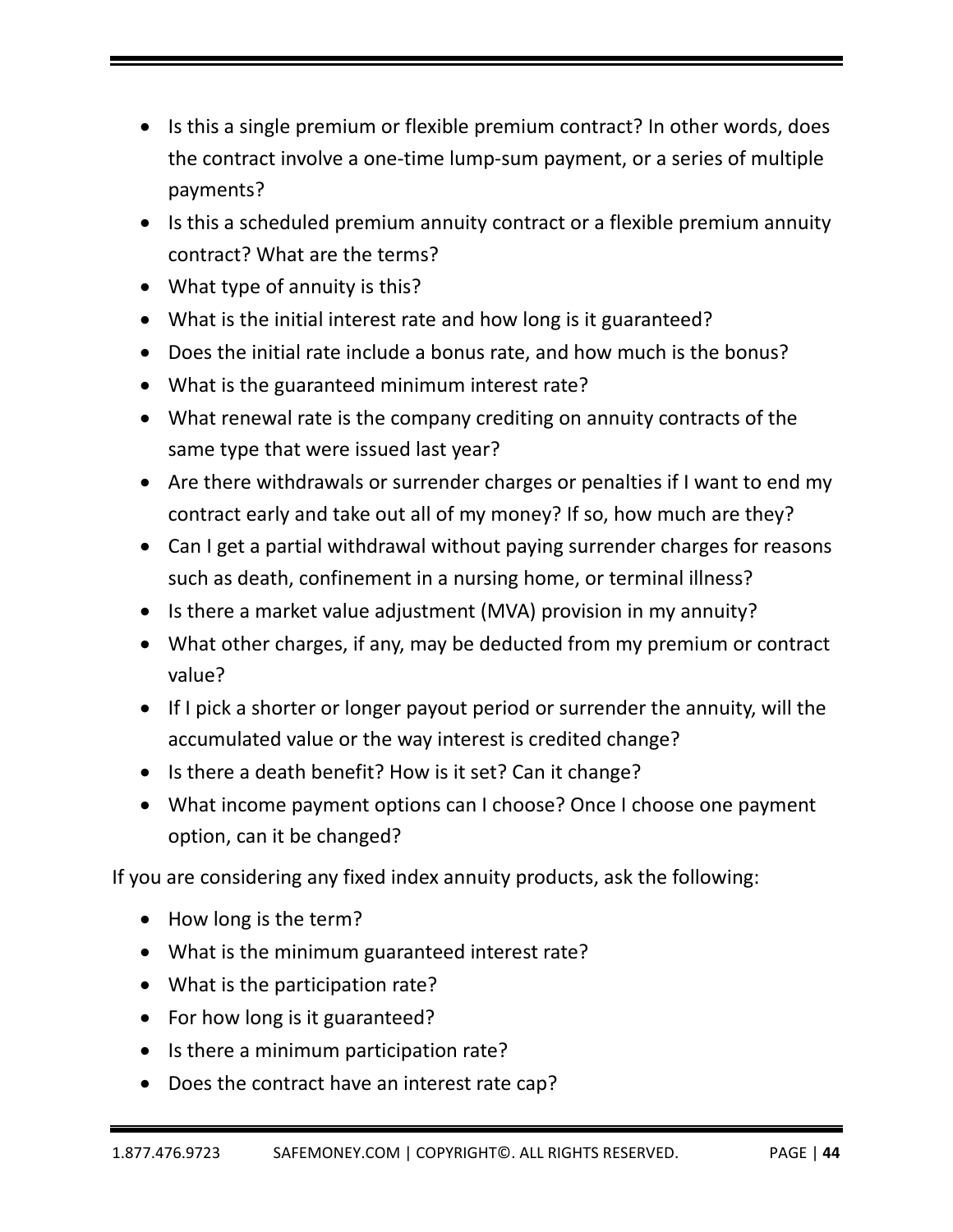- What is it?
- Does the contract have an interest rate floor?
- What is it?
- Is interest rate averaging used?
- How does it work?
- Is interest compounded during a term?
- Are there any fees in the contract?
- What indexing method is used?
- What are the surrender charges or penalties if I want to end my contract early?

Your decision is ultimately in your hands. We hope these questions help illuminate any unclear factors, as they have helped many consumers. Should you have any more questions or would like more information, call us at 877.GROW.SAFE (877.476.9723).

# **Concluding Thoughts**

We have covered much ground in this guidebook. In the end, is an annuity right for you? Ultimately, it depends on your needs and situation. We hope this guidebook has shed some light on annuities and how they can strengthen a retirement portfolio.

With that said, if you would like to learn how to incorporate annuities into your retirement strategy, we urge you to read *The Retirement Simplified Roadmap.* This provides an overview of how safe financial strategies, using annuities, can be optimized to achieve a balanced retirement portfolio and future goals.

As we hope this guidebook has shown, all annuities have different purposes. As you consider different annuity options, please be mindful the annuity you purchase be for the reason it is intended for. If an annuity is used for another reason besides its intended functions, it can be a disappointment in due time. This shows the importance of working with a financial professional who not only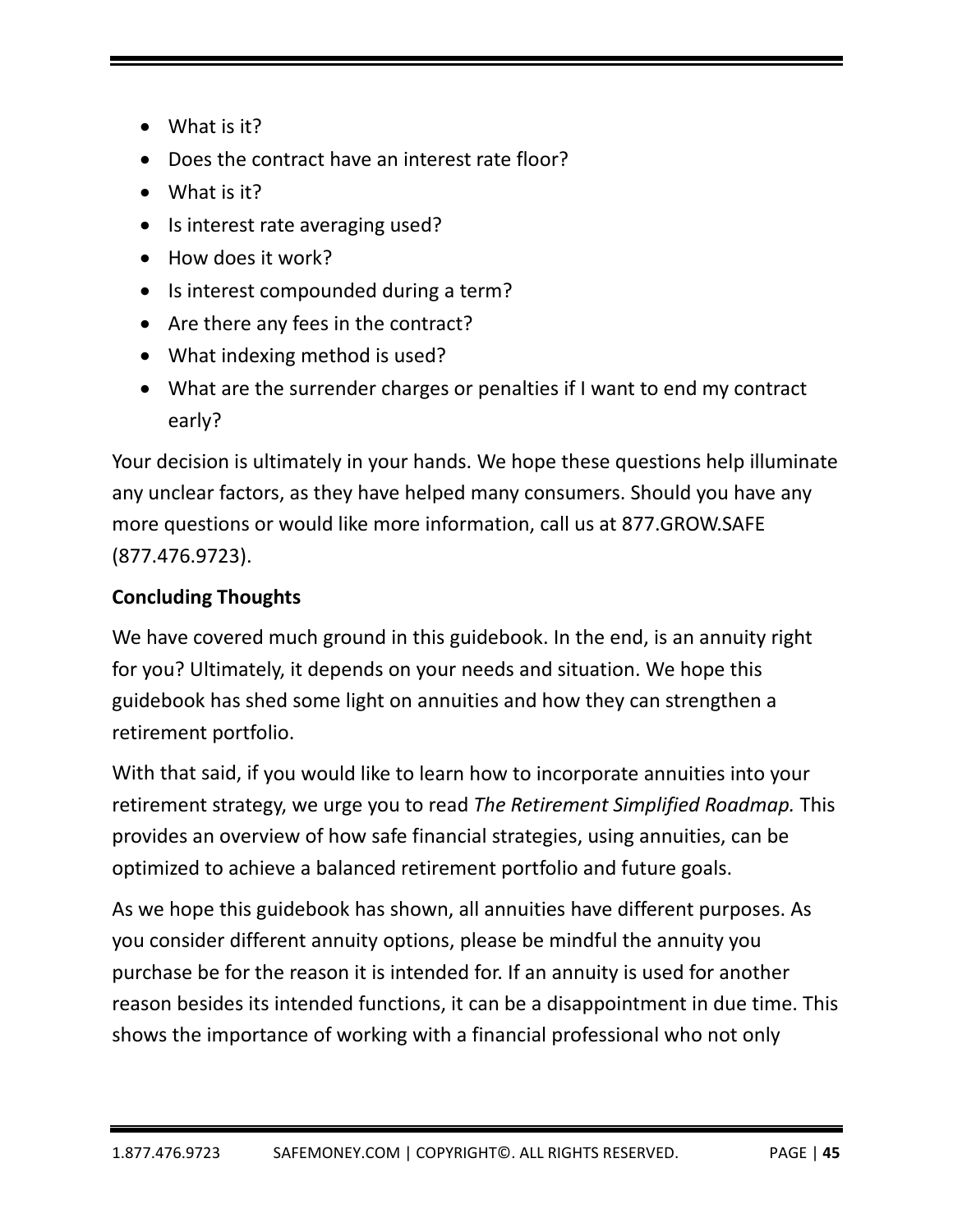understands the various types of annuities, but each type's specific purposes, strengths, and weaknesses.

At the heart of it, we believe an annuity should be bought for its contractual guarantees. Remember, it is a transfer‐of‐risk product. The insurance company takes on longevity risk and market risk, and you receive certain promises upheld under contract. These guarantees often center on having a permanent income stream or protection of retirement money, no matter how the market performs.

There are multiple riders you can add onto an annuity to strengthen its value, but the more you do so, the more you are giving up in other ways (greater cost, reduced guarantees, for example). But those benefits can be valuable.

Remember, not all annuity advisors are equal in the advice they deliver. Should you ever have any questions about any of this material, or be interested in scheduling a strategy session to get a non‐biased assessment of whether annuities may be suitable for your needs, we can help. Please don't hesitate to call us at 877.GROW.SAFE (877.476.9723) for any inquiries, feedback, or requests for personalized guidance.

We wish you the best in your retirement success.

# **SOLUTIONS AT SAFEMONEY.COM**

Throughout this guidebook, we have attempted to keep references to SafeMoney.com at a minimum. This is because we believe education is such an important step of any financial decision. You deserve to have a non‐biased take on annuities: what they are, what they aren't, and how they may be of benefit to your retirement financial security.

Sound decision‐making begins with individual understanding and confidence. There are no shortcuts to making well‐informed decisions without a strong educational foundation. I hope this guidebook is valuable for your retirement planning process, whether you are currently retired or not quite there yet.

Having finished this guidebook, you may want to read *The New Retirement Report* (if you haven't read it yet) and *The Retirement Simplified Roadmap.* These are two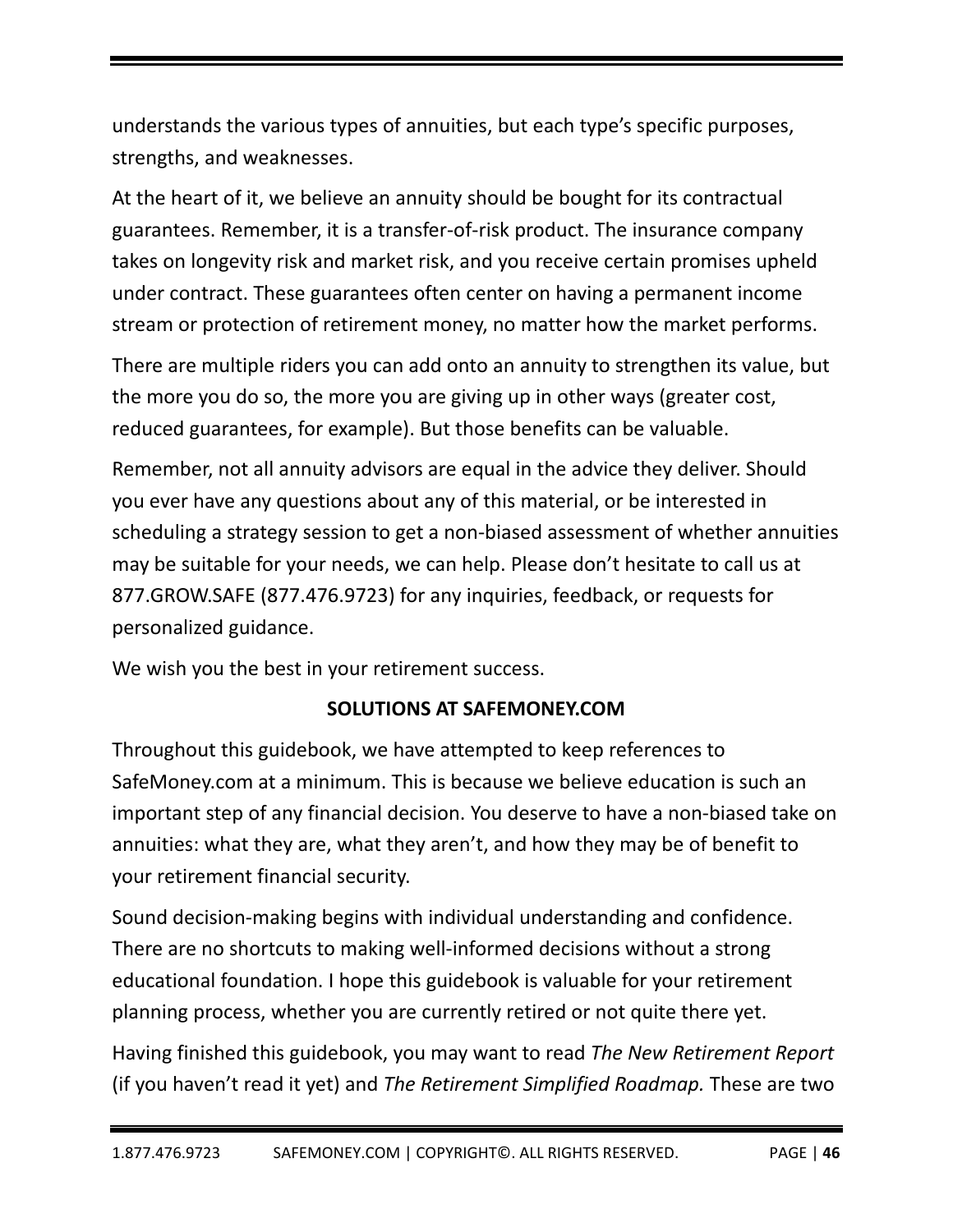premium, best‐in‐class resources we offer along with *The Annuity Insights Guidebook* as a consumer education series. These two publications can help you become even more informed about the challenges we face today, and possible solutions to enjoy a comfortable lifestyle.

If you are ready for personal guidance in making any annuity decisions, SafeMoney.com can help you. Financial professionals stand ready to assist you, whether you are beginning your research on annuities or need a second opinion on annuity contracts you have already been recommended. Or maybe you are looking for better contract alternatives to an annuity you already own.

At SafeMoney.com, you can connect with a financial professional and discuss your needs, situation, and goals – in an initial meeting or phone call at no obligation to you. To get started, we invite you to visit our Locate a Licensed Advisor resource and find someone. If you need a referral for a financial professional, please don't hesitate to call us at 877.476.9723.

Along with this guidebook, we offer resources on a variety of other topics. If you would like any of them, please call us and request a copy.

If annuities make sense for your portfolio, we hope you find this resource valuable in finding the right choice for you. Thanks for your confidence and the opportunity to help you make decisions about your retirement future with confidence.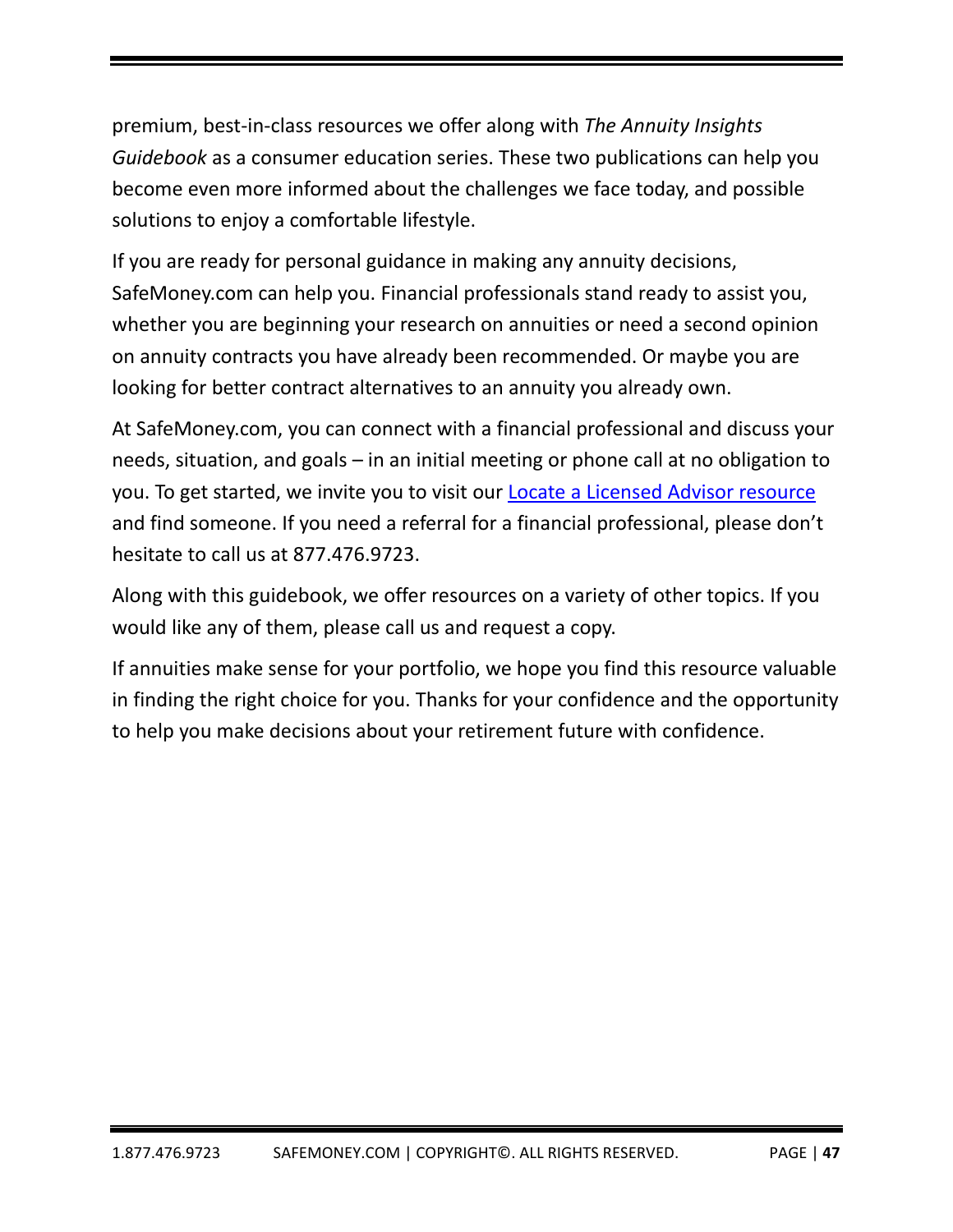# **Sources:**

<sup>1</sup> "LIMRA Shows Why People Really Buy Annuities," Linda Coco, Insurance News Net, May 2013, http://insurancenewsnet.com/innarticle/LIMRA‐Shows‐Why‐ People‐Really‐Buy‐Annuities‐a‐380068; "Why People Buy Annuities," Steven Morelli, Insurance News Net, August 2012,

http://insurancenewsnet.com/innarticle/Why‐People‐Buy‐Annuities‐a‐352829.

Cited "U.S. Deferred Annuity Buyer Attitudes and Behaviors Study," LIMRA, 2012. <sup>2</sup> "LIMRA Shows Why People Really Buy Annuities," Linda Coco, Insurance News

Net, May 2013, http://insurancenewsnet.com/innarticle/LIMRA‐Shows‐Why‐ People‐Really‐Buy‐Annuities‐a‐380068; "Why People Buy Annuities," Steven Morelli, Insurance News Net, August 2012,

http://insurancenewsnet.com/innarticle/Why‐People‐Buy‐Annuities‐a‐352829.

Cited "U.S. Deferred Annuity Buyer Attitudes and Behaviors Study," LIMRA, 2012. <sup>3</sup> "2014 Consumer Update: Private Sector Employees," LIMRA, November 2014, http://www.limra.com/uploadedFiles/limra.com/LIMRA\_Root/Posts/PR/\_Media/P DFs/2014‐Consumer‐Survey‐Retirement‐Saving‐Private‐Sector.pdf.

<sup>4</sup> "Even Centenarians Are Living Longer," Rachel Rettner, Scientific American, January 2016, http://www.scientificamerican.com/article/even‐centenarians‐are‐ living‐longer/.

<sup>5</sup> "Americans Increasingly Concerned about Outliving

," Rebecca Moore, PlanSponsor.com, May 2016,

http://www.plansponsor.com/Americans‐Increasingly‐Concerned‐About‐ Outliving‐Savings/?fullstory=true. Cited "2016 Planning & Progress Study," Northwestern Mutual, 2016.

<sup>6</sup> "Americans Increasingly Concerned about Outliving Savings," Rebecca Moore, PlanSponsor.com, May 2016, http://www.plansponsor.com/Americans‐

Increasingly‐Concerned‐About‐Outliving‐Savings/?fullstory=true. Cited "2016

Planning & Progress Study," Northwestern Mutual, 2016.

 $7$  "The Crisis in Retirement Planning," Robert C. Merton, 2014,

https://hbr.org/2014/07/the‐crisis‐in‐retirement‐planning.

<sup>8</sup> "The Crisis in Retirement Planning," Robert C. Merton, Harvard Business Review, https://hbr.org/2014/07/the-crisis-in-retirement-planning.

<sup>9</sup> "Confidence and Reality Often at Odds When Planning for Retirement," LIMRA, November 2015,

http://www.limra.com/Posts/PR/Industry Trends\_Blog/Confidence\_and\_Reality Often at Odds When Planning for Retirement.aspx.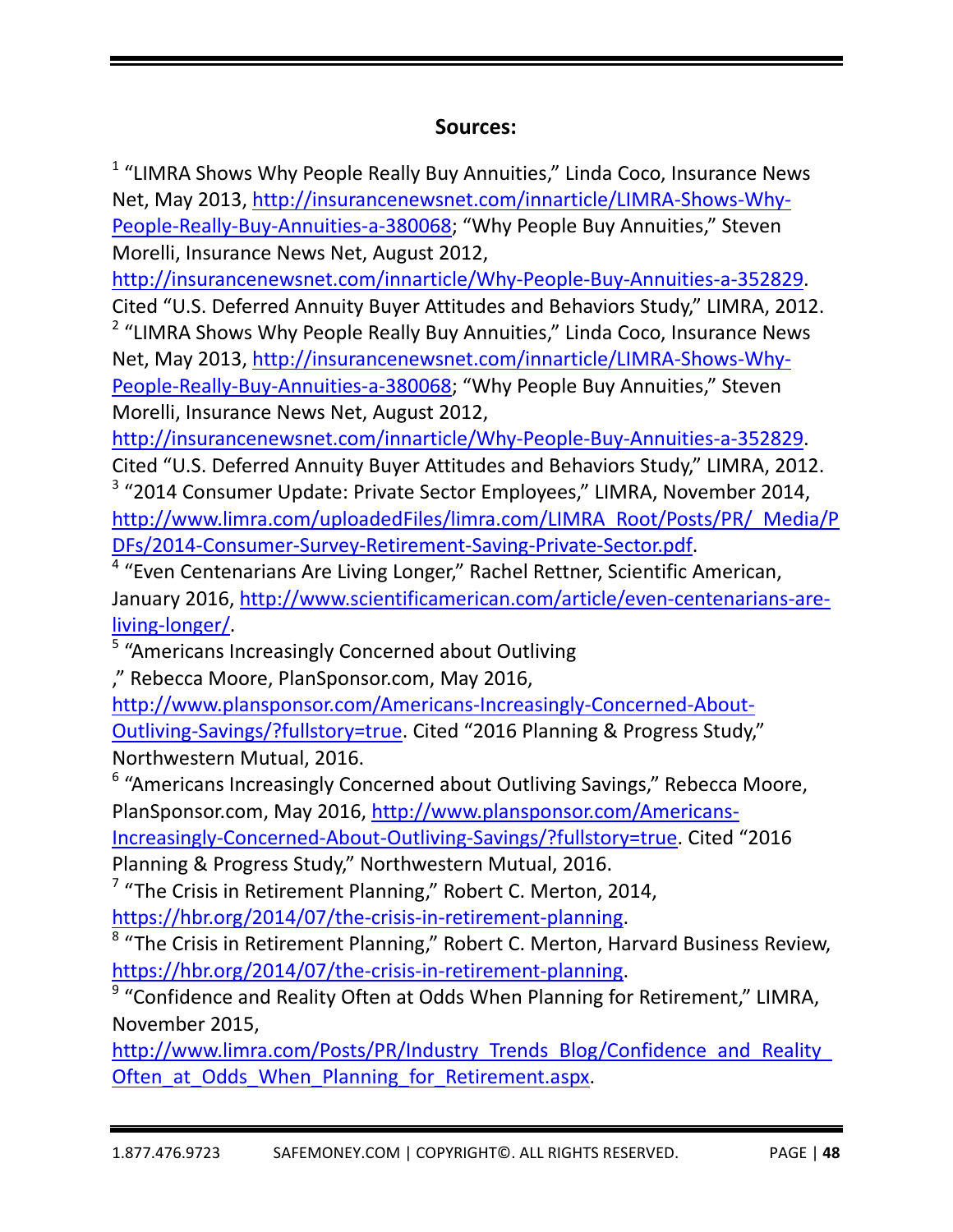<sup>10</sup> "Why 'Past Performance Does Not Guarantee Future Results,"" Judy Zaiken, LIMRA Secure Retirement Institute, 2015,

http://www.limra.com/uploadedFiles/limra.com/LIMRA\_Root/Posts/PR/Thought\_ Leaders/\_PDF/RetirementCommentary.pdf.

 $\frac{11}{11}$  "Variable Annuities," NAIC (Updated May 2016), accessed 8.3.2016,

http://www.naic.org/cipr\_topics/topic\_variable\_annuities.htm.

<sup>12</sup> "Variable Annuities," FINRA, accessed 8.3.2016,

http://www.finra.org/industry/variable‐annuities; "Variable Annuities," NAIC (Updated May 2016), accessed 8.3.2016,

http://www.naic.org/cipr\_topics/topic\_variable\_annuities.htm.

<sup>13</sup> "Variable Annuities: What You Should Know," U.S. Securities and Exchange Commission: Office of Investor Education and Advocacy, SEC Pub. 011, https://www.sec.gov/investor/pubs/sec‐guide‐to‐variable‐annuities.pdf. Accessed 7.15.2016.

<sup>14</sup> "Variable Annuities," NAIC (Updated May 2016), accessed 8.3.2016, http://www.naic.org/cipr\_topics/topic\_variable\_annuities.htm.

<sup>15</sup> "Variable Annuities," NAIC (Updated May 2016), accessed 8.3.2016, http://www.naic.org/cipr\_topics/topic\_variable\_annuities.htm; "Variable

Annuities: What You Should Know," U.S. Securities and Exchange Commission: Office of Investor Education and Advocacy, SEC Pub. 011,

https://www.sec.gov/investor/pubs/sec‐guide‐to‐variable‐annuities.pdf, accessed 7.15.2016.

<sup>16</sup> "5 Variable Annuity Fees to Ask About," Dana Anspach, MoneyOver55.com, Updated Version September 2015,

http://moneyover55.about.com/od/understandingannuities/a/variableannuityfee s.htm.

<sup>17</sup> "Introduction to Annuities: Variable Annuities," Mark Cussen, Investopedia.com, accessed 8.3.2016,

http://www.investopedia.com/university/annuities/annuities6.asp.

18 "Annual Returns on Stock, T. Bonds, and T. Bills: 1928-Current," NYU Stern School of Business,

http://pages.stern.nyu.edu/~adamodar/New\_Home\_Page/datafile/histretSP.html, accessed 7.22.2016.

<sup>19</sup> "Variable Annuity Charges," Institute of Business & Finance, compiled from 2012 Morningstar research. http://icfs.com/financial-knowledge-center/variableannuity-charges, accessed 7.22.2016.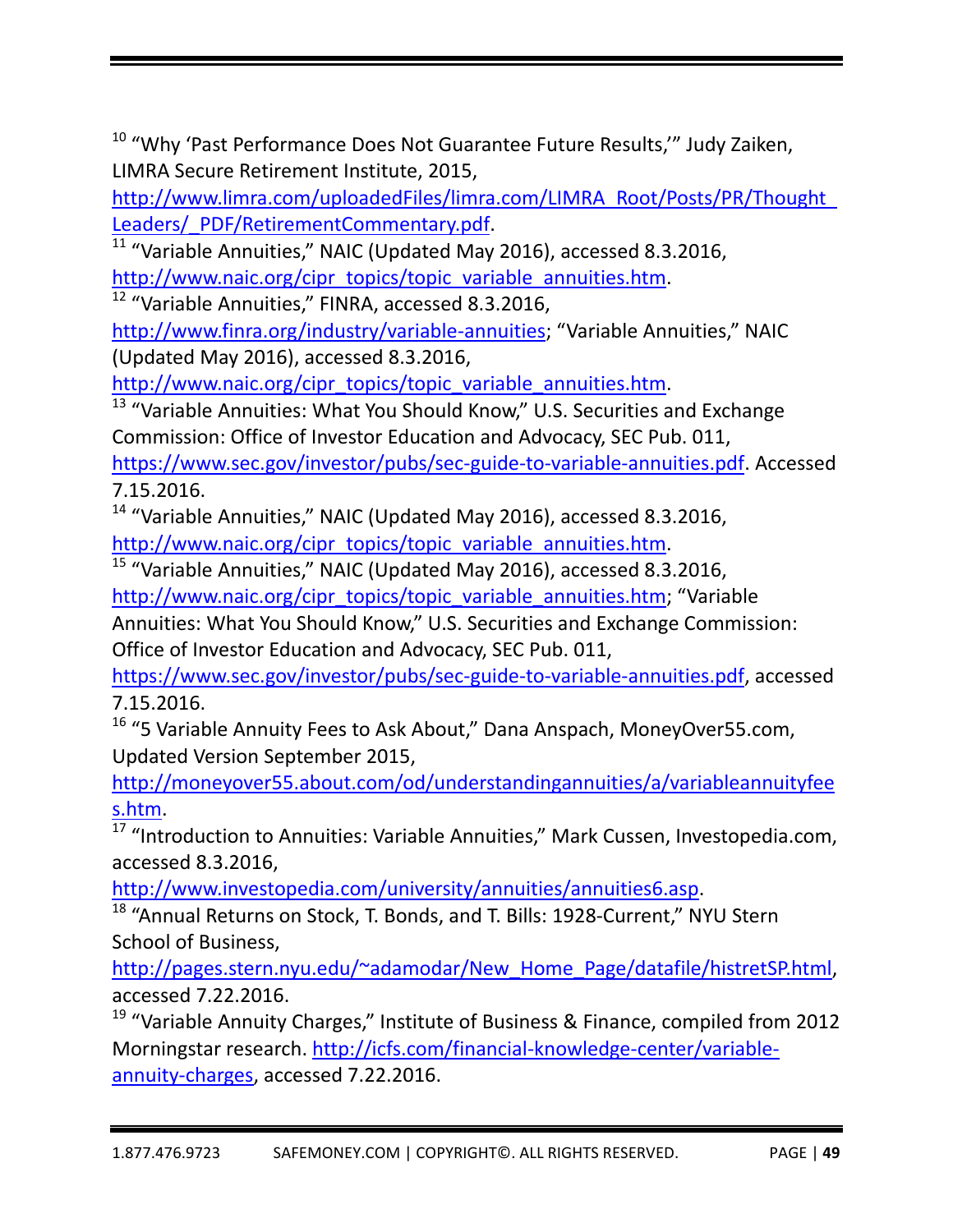<sup>20</sup> "Annual Returns on Stock, T. Bonds, and T. Bills: 1928-Current," NYU Stern School of Business,

http://pages.stern.nyu.edu/~adamodar/New Home Page/datafile/histretSP.html, accessed 7.22.2016.

<sup>21</sup> "Best's Financial Strength Rating Guide," A.M. Best, accessed 6.21.2016, http://www.ambest.com/ratings/guide.pdf; "Why a Best's Financial Strength Rating is Important," A.M. Best's Consumer Insurance Center, accessed 6.21.2016, http://www3.ambest.com/consumers/content.asp?refnum=116156.

<sup>22</sup> "Best's Financial Strength Rating Guide," A.M. Best, accessed 6.21.2016, http://www.ambest.com/ratings/guide.pdf.

<sup>23</sup> "Best's Financial Strength Rating Guide," A.M. Best, accessed 6.21.2016, http://www.ambest.com/ratings/guide.pdf.

 $24$  "About the NAIC," http://www.naic.org/index\_about.htm, accessed 7.15.2016.

<sup>25</sup> "About the NAIC," http://www.naic.org/index\_about.htm, accessed 7.15.2016.

<sup>26</sup> "About the NAIC," http://www.naic.org/index\_about.htm, accessed 7.15.2016.

<sup>27</sup> "About the NAIC," http://www.naic.org/index\_about.htm, accessed 7.15.2016.

<sup>28</sup> "Reserve Requirements," Board of Governors of the Federal Reserve System, accessed 6.21.2016,

https://www.federalreserve.gov/monetarypolicy/reservereq.htm#fn3.

<sup>29</sup> "Reserve Requirements," Board of Governors of the Federal Reserve System, accessed 6.21.2016,

https://www.federalreserve.gov/monetarypolicy/reservereq.htm#fn3; "How Safe is Your Safe Money?," Rob Russell, Forbes.com, August 2014,

http://www.forbes.com/sites/robrussell/2014/08/27/how‐safe‐is‐your‐safe‐ money/#6a69a4736e58.

<sup>30</sup> "What Happens if Your Insurance Company Fails?," Steve Vernon, CBS MoneyWatch, http://www.cbsnews.com/news/what‐happens‐if‐your‐insurance‐ company‐fails/. Accessed 8.3.2016.

 $31$  "NOLHGA Congressional Testimony before the House Financial Services Subcommittee on Insurance, Housing, and Community Opportunity, November 16, 2011," NOLHGA,

https://www.nolhga.com/resource/file/HFSCnolhgaTestimonyNov15\_2011.pdf, accessed 7.22.2016.

<sup>32</sup> "NOLHGA Congressional Testimony before the House Financial Services Subcommittee on Insurance, Housing, and Community Opportunity, November 16, 2011," NOLHGA,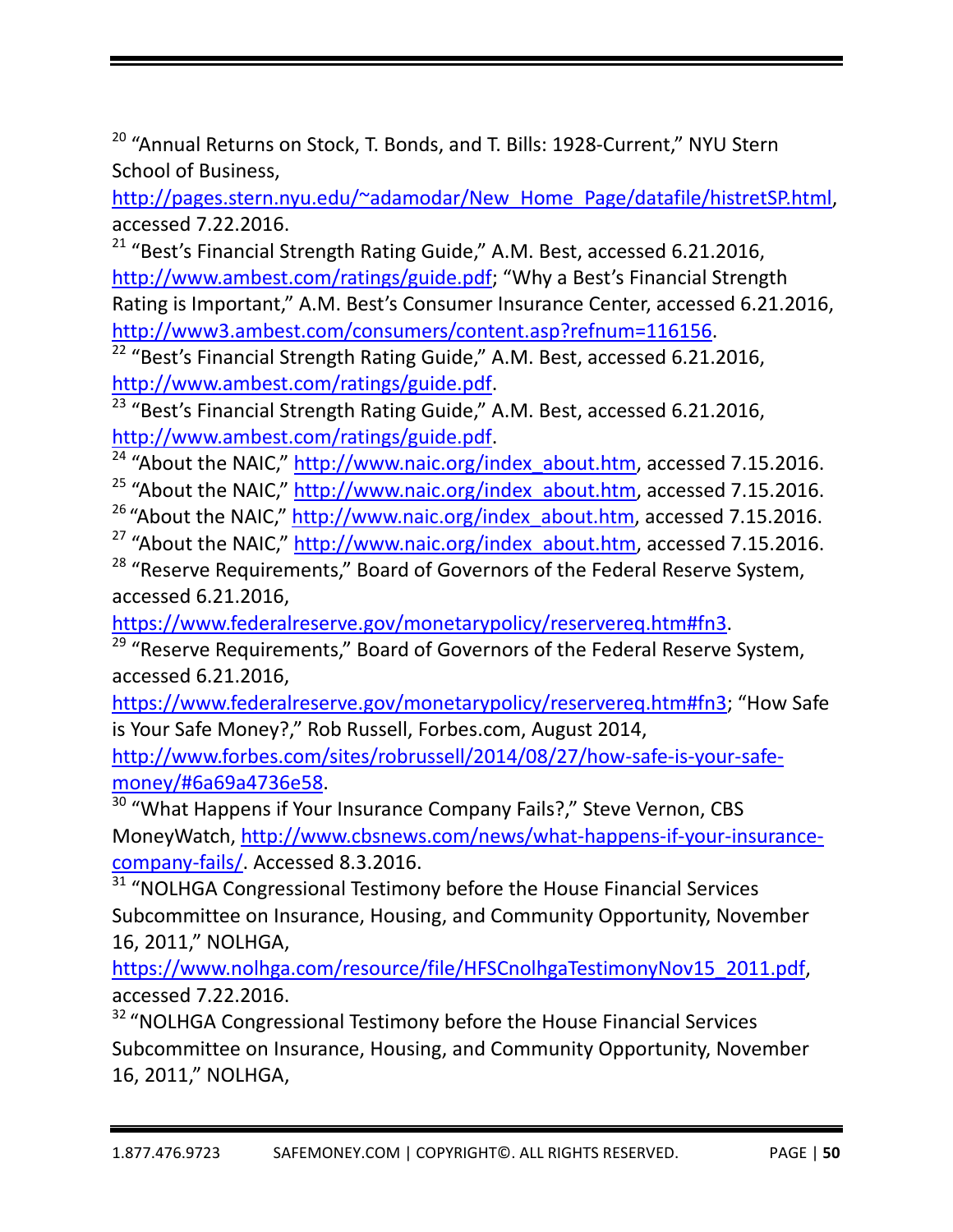https://www.nolhga.com/resource/file/HFSCnolhgaTestimonyNov15\_2011.pdf, accessed 7.22.2016.

<sup>33</sup> "NOLHGA Congressional Testimony before the House Financial Services Subcommittee on Insurance, Housing, and Community Opportunity, November 16, 2011," NOLHGA,

https://www.nolhga.com/resource/file/HFSCnolhgaTestimonyNov15\_2011.pdf, accessed 7.22.2016.

<sup>34</sup> "Don't Fear Annuities," Eric Taylor, LifeHealthPro, November 2013, http://www.lifehealthpro.com/2013/11/07/dont‐fear‐

annuities?page\_all=1&slreturn=1468348293. Cited "Future of Retirement Income Study," Genworth Financial, Inc., December 2013,

http://investor.genworth.com/investors/news‐

releases/archive/archive/2013/Financial‐Professionals‐Underestimate‐Appeal‐of‐ Annuities‐Among‐Consumers‐Genworth‐Survey‐Finds/default.aspx.

<sup>35</sup> "Don't Fear Annuities," Eric Taylor, LifeHealthPro, November 2013,

http://www.lifehealthpro.com/2013/11/07/dont‐fear‐

annuities?page\_all=1&slreturn=1468348293. Cited "Future of Retirement Income Study," Genworth Financial, Inc., December 2013,

http://investor.genworth.com/investors/news‐

releases/archive/archive/2013/Financial‐Professionals‐Underestimate‐Appeal‐of‐ Annuities-Among-Consumers-Genworth-Survey-Finds/default.aspx.

<sup>36</sup> "Don't Fear Annuities," Eric Taylor, LifeHealthPro, November 2013,

http://www.lifehealthpro.com/2013/11/07/dont‐fear‐

annuities?page\_all=1&slreturn=1468348293. Cited "Future of Retirement Income Study," Genworth Financial, Inc., December 2013,

http://investor.genworth.com/investors/news‐

releases/archive/archive/2013/Financial‐Professionals‐Underestimate‐Appeal‐of‐ Annuities‐Among‐Consumers‐Genworth‐Survey‐Finds/default.aspx.